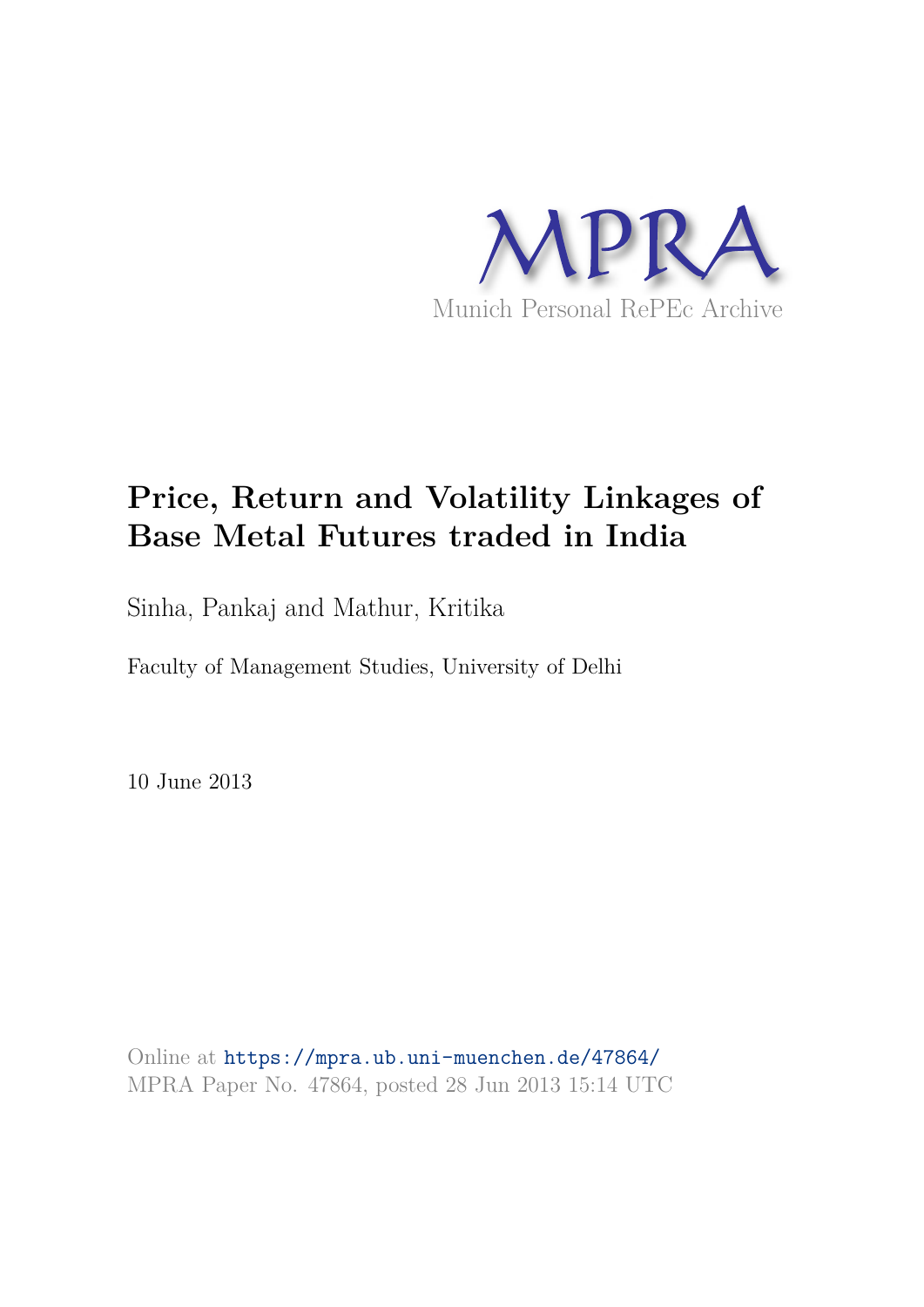#### **Price, Return and Volatility Linkages of Base Metal Futures traded in India**

Pankaj Sinha and Kritika Mathur

Faculty of Management Studies, University of Delhi

**Abstract:** In this study the price, return and volatility behaviour of base metals (aluminium, copper, nickel, lead and zinc) which are traded on Indian commodity exchange - Multi Commodity Exchange (MCX) and International commodity exchange – London Metal Exchange (LME) are analysed. The time period chosen for the study is from November  $1<sup>st</sup>$ , 2006 to January 30<sup>th</sup>, 2013. The paper attempts to demonstrate the linkages in price, return and volatility across the two markets for the five metals through three models - (a) Price – Co-integration methodology and Error Correction Mechanism Model (b) Return and Volatility – Modified GARCH model (c) Return and Volatility - ARMA-GARCH in mean model – Innovations Model. The findings of the paper suggest that there exists a strong linkage across the price, return and volatility of futures contracts traded on MCX and LME respectively. Given the level of linkages, the imposition of Commodity Transaction Taxes on sellers at the time of trading of these five base metals on Indian Commodity exchanges would lead to a fall in their trading volume as traders and speculators would escape the higher transaction cost of hedging by investing in International Exchanges instead of Indian Commodity exchanges. This movement from Indian to the International markets would defy the intention of imposition of the tax, as the government expects to earn revenue from the tax, and this would also defeat the very purpose of price discovery in the commodity exchanges in India.

**Keywords:** Futures, Commodity Transaction Tax, GARCH, Base Metals

**JEL Codes:** L61, Q02, G19, G13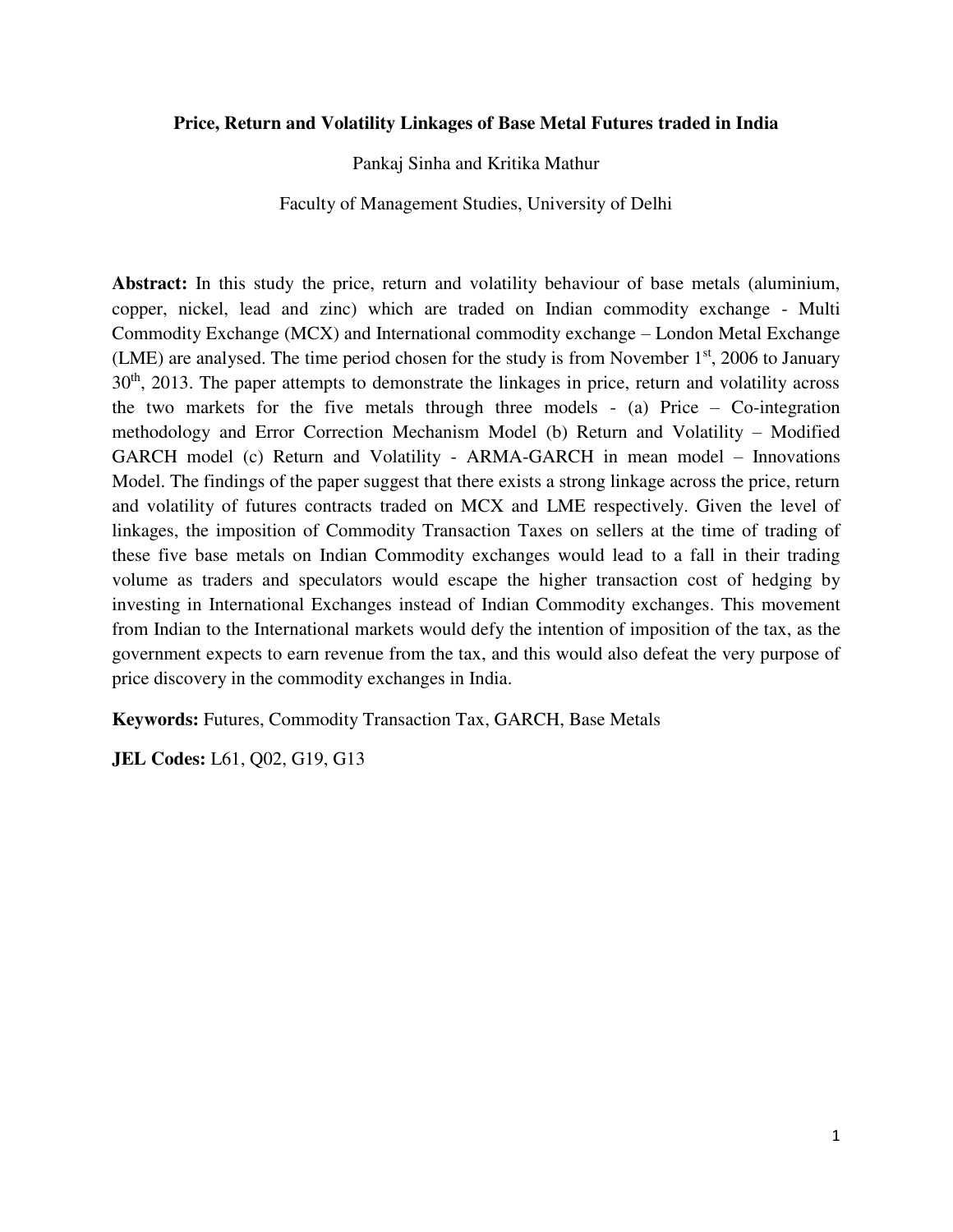#### **Price, Return and Volatility Linkages of Base Metal Futures traded in India**

## **1. Introduction**

The Union Budget 2013 has proposed to levy a commodity transaction tax of 0.01% on transactions of commodities (gold, silver, base metals, processed agricultural commodities and crude oil) traded on Indian Commodity Exchanges. Commodity Transaction Tax (CTT) is similar to Securities Transaction Tax (STT), levied on buy or sale transactions of securities. CTT was proposed in the Union Budget 2008 but was not imposed on commodity transactions. CTT would be levied on the seller in the trading of commodity futures.

The Commodity Transaction Taxes on non-agricultural commodities (including base metals) and processed agricultural commodities traded on commodities exchanges in India will be levied from July 1, 2013. The imposition of the tax is likely to lead to movement of funds invested in Indian Commodity Exchanges to International Commodity Exchanges to escape from the increase in transaction costs in India. This makes it necessary to study the linkages of Indian Commodity Markets with the International Commodity Exchanges.

The Multi Commodity Exchange offers many commodities ranging from bullion, energy, metals (ferrous as well as non ferrous metals) and agricultural commodities. The London Metal Exchange is considered to be the world's largest trading centre for industrial metals. It allows trading in non-ferrous metals (aluminium, copper, tin, nickel, lead, alloy of aluminium, NASAAC), minor metals (cobalt and molybdenum), precious metals and steel billet.

In this study, the price behaviour of base metals (aluminium, copper, nickel, lead and zinc) which are traded on Indian commodity exchange - Multi Commodity Exchange (MCX) and International commodity exchange – London Metal Exchange (LME) is analysed. The time period chosen for the study is from November  $1<sup>st</sup>$ , 2006 to January 30<sup>th</sup>, 2013. The paper attempts to demonstrate the linkages in price, return and volatility across the two markets for the five metals through three models - (a) Price – Co-integration methodology and Error Correction Mechanism Model(ECM) (b) Return and Volatility – Modified GARCH model (c) Return and Volatility - ARMA-GARCH in mean model – Innovations Model.

Figure 1 demonstrates the co-movement in futures prices of the five base metals traded on the Multi Commodity Exchange of India and London Metal Exchange of United Kingdom. From the figure it can be observed that the futures prices of a base metal (traded on MCX and LME) move in tandem with each other. In case of aluminium and copper, price of futures contracts traded on MCX and LME faced a steep rise in the second half of 2008, a peak can be seen in other base metals too which can be attributed to the shooting up of oil prices in August 2008. A trough is noticed in the price for the five metals in the beginning of 2009 backed by fall in demand and an increase in inventories across markets of the world including India. Price for all the base metals increased after July 2010 due to rise in demand across sectors and fall in inventories. Prices have continued to remain volatile since 2011 both in the Indian and the International market.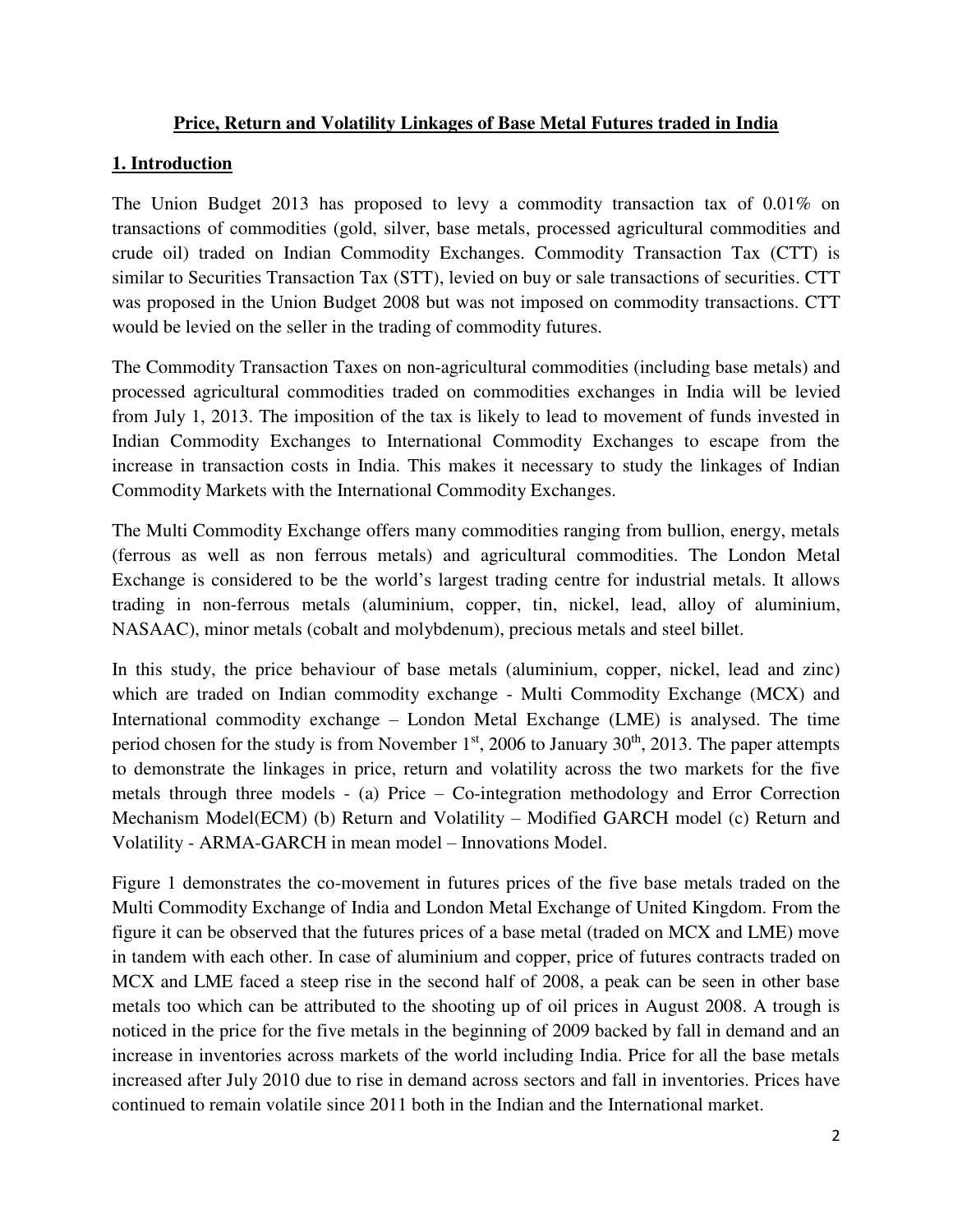

**Figure 1: Comovements in Futures Prices of Base Metals traded on MCX and LME**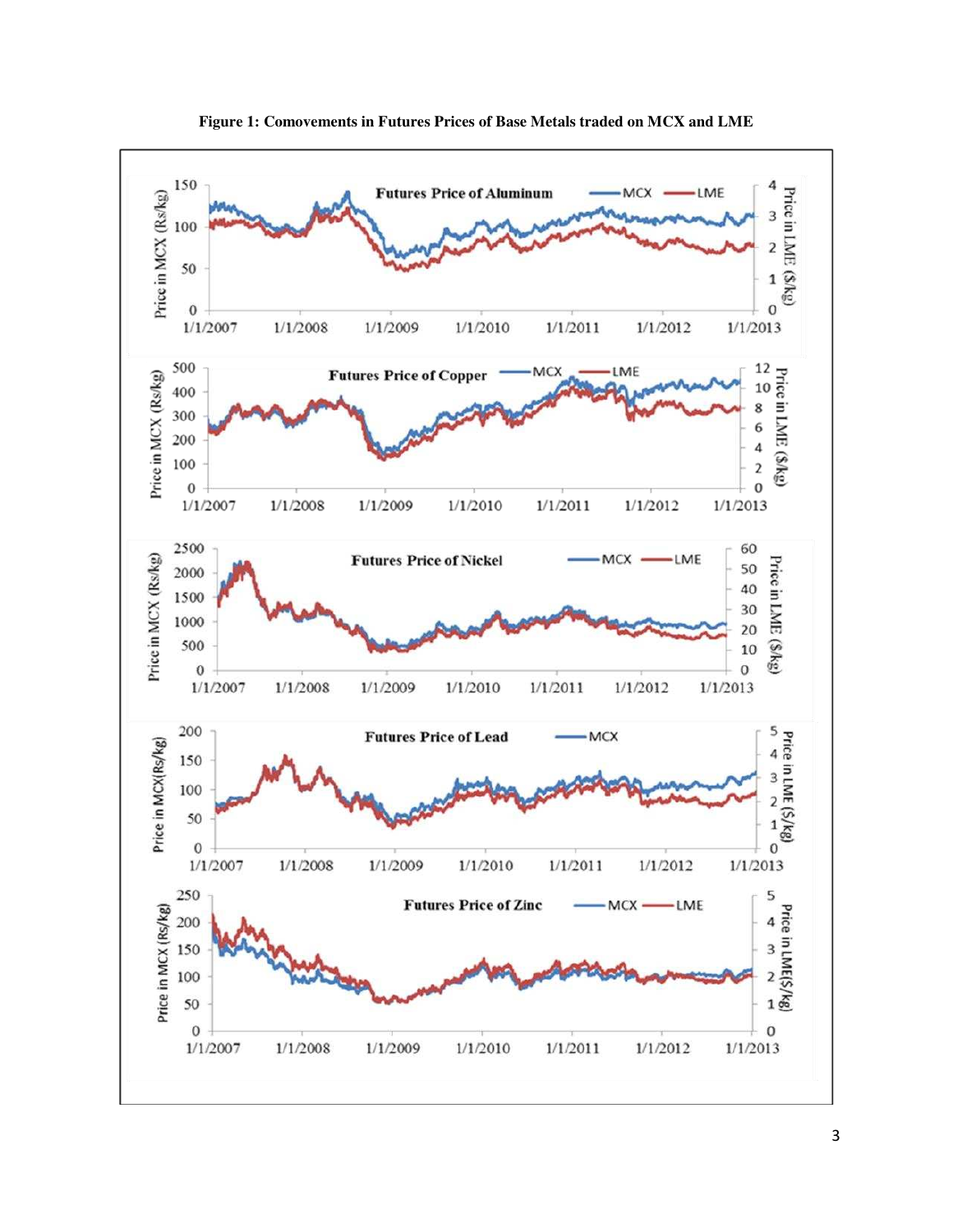## **2. Literature Survey**

A number of studies have examined the linkages in price and returns on commodities traded on commodity exchanges and securities traded on stock exchanges across the world.

Aruga and Managi (2011a) checked whether law of one price holds true in case of platinum and palladium traded on US and Japanese futures market. Causality tests were also run during the study. The authors empirically prove that the US market leads the Japanese market in transmission of information. Aruga and Managi (2011b), in another study, investigated law of one price and ran causality tests for gold and silver futures contracts traded on US and Japanese exchanges. They found results of this study similar to their previous study of platinum and palladium.

A bivariate GARCH model is used by Xu and Fung (2005) to examine the whether prices of futures contracts of gold, silver and platinum traded in US (NYMEX) and Japan (TOCOM) are linked. They utilise both daily and intra day data points for the study. They conclude that volatility spill over effects for gold run in both directions, from US to Japan and vice versa. In case of platinum and silver futures, US has a stronger effect on Japan. The intraday data analysis depicts that information from foreign market is confined in domestic market within one day of trading.

Copper futures markets have been studied extensively in various international studies. Li and Zhang (2009) examine the relationship between copper traded on Shanghai Futures Exchange and London Metal Exchange using co-integration and Markov Switching VECM model. They find a long run relationship between the two copper futures markets and the influence of LME is stronger is SHFE than vice versa. The same authors in an earlier piece of work, Li and Zhang (2008) investigate the time varying relationship using rolling correlations and rolling Granger Causality followed by co-integration test. The results of co-integration test show that there is a long run relationship between SHFE and LME copper prices.

The short-run return and volatility spill overs across three exchanges which allow trading for copper are examined by Lien and Yang (2009). The three exchanges included in the study are LME, NYMEX, and SHFE and a multivariate error correction dynamic conditional correlation GARCH model (DCC-MGARCH) is employed by the authors. Return spill-overs across markets are found to be bidirectional. From analysis of volatility spill-overs, they conclude that SHFE is more integrated to LME when compared to NYMEX.

The relationship between commodities including copper, aluminium, soybean and wheat across various markets of the world and China is investigated by Hua and Chen (2007). They use prices of London Metal Exchange (LME) and Shanghai Futures Exchange (SFE) for copper and aluminium, while for soybean and wheat, CBOT is used for international market. Soybean futures contracts traded on Dalian Commodity Exchange (DCE) and wheat futures contracts on the Zhengzhou Commodity Exchange (ZCE) are utilised in the study. Co-integration test of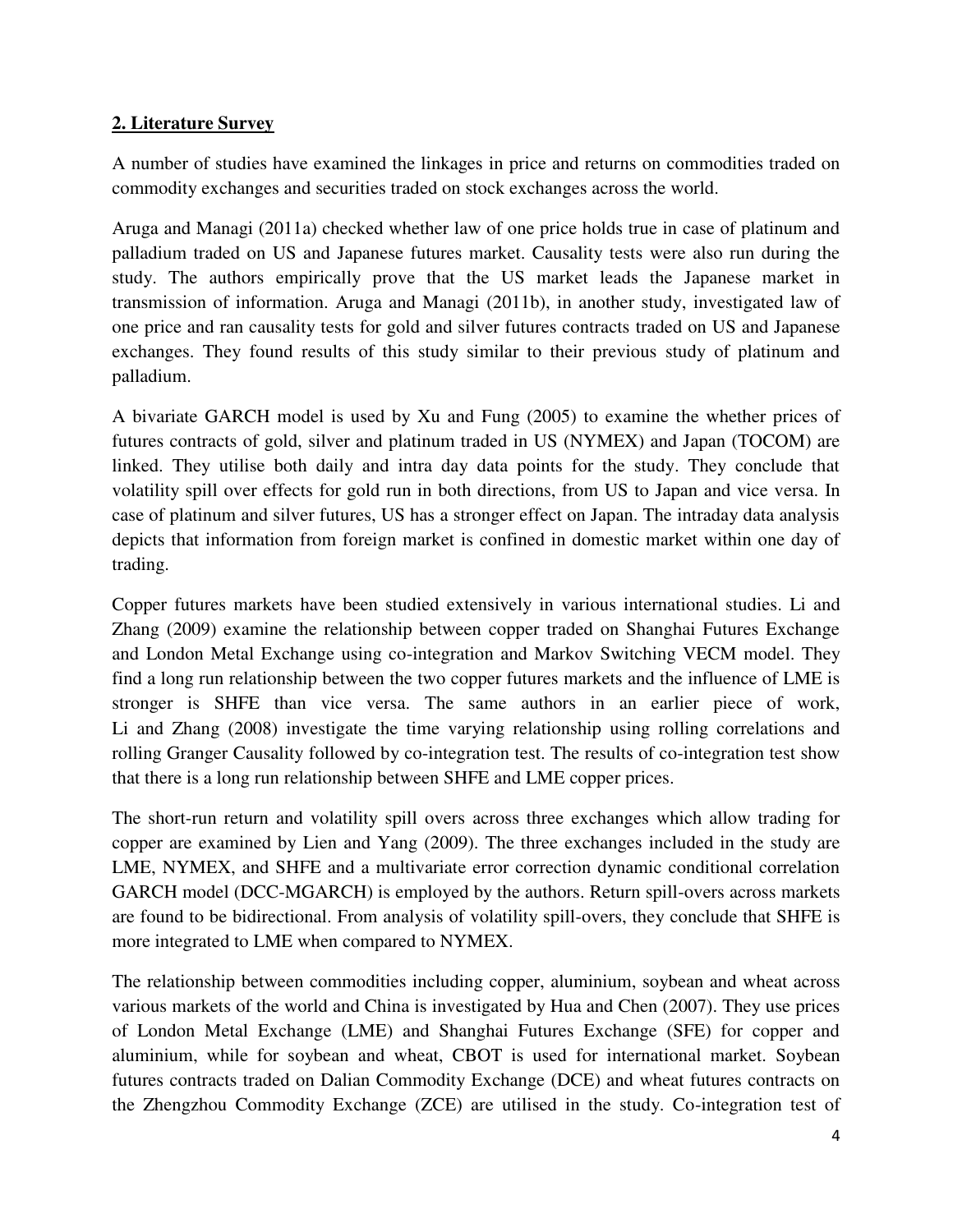futures prices followed by representation by Error Correction Mechanism and Granger Causality tests are employed to study the linkages. A long run relationship between world markets and Chinese markets is observed in case of futures contracts of aluminium, copper and soybean. Chinese markets are found to be more responsive to changes in world markets. This was not found to be true in case of wheat futures prices.

The transmission of information for copper and soybean futures market between US and Chinese markets is discussed by Liu and An (2011) using multivariate GARCH framework. They find that there exists a bidirectional relationship exists with a stronger effect of US futures market on Chinese futures market in both the commodities. They also make an interesting conclusion about price discovery; they conclude that price discovery takes place in US futures market which then takes place in Chinese futures market followed by Chinese spot market. Dhillon et al (1997) also study the futures market of gold traded on US and Japanese futures market using regression of returns and comparisons of intraday volatilities.

Kumar and Pandey (2011) study nine commodities traded in Indian commodity exchange and the rest of the world. They employ Johansen's co-integration test, error correction mechanism model, granger causality test and decomposition technique to study return spill overs of the commodities across exchanges. They also use bivariate GARCH (BEKK) model to investigate volatility spill over across commodity markets. They conclude that there is presence of co-integration and returns are affected by International markets.

Many studies have concentrated on the linkages in prices of agricultural commodities being traded in different markets of the world. In a recent paper, Han et al (2013) study the relationship between the Dalian Commodity Exchange (DCE) in China and Chicago Board of Exchange (CBOT) in US in soybean futures price discovery process using Structural Vector Autoregressive (SVAR) model to estimate the contemporaneous relationship. They also examine the long term relationship between the soybean futures across the two exchanges using Vector Error Correction (VEC) model. The analysis suggests that both the markets simultaneously affect each other in similar magnitude.

On similar lines but with different results, Booth et al (1998) study the relationship between US (Chicago Board of Trade) and Canadian (Winnipeg Commodities Exchange) wheat futures market via co-integration methodology. The results indicate an equilibrium long run relationship between prices of the two futures market. They conclude that there exists unidirectional causality from the wheat futures market of US to that of Canada due to the larger market size and volume of Chicago Board of Trade (US).

Similar methodology is employed by Fung et al (2003) to study the information flow between US and China in case of futures contracts of copper (NYMEX and Shanghai Futures Exchange, SFE), soybean (Chicago Board of Trade (CBOT) and the Dalian Commodity Exchange) and wheat (CBOT and the Zhengzhou Commodity Exchange). They use a bivariate AR-GARCH model in their analysis. They find a presence of strong effect of futures market of copper and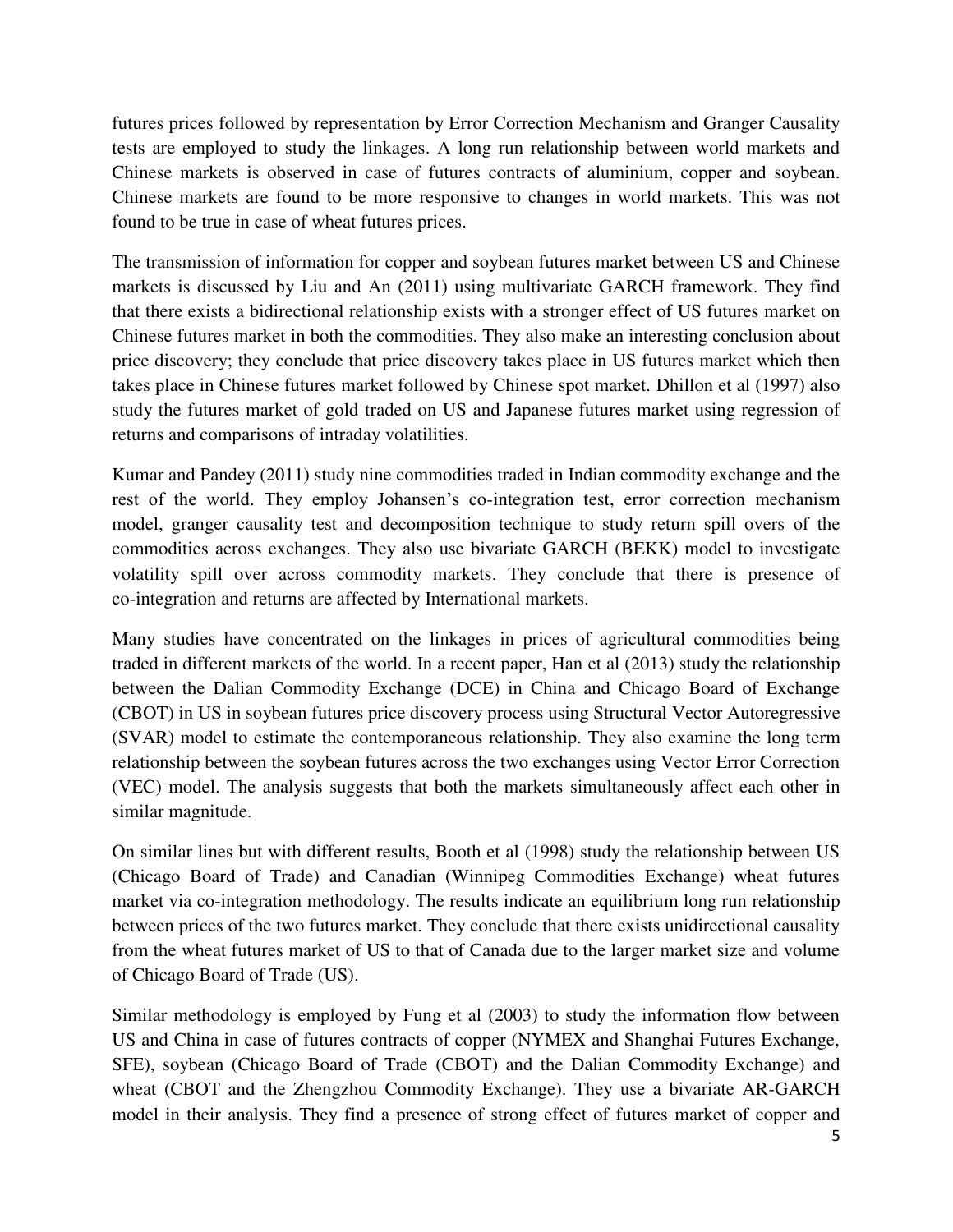soybean of US on China but absence of impact of US futures market on Chinese futures market in wheat.

Soybean and Corn Futures traded on US and Japan Exchanges are part of the study by Holder et al (2002). The authors use volume of contracts traded on the Chicago Board of Trade (CBOT) of US, and Tokyo Grain Exchange (TGE), and Kanmon Commodity Exchange (KCE) of Japan. To study the effect of introduction of futures contracts of US on Japan, a Generalised Linear Model and parametric t test are utilised. The study concludes that availability in US of contracts of corn does not have a major effect on volume on TGE and KCE while a higher volume is recorded of soybean in Japanese exchanges.

Price linkages between soybean and sugar futures market in Philippines (Manila International Futures Exchange, MIFE) and Japan (Tokyo Grain Exchange, TGE) are investigated by Low et al (1999). Results reveal that there is absence of arbitrage activities and co-integration of prices between MIFE and TGE. The authors attribute the lack of co-integration to variation in costs of carry and trading costs for storable commodities.

There have also been studies pertaining to crude oil and natural gas futures. The international transmission of information and market interactions in natural gas across the US and UK are dealt with by Kao and Wan (2009). They study both futures and spot prices of gas in the two countries. Co-integration analysis and GARCH is employed by the authors. They find that spot and futures contracts price series of US and UK are co-integrated in the long run and futures market of US is most efficient in processing information.

The interaction between prices of futures contracts of crude oil traded on New York Mercantile Exchange (NYMEX) and International Petroleum Exchange (IPE) is examined by Lin and Tamvakis (2001) using univariate and bivariate GARCH models. They find that NYMEX incorporates information from IPE but not vice versa. They also study spill over effects of volatility of futures return and conclude that spill over effects exist in both the directions. Granger causality tests prove that spill over effects are present from crude oil traded on previous NYMEX on the morning session prices of crude oil traded on IPE. A bivariate VAR model analyses the spill over effects from foreign market to domestic market and concludes that morning session of IPE is affected by trading of two previous days of crude oil on NYMEX.

A number of studies have been made in the area of international linkages of stock markets. To study short term information transmission between stock markets of countries, authors use intraday and overnight returns. Baur and Jung (2006) study the linkages between stock exchanges of Germany and United States using high frequency data and squared returns as a proxy for volatility of stock exchange in a GARCH framework. The study estimates the transmission across markets via a full model, a pure mean model and a pure volatility model. Their main finding is that returns of day time trading in foreign markets influence the returns of overnight trading in the domestic market.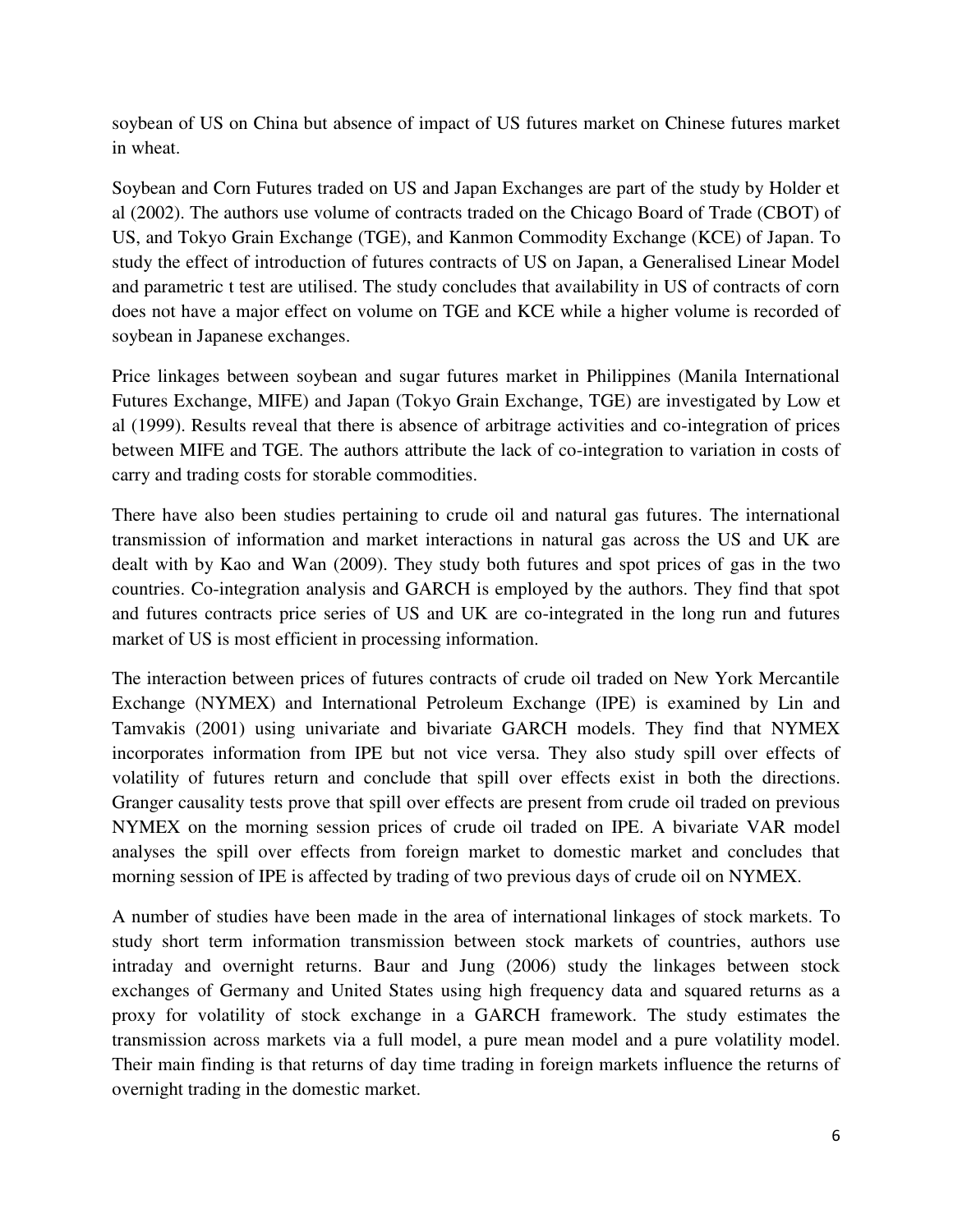The mean return and effects of spill over of volatility from stock exchange of US and Japan to stock markets of Hong Kong, Singapore, Taiwan and Thailand are examined by Liu and Pan (1997). They employ variants of the ARMA-GARCH model. They follow a two stage procedure for the investigation and involve un-observable innovations. The study finds that the international linkages (spill over effects) deepened after the crash in October 1987 and the US market has a stronger impact on the four Asian stock markets when analysed in comparison with Japanese stock market.

Utilising the studies of Booth et al (1998), Baur and Jung (2006) and Liu and Pan (1997) the paper tries to analyse the relationship between futures contracts traded on MCX and LME.

## **3. Data and Methodology**

The study uses daily futures price data of base metals (aluminium, copper, nickel, lead and zinc) traded on MCX and LME for the period from November  $1<sup>st</sup>$ , 2006 to January 30<sup>th</sup>, 2013. The near month futures contracts prices are chosen for the period of study, they are the most highly traded contracts in commodity exchanges. Data for futures prices of the base metals for both the exchanges has been extracted from Bloomberg. Exchange rate for USD-INR has been taken from Data Base for Indian Economy, RBI for the period from November  $1<sup>st</sup>$ , 2006 to January  $30<sup>th</sup>$ , 2013. LME futures prices are quoted in USD/tonne while MCX futures prices are quoted in Rs./kg. The LME futures price date is converted suitably into Rs./kg. Unit using exchange rates. Table 1 shows the summary statistics of the prices of futures contracts of the five base metals traded on MCX and LME in the period chosen for the study.

| Table 1: Summary Statistics of Prices of Futures Contracts traded on LME and MCX |                                                                           |                                                                                  |                                                                           |                                                                           |                                                                                  |                                                                                  |                                                               |                                                                         |                                                                         |                                                                         |
|----------------------------------------------------------------------------------|---------------------------------------------------------------------------|----------------------------------------------------------------------------------|---------------------------------------------------------------------------|---------------------------------------------------------------------------|----------------------------------------------------------------------------------|----------------------------------------------------------------------------------|---------------------------------------------------------------|-------------------------------------------------------------------------|-------------------------------------------------------------------------|-------------------------------------------------------------------------|
| <b>Summary</b><br><b>Statistics</b>                                              | <b>Futures</b><br><b>Price of</b><br><b>Aluminium</b><br>traded on<br>LME | <b>Futures</b><br><b>Price of</b><br><b>Aluminium</b><br>traded on<br><b>MCX</b> | <b>Futures</b><br><b>Price of</b><br>Copper<br>traded<br>on<br><b>LME</b> | <b>Futures</b><br><b>Price of</b><br>Copper<br>traded<br>on<br><b>MCX</b> | <b>Futures</b><br><b>Price of</b><br><b>Nickel</b><br>traded<br>on<br><b>LME</b> | <b>Futures</b><br><b>Price of</b><br><b>Nickel</b><br>traded<br>on<br><b>MCX</b> | <b>Futures</b><br><b>Price of</b><br>Lead<br>traded on<br>LME | <b>Futures</b><br><b>Price of</b><br>Lead<br>traded<br>on<br><b>MCX</b> | <b>Futures</b><br><b>Price of</b><br>Zinc<br>traded<br>on<br><b>LME</b> | <b>Futures</b><br><b>Price of</b><br>Zinc<br>traded<br>on<br><b>MCX</b> |
| Mean                                                                             | 104.11                                                                    | 104.42                                                                           | 337.10                                                                    | 338.65                                                                    | 1033.23                                                                          | 1037.18                                                                          | 99.25                                                         | 99.46                                                                   | 102.79                                                                  | 103.26                                                                  |
| Median                                                                           | 106.15                                                                    | 106.75                                                                           | 337.47                                                                    | 336.50                                                                    | 974.40                                                                           | 977.30                                                                           | 102.98                                                        | 103.55                                                                  | 101.16                                                                  | 101.43                                                                  |
| <b>Maximum</b>                                                                   | 140.71                                                                    | 142.25                                                                           | 463.17                                                                    | 464.90                                                                    | 2242.73                                                                          | 2240.00                                                                          | 156.53                                                        | 152.50                                                                  | 206.13                                                                  | 205.90                                                                  |
| <b>Minimum</b>                                                                   | 62.86                                                                     | 62.60                                                                            | 135.19                                                                    | 141.35                                                                    | 440.13                                                                           | 455.00                                                                           | 39.92                                                         | 42.05                                                                   | 50.84                                                                   | 51.00                                                                   |
| Std. Dev.                                                                        | 14.88                                                                     | 14.92                                                                            | 75.46                                                                     | 75.65                                                                     | 330.89                                                                           | 331.08                                                                           | 20.49                                                         | 20.33                                                                   | 27.42                                                                   | 27.59                                                                   |
| <b>Skewness</b>                                                                  | $-0.73$                                                                   | $-0.74$                                                                          | $-0.51$                                                                   | $-0.45$                                                                   | 1.31                                                                             | 1.32                                                                             | $-0.34$                                                       | $-0.37$                                                                 | 1.17                                                                    | 1.19                                                                    |
| <b>Kurtosis</b>                                                                  | 3.36                                                                      | 3.39                                                                             | 2.67                                                                      | 2.60                                                                      | 5.55                                                                             | 5.59                                                                             | 2.93                                                          | 2.89                                                                    | 5.45                                                                    | 5.42                                                                    |
| Jarque-<br>Bera                                                                  | 180.43                                                                    | 187.73                                                                           | 94.15                                                                     | 78.73                                                                     | 1059.27                                                                          | 1079.44                                                                          | 38.34                                                         | 44.93                                                                   | 927.05                                                                  | 926.91                                                                  |
| <b>Probability</b>                                                               | 0.00                                                                      | 0.00                                                                             | 0.00                                                                      | 0.00                                                                      | 0.00                                                                             | 0.00                                                                             | 0.00                                                          | 0.00                                                                    | 0.00                                                                    | 0.00                                                                    |
| ADF(4,t)                                                                         | $-2.192$                                                                  | $-2.235$                                                                         | $-2.273$                                                                  | $-2.345$                                                                  | $-1.743$                                                                         | $-1.716$                                                                         | $-2.580$                                                      | $-2.509$                                                                | $-3.129$                                                                | $-3.106$                                                                |

 $^{\circ}$ The critical value at 5% level for ADF(4 with trend) is -3.41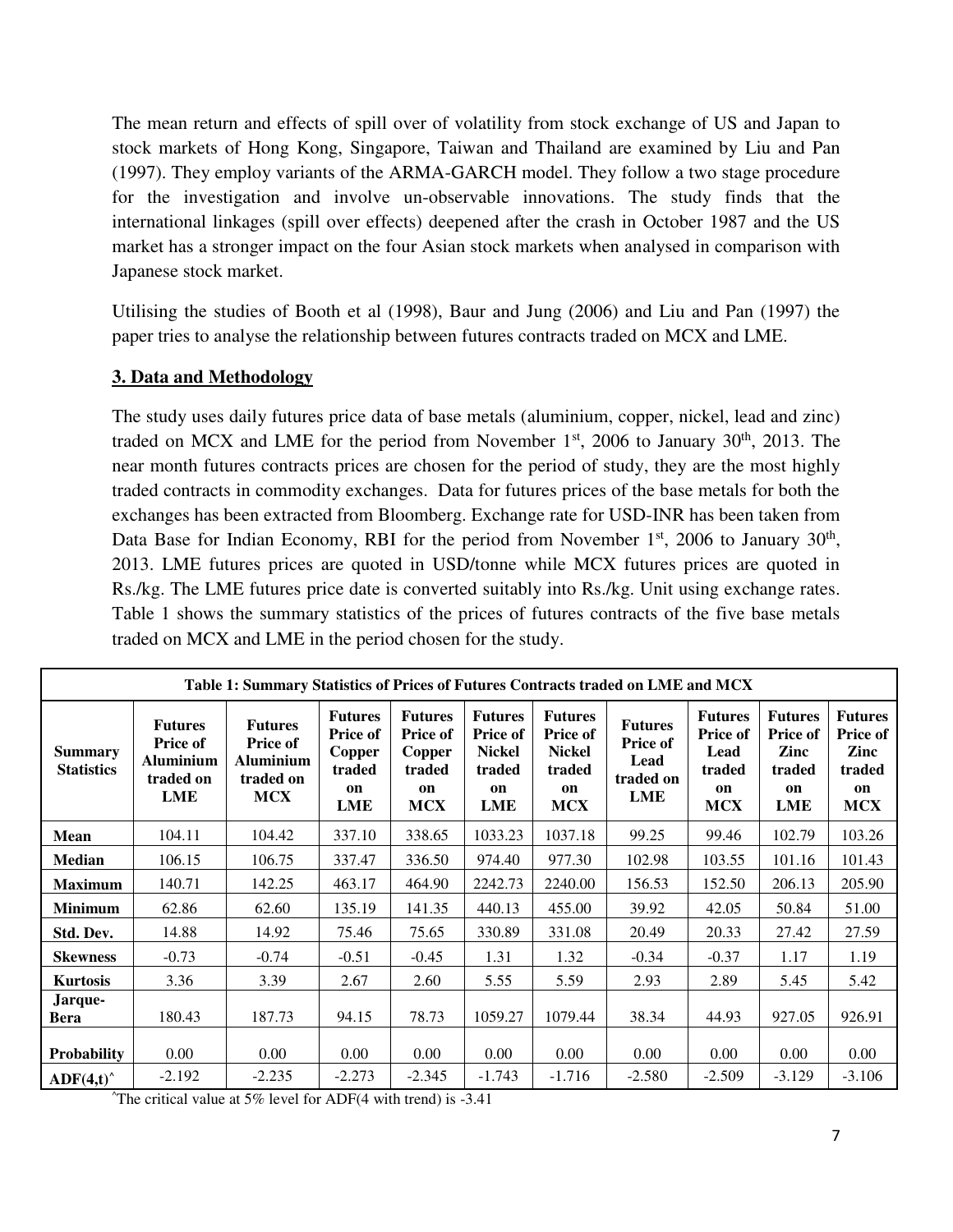Table 1 includes the results of the unit root tests conducted on the price series of each of the five metals traded on MCX and LME respectively. The ten price series are found to be non stationary (contain a unit root) at level.

#### **3.1 Linkages in price of metals traded across exchanges**

The price series are found to be non stationary at level and stationary at first difference, this indicates that the futures price series follow the I(1) process. Thus Johansen's co-integration test is considered suitable to model the relationship between the futures price series of a metal traded at MCX and LME. As suggested by Hua and Chen (2007), the co-integration test is followed by modelling the relationship between futures price series into Error Correction Mechanism (ECM) model. The ECM model for the futures price series can be represented as:

$$
\Delta PMCX_{t} = a_{10} + b_{M}ECM_{t-1} + \sum_{i=1}^{p} c_{1i} \Delta PMCX_{t-i} + \sum_{i=1}^{p} d_{1i} \Delta PLME_{t-i} + \epsilon_{1t} \quad ... \tag{1}
$$

$$
\Delta PLME_{\epsilon} = a_{z0} + b_{\epsilon} ECM_{\epsilon-1} + \sum_{i=1}^{p} c_{zi} \Delta PMCK_{\epsilon-i} + \sum_{i=1}^{p} d_{zi} \Delta PLME_{\epsilon-i} + \epsilon_{z\epsilon} \quad ... \tag{2}
$$

Where, PMCX and PLME represent the futures price series traded on MCX and LME of a metal (aluminium, copper, nickel, lead and zinc).  $ECM<sub>t-1</sub>$  is the error correction term in both the equations. The coefficients of the error correction term are  $b_M$  and  $b_L$  in Equation 1 and Equation 2 respectively, they measure the speed of adjustment at which deviation for long run relationship between price series is corrected by change in price series of the two markets.  $\varepsilon_{1t}$  and  $\varepsilon_{2t}$  are stationary disturbances. The coefficients of  $\Delta$ PLME<sub>t-i</sub> and  $\Delta$ PMCX<sub>t-i</sub> in Equation 1 and Equation 2 respectively, represent short run adjustments in futures price of metals.

#### **3.2 Linkages in return on price of metals across two exchanges**

For the next three sections (3.2, 3.3, 3.4) returns (calculated using futures prices) of metals are utilised. For each of the ten price series (five for MCX and five for LME), return is calculated as the log difference in price. Subsequently, stationarity of return series is checked using Augmented Dickey Fuller Test.

To test the linkage in returns on price of metals across the two exchanges, regression is run to calculate the value of R squared for the entire period of study for each of the five metals separately. For each metal, the return on price of futures contracts traded on MCX is the dependent variable and the return on price of futures contracts traded on LME is the independent variable and vice versa to the study the opposite effect. This is followed by plotting of rolling correlation curves of returns on price of metals traded on LME and MCX.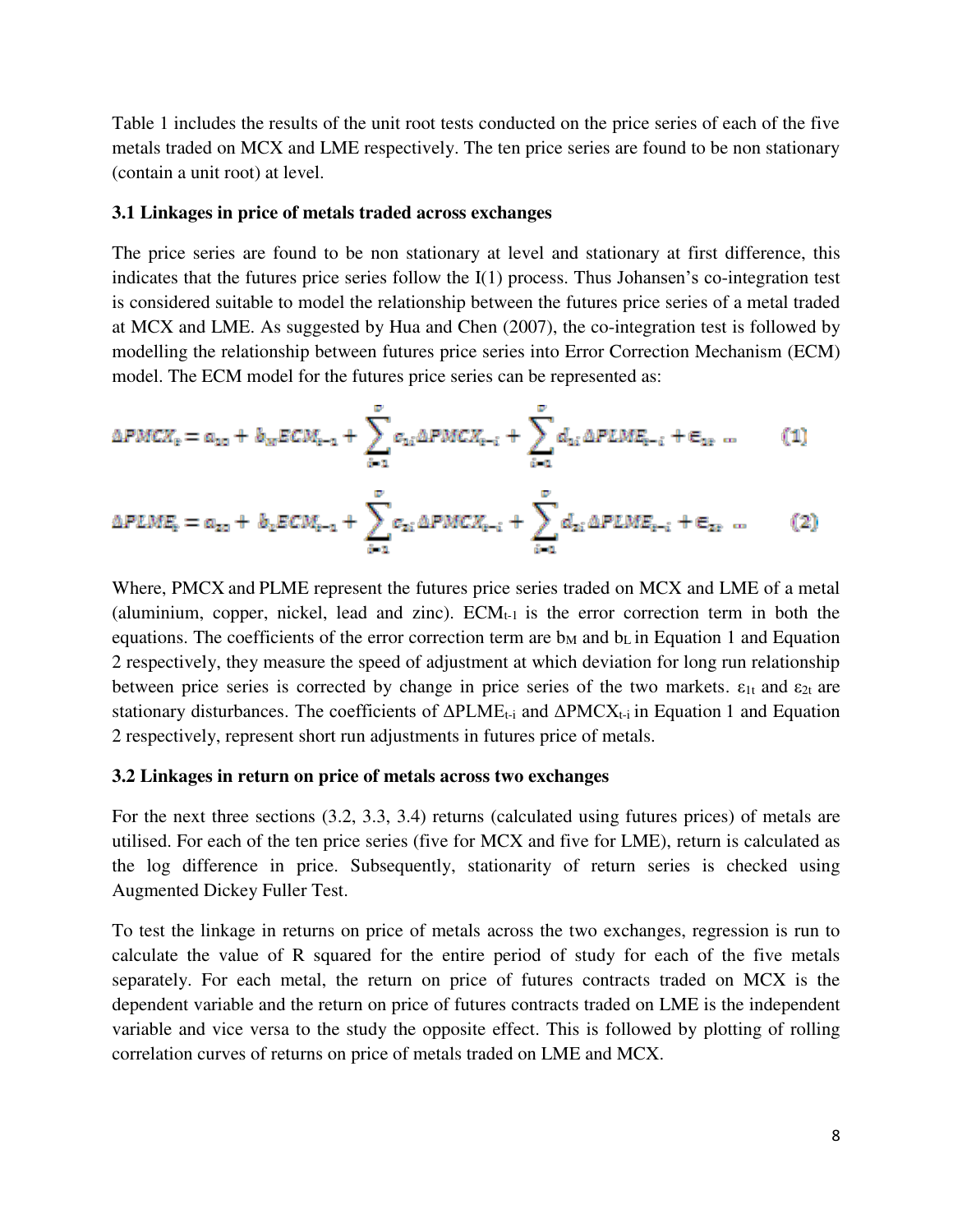As suggested by Li and Zhang (2008), rolling correlations assess the time varying relationships between futures markets. Similar methodology is adopted in the current study, to examine the time varying relationship between return on MCX and LME for the five base metals. In case of rolling correlations, the correlation of first 60 observations is estimated. This is followed by dropping of the earliest observation and inclusion of a new data point, and calculating correlation. The set of 60 observations are rolled and the process is continued till all the observations are exhausted. 60 days (equivalent to 10 weeks) is considered to be a considerable period to capture changes in the futures market. Thus using these correlations, rolling correlation curves are plotted for the five metals.

## **3.3 Linkages in return and volatility of metals traded across exchanges**

The focus of this section is to investigate the effect of returns and volatility of a metal traded in foreign market (LME/MCX) on return and volatility of metal traded in domestic market (MCX/LME). This section uses three variants of a modified GARCH model – full model, pure mean model and pure volatility model. The Berdnt-Hall-Hall-Hausman algorithm is utilised for maximum likelihood estimation in the three models. The focus of Baur and Jung (2006) is to investigate return and volatility spill over between stock exchanges of US and Germany, a similar methodology is used in this study.

In the full model and the pure volatility model, squared returns are used in the variance equation as a measure of volatility in the foreign market (LME/MCX).

## 3.3.1 Full Model

This variant of the model tries to assess the impact of previous day's return of metal traded in domestic market and foreign market on today's return of metal traded in the domestic market. It also tries to capture the impact of previous day's volatility of metal traded in domestic market (GARCH effect) and foreign market on volatility of metal traded in domestic market.

The following two equations represent the model when we consider MCX to be domestic market and LME to be foreign market:

Mean equation: 
$$
r_{M,t} = k_1 + k_2 r_{M,t-1} + k_3 r_{L,t-1} + \varepsilon_{M,t} \tag{3}
$$

Variance equation: 
$$
h_{M,t} = k_4 + k_5 \mathcal{E}^2_{M,t-1} + k_6 h_{M,t-1} + k_7 r_L^2_{t-1} \dots
$$
 (4)

The following two equations represent the model when we consider LME to be domestic market and MCX to be forei0000000gn market:

Mean equation: 
$$
r_{L,t} = k_8 + k_9 r_{L,t-1} + k_{10} r_{M,t-1} + \varepsilon_{L,t} \tag{5}
$$

Variance equation: 
$$
h_{L,t} = k_{11} + k_{12} \mathcal{E}_{L,t-1}^2 + k_{13} h_{L,t-1} + k_{14} r_{M,t-1}^2 \dots
$$
 (6)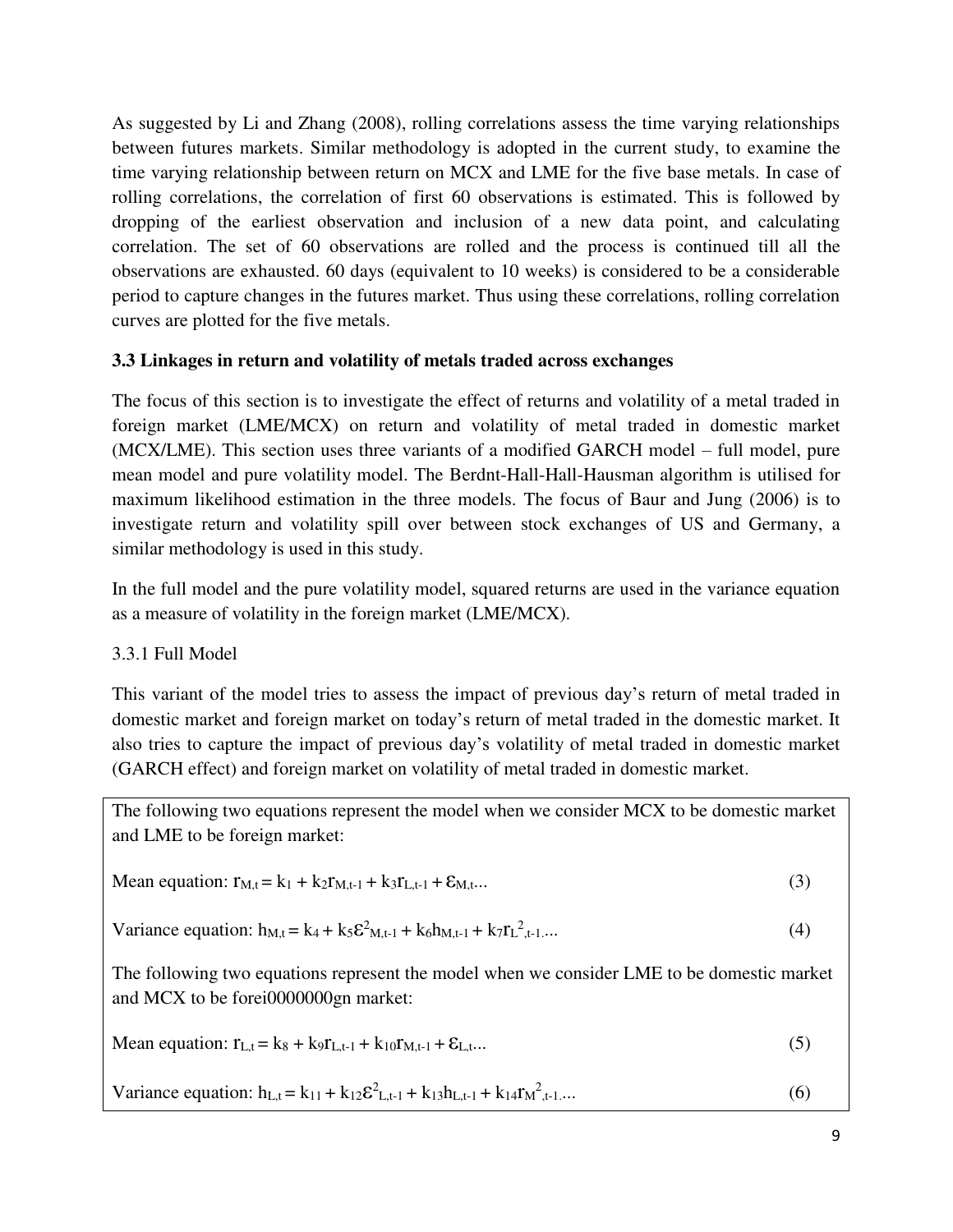Where  $r_{M,t}$  and  $r_{L,t}$  are returns on price of a metal traded on MCX and LME respectively.  $r_{M,t-1}^2$ and  $r_L^2$ <sub>,t-1</sub> are lagged squared returns on price of a metal traded on MCX and LME respectively (used as proxy for volatility). The coefficients of ARCH and GARCH terms in Equation 4(variance equation) are  $k_5$  and  $k_6$  and  $k_{12}$  and  $k_{13}$  are coefficients of ARCH and GARCH terms in Equation 6(variance equation) respectively.

#### 3.3.2 Pure Mean Model

The Pure Mean model focuses on the impact of previous day's return of metal traded in domestic market and foreign market on today's return of metal traded domestic market. It captures ARCH and GARCH effect but ignores the possible transmission of volatility from one market to the other.

The following two equations represent the model when we consider MCX to be domestic market and LME to be foreign market:

| Mean equation: $r_{M,t} = k_1 + k_2 r_{M,t-1} + k_3 r_{L,t-1} + \mathcal{E}_{M,t}$ |  |
|------------------------------------------------------------------------------------|--|
|------------------------------------------------------------------------------------|--|

| Variance equation: $h_{M,t} = k_4 + k_5 \mathcal{E}^2_{M,t-1} + k_6 h_{M,t-1}$ |  |
|--------------------------------------------------------------------------------|--|
|--------------------------------------------------------------------------------|--|

The following two equations represent the model when we consider LME to be domestic market and MCX to be foreign market:

| Mean equation: $r_{L,t} = k_8 + k_9 r_{L,t-1} + k_{10} r_{M,t-1} + \varepsilon_{L,t}$ |  |
|---------------------------------------------------------------------------------------|--|
|---------------------------------------------------------------------------------------|--|

Variance equation:  $h_{L,t} = k_{11} + k_{12} \varepsilon_{L,t-1}^2 + k_{13} h_{L,t-1}$  ... (10)

Where  $r_{M,t}$  and  $r_{L,t}$  are returns on price of a metal traded on MCX and LME respectively.  $k_5$  and  $k<sub>6</sub>$  are coefficients of ARCH and GARCH terms in Equation 8(variance equation) and  $k<sub>12</sub>$  and  $k<sub>13</sub>$ are coefficients of ARCH and GARCH terms in Equation 10(variance equation) respectively.

## 3.3.3 Pure Volatility Model

This model concentrates on the impact of previous day's volatility of metal traded in domestic market and foreign market on today's volatility of metal traded in the domestic market. In the mean equation, it includes the impact of yesterday's return of metal traded in domestic market on today's return and ignores the possible effect of yesterday's return in foreign market on today's return on metal traded in domestic market.The following two equations represent the model when we consider MCX to be domestic market and LME to be foreign market:

| Mean equation: $r_{M,t} = k_1 + k_2 r_{M,t-1} + \mathcal{E}_{M,t}$                               | (11) |
|--------------------------------------------------------------------------------------------------|------|
| Variance equation: $h_{M,t} = k_4 + k_5 \mathcal{E}^2_{M,t-1} + k_6 h_{M,t-1} + k_7 r_L^2_{t-1}$ | (12) |
|                                                                                                  |      |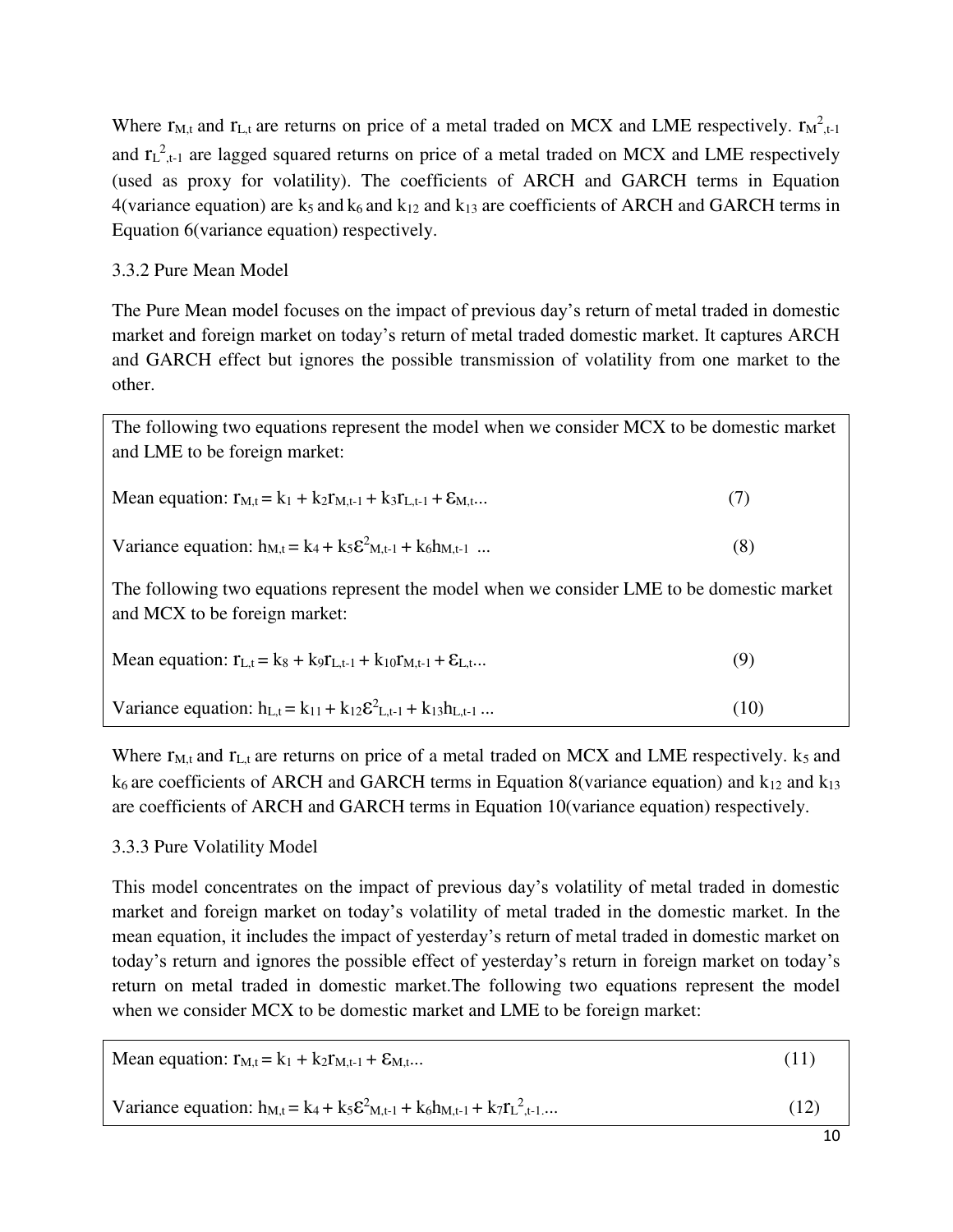The following two equations represent the model when we consider LME to be domestic market and MCX to be foreign market:

Mean equation:  $r_{L,t} = k_8 + k_9 r_{L,t-1} + \varepsilon_{L,t}$ ... (13)

Variance equation:  $h_{L,t} = k_{11} + k_{12} \varepsilon^2_{L,t-1} + k_{13} h_{L,t-1} + k_{14} r_{M,t-1}^2$ .... (14)

Where  $r_{M,t}$  and  $r_{L,t}$  are returns on price of a metal traded on MCX and LME respectively.  $r_{M,t-1}^2$ and  $r_{L}^{2}$ , are lagged squared returns on price of a metal traded on MCX and LME respectively. The coefficients of ARCH and GARCH terms in Equation 12(variance equation) are  $k_5$  and  $k_6$ and  $k_{12}$  and  $k_{13}$  are coefficients of ARCH and GARCH terms in Equation 14(variance equation) respectively.

## **3.4 ARMA – GARCH in mean model - Innovations Model**

In this part of the study, two stage modified GARCH models are utilised to examine the linkage between returns and volatility of futures price of a base metal across two exchanges. A variant of this model is employed by Liu and Pan (1997). In the first stage, return series of futures price of a metal is modelled using ARMA(1)-GARCH(1,1) in mean model (a GARCH term is an explanatory variable in the mean equation as well as variance equation).

The first stage of the model is represented as follows:

| First stage of the model for metals traded on MCX                                                    |      |
|------------------------------------------------------------------------------------------------------|------|
| Mean equation: $r_{M,t} = n_1 + n_2 r_{M,t-1} + n_3 \epsilon_{M,t-1} + n_4 h_{M,t} + \epsilon_{M,t}$ | (15) |
| Variance equation: $h_{M,t} = n_5 + n_6 \mathcal{E}^2_{M,t-1} + n_7 h_{M,t-1} $                      | (16) |

Where  $r_{M,t}$  are returns on price of a metal traded on MCX.  $r_{M,t-1}$  are lagged returns on price of a metal traded on MCX, this is the auto regressive  $(AR)$  term in Equation 15. While  $\epsilon_{M,t-1}$  is the moving average term in Equation 15. The coefficients of ARCH and GARCH terms in Equation 16 (variance equation) are  $n_6$  and n<sub>7</sub> respectively.

| First stage of the model for metals traded on LME:                                                          |      |
|-------------------------------------------------------------------------------------------------------------|------|
| Mean equation: $r_{L,t} = n_8 + n_9 r_{L,t-1} + n_{10} \epsilon_{L,t-1} + n_{11} h_{L,t} + \epsilon_{L,t} $ | (17) |
| Variance equation: $h_{L,t} = n_{12} + n_{13} \varepsilon^2_{L,t-1} + n_{14} h_{L,t-1} $                    | (18) |

where  $r_{L,t}$  are returns on price of a metal traded on LME.  $r_{L,t-1}$  are lagged returns on price of a metal traded on LME, this is the auto regressive  $(AR)$  term in Equation 17. While  $\mathcal{E}_{L,t-1}$  is the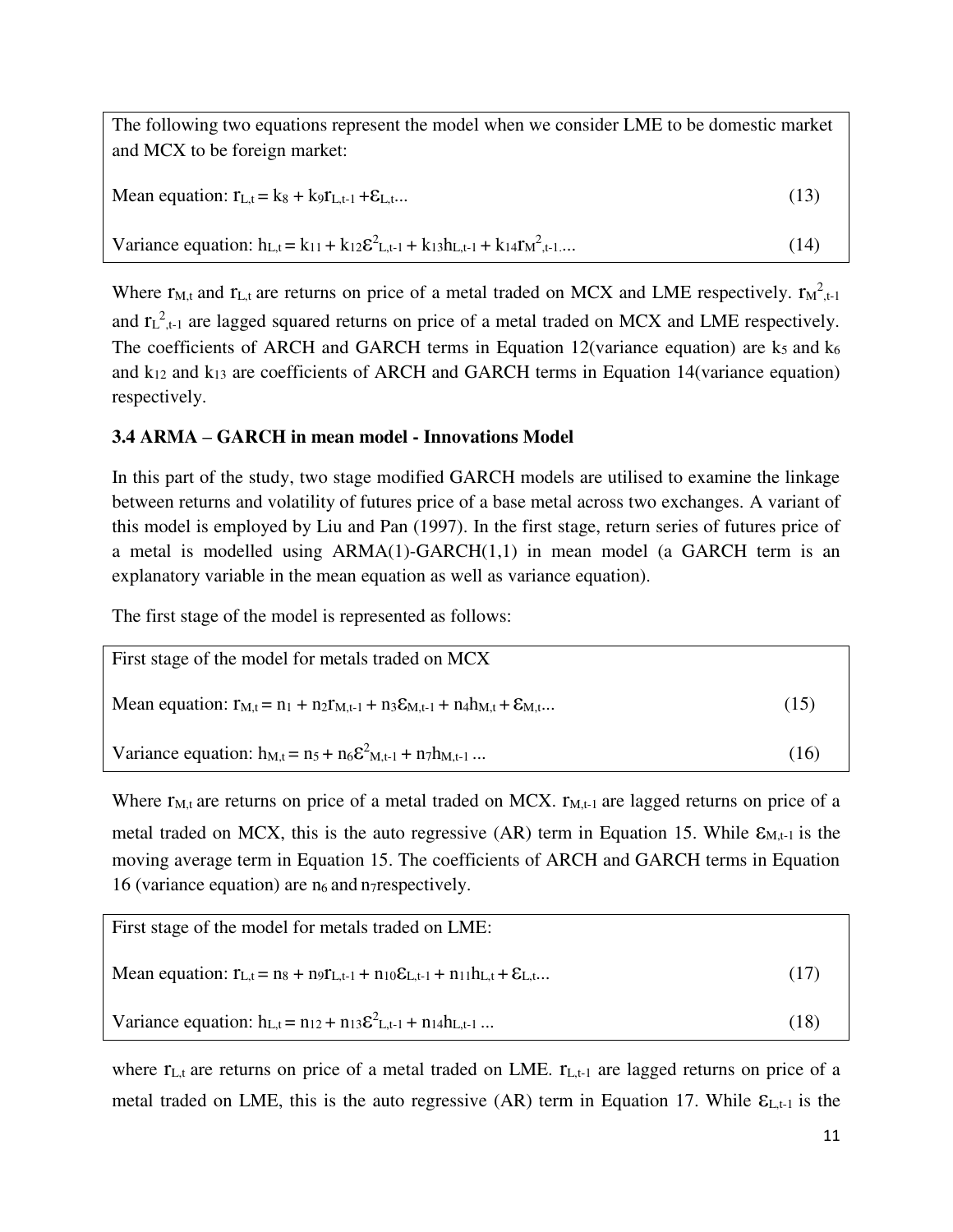moving average term in the Equations 17. The coefficients of ARCH and GARCH terms in Equation 18 (variance equation) are represented by  $n_{13}$  and  $n_{14}$ , respectively.

A standardised residual series is obtained after running the ARMA(1)-GARCH(1,1) in mean model specified in Equations 15 and 16 for metals traded on MCX. Similarly, a standardised residual series is obtained after running the ARMA(1)-GARCH(1,1) in mean model specified in Equations 17 and 18 for metals traded on LME. This is followed by squaring of the two standard residual series obtained to attain two squared standard residual series. This completes the first stage of the model. The first stage of the model is run for the ten return series for five metals under consideration (five return series of metals traded on MCX and five return series of the same metals traded on LME).

The second stage of the model involves the estimation of return and volatility spill-over effects of a metal traded across the markets. The second stage uses the standard residual series and squared standard residual series obtained from the first stage. The residual series and squared standard residual series obtained from metals traded on MCX (from the first stage) are used in second stage of metals traded on LME and vice versa.

In the second stage, the residual series are used in the mean equation of the ARMA-GARCH in mean model to capture mean spill-over effect from these markets while the squared residual series in the variance equation to capture the volatility spill-over effect. As Liu and Pan (1997) point out, the standardised residuals and squared standardised residuals can be considered as proxies for unobservable innovations.

The model of the second stage is as follows:

| To assess the impact of metals traded on LME on metals traded on MCX                                        |      |  |  |
|-------------------------------------------------------------------------------------------------------------|------|--|--|
| Mean equation: $r_{M,t} = w_1 + w_2 r_{M,t-1} + w_3 \epsilon_{M,t-1} + w_4 h_{M,t} + w_5 \epsilon_{L,t-1} $ | (19) |  |  |
| Variance equation: $h_{M,t} = w_6 + w_7 \mathcal{E}^2_{M,t-1} + w_8 h_{M,t-1} + w_9 e^2_{L,t-1}$            | (20) |  |  |

where  $r_{M,t}$  are returns on price of a metal traded on MCX.  $r_{M,t-1}$  are lagged returns on price of a metal traded on MCX, the auto regressive (AR) term in the equation. While  $\varepsilon_{M,t-1}$  is the moving average term in Equation 19. Equation 19 and Equation 20 use the standardised residual series  $(e_{L,t-1})$  and squared standardised residual series  $(e_{L,t-1})$  respectively, obtained from the first stage of metals traded on LME. The coefficients of ARCH and GARCH terms are  $w_7$  and  $w_8$  in Equation 20 (variance equation).To assess the impact of metals traded on MCX on metals traded on LME

| (21)<br>Mean equation: $r_{L,t} = w_{10} + w_{11}r_{L,t-1} + w_{12}\epsilon_{L,t-1} + w_{13}h_{L,t} + w_{14}e_{M,t-1}$ |
|------------------------------------------------------------------------------------------------------------------------|
| Variance equation: $h_{L,t} = w_{15} + w_{16} \varepsilon^2_{L,t-1} + w_{17} h_{L,t-1} + w_{18} e^2_{M,t-1}$<br>(22)   |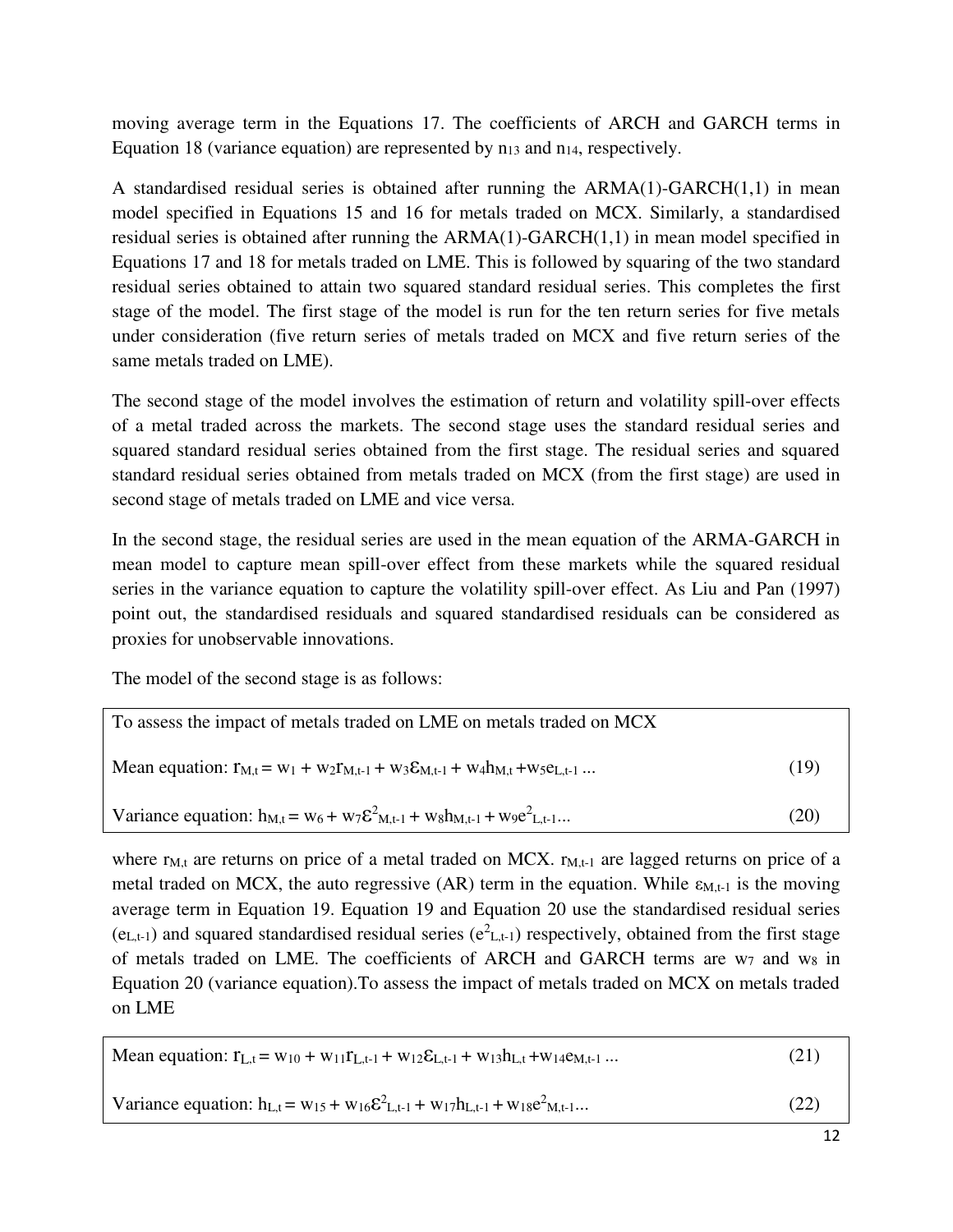where  $r_{L,t}$  are returns on price of a metal traded on LME.  $r_{L,t-1}$  are lagged returns on price of a metal traded on LME, i.e. the auto regressive (AR) term in the equation. While  $\varepsilon_{L,t-1}$  is the moving average term in Equation 21. Equation 21 and Equation 22 use the standardised residual series ( $e_{M,t-1}$ ) and squared standardised residual series ( $e_{M,t-1}$ ) respectively obtained from the first stage of metals traded on MCX. The coefficients of ARCH and GARCH terms are w<sub>16</sub> and w<sub>17</sub> in Equation 22 (variance equation).

## **4. Empirical Results**

## **4.1 Co-integration and ECM Model**

The futures price series are non stationary at level and stationary at first difference, thus indicating that the futures price series of metal traded across the two exchanges (MCX and LME) follow an I(1) process. Table 2 reports the results of Johansen Co-integration Test for the five base metals.

| <b>Test</b>    | <b>Metal</b>     | Lags           | Ho, r is<br>number of<br>$co-$<br>integrating<br>relation | <b>Trace</b><br><b>Statistic</b> | <b>Critical</b><br>Value at<br>$5\%$ | <b>Probability</b> | <b>Max Eigen</b><br><b>Statistic</b> | <b>Critical</b><br>Value at<br>$5\%$ | Probability |
|----------------|------------------|----------------|-----------------------------------------------------------|----------------------------------|--------------------------------------|--------------------|--------------------------------------|--------------------------------------|-------------|
| 1              | <b>Aluminium</b> | $\overline{4}$ | $r \leq 0$                                                | 194.2872**                       | 25.87211                             | 0.0000             | 188.7261**                           | 19.38704                             | 0.0001      |
|                |                  |                | $r \leq 1$                                                | 5.561122                         | 12.51798                             | 0.5179             | 5.561122                             | 12.51798                             | 0.5179      |
| $\overline{c}$ | Copper           | 4              | $r \leq 0$                                                | 73.46049**                       | 25.87211                             | 0.0000             | 67.55158**                           | 19.38704                             | 0.0000      |
|                |                  |                | $r \leq 1$                                                | 5.908910                         | 12.51798                             | 0.4720             | 5.908910                             | 12.51798                             | 0.4720      |
| 3              | <b>Nickel</b>    | $\overline{4}$ | $r \leq 0$                                                | 191.3112**                       | 25.87211                             | 0.0000             | 187.6900**                           | 19.38704                             | 0.0001      |
|                |                  |                | $r \leq 1$                                                | 3.621163                         | 12.51798                             | 0.7960             | 3.621163                             | 12.51798                             | 0.7960      |
| 4              | Lead             | $\overline{4}$ | $r \leq 0$                                                | 220.6526**                       | 25.87211                             | 0.0000             | 214.1363**                           | 19.38704                             | 0.0001      |
|                |                  |                | $r \leq 1$                                                | 6.516323                         | 12.51798                             | 0.3977             | 6.516323                             | 12.51798                             | 0.3977      |
| 5              | Zinc             | 3              | $r \leq 0$                                                | 315.6759**                       | 25.87211                             | 0.0000             | 303.4237**                           | 19.38704                             | 0.0001      |
|                |                  |                | $r \leq 1$                                                | 12.25218                         | 12.51798                             | 0.0554             | 12.25218                             | 12.51798                             | 0.0554      |

**Table 2: Results of Johansen Co-integration Tests for the five metals** 

\*\* Denotes rejection at 5% level

Both the trace statistics and max eigen statistics show that for each of the five base metals traded on MCX and LME, near month futures price series are co-integrated with one co-integrating vector. This implies that the futures prices of metals traded on MCX and LME move together in the long run, even though they may be found to be drifting apart in the short run. Further we study the causal relationship between the futures price of base metals traded on MCX and LME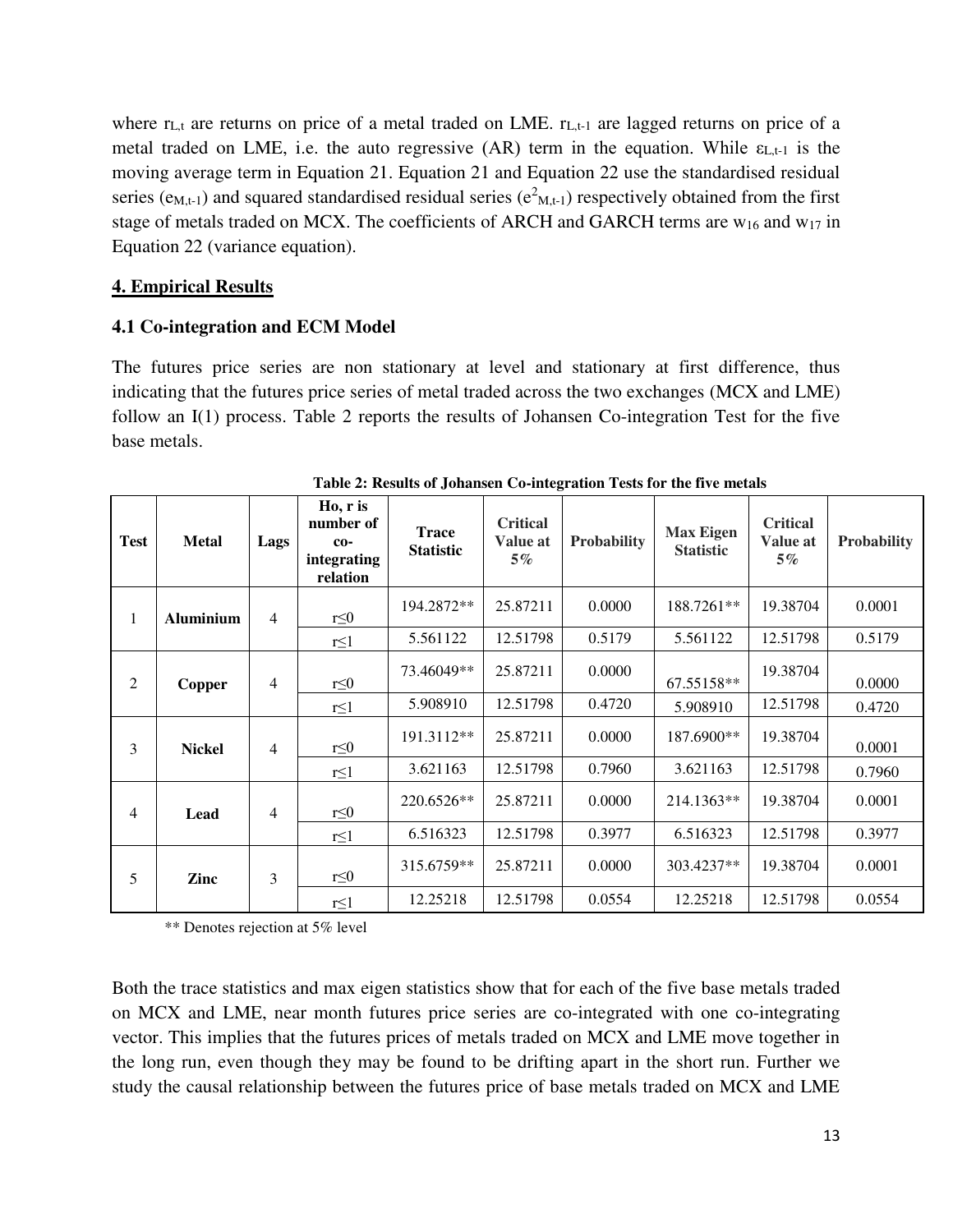using Error Correction Mechanism with one co-integration relation  $(r=1)$  for each of the five base metals.

#### **Results of Error Correction Mechanism Model**

Since the futures price series are found to be co-integrated, ECM model is used to represent the relationship for the five pairs of futures price series of metals. The results of ECM model for each of the five base metals are shown from Table 3 to Table 7.

1. Aluminium - ECM Results

Table 3 demonstrates the result of ECM for futures price of Aluminium traded on MCX and LME in the period chosen for the study from November  $1<sup>st</sup>$ , 2006 to January  $30<sup>th</sup>$ , 2013.

|                                                                                      | Dependent variable -                      |         | Dependent variable -         |         |  |
|--------------------------------------------------------------------------------------|-------------------------------------------|---------|------------------------------|---------|--|
|                                                                                      | <b><i><u>APALMCX</u></i></b> (Equation 1) |         | $\Delta$ PALLME (Equation 2) |         |  |
| Independent<br>variable                                                              | <b>Coefficient</b>                        | p value | <b>Coefficient</b>           | p value |  |
| $ECM_{(t-1)}$                                                                        | $-0.221378$                               | 0.0000  | $-0.166547$                  | 0.0033  |  |
| $\Delta$ PALMCX <sub>(t-1)</sub>                                                     | $-0.07073$                                | 0.1840  | 0.143302                     | 0.0227  |  |
| $\Delta$ PALMCX <sub>(t-2)</sub>                                                     | $-0.028429$                               | 0.5759  | 0.106582                     | 0.0757  |  |
| $\Delta$ PALMCX <sub>(t-3)</sub>                                                     | $-0.022304$                               | 0.6358  | 0.023448                     | 0.6733  |  |
| $\Delta$ PALMCX <sub>(t-4)</sub>                                                     | $-0.00837$                                | 0.8372  | $-0.007679$                  | 0.8731  |  |
| $\Delta \text{PALLME}_{(t-1)}$                                                       | 0.054557                                  | 0.2791  | $-0.168432$                  | 0.0047  |  |
| $\Delta \text{PALLME}_{(t-2)}$                                                       | 0.046395                                  | 0.3332  | $-0.064788$                  | 0.2524  |  |
| $\Delta \text{PALLME}_{(t-3)}$                                                       | 0.016294                                  | 0.7119  | $-0.042004$                  | 0.4201  |  |
| $\Delta \text{PALLME}_{(t-4)}$                                                       | 0.002332                                  | 0.9503  | $-0.034431$                  | 0.4361  |  |
| Constant                                                                             | $-0.009049$                               | 0.7588  | $-0.007408$                  | 0.8314  |  |
| <b>Wald Test Result</b><br>for short run<br>causality (Chi<br>Square and p<br>value) | 1.503752<br>(0.8260)                      |         | 6.599360<br>(0.1586)         |         |  |

**Table 3:ECM results for Aluminium** 

In Table 3, Column 2&3 present the results obtained from Equation 1 and Column 4&5 present the results obtained from Equation 2, when futures prices of aluminium traded on MCX and LME are used. Table 3 shows that  $ECM_{t-1}$  term is significant and negative in both the equations, ΔPALMCX equation and the ΔPALLME equation at 5% level, indicating that disequilibrium errors are an important factor for changes in the futures price of aluminium traded on MCX and in the futures price of aluminium traded on LME. When the futures price of the metals traded in the two markets deviate from their equilibrium level, the error correction term,  $ECM_{t-1}$  term being significant, futures price will correct the deviation and move towards equilibrium price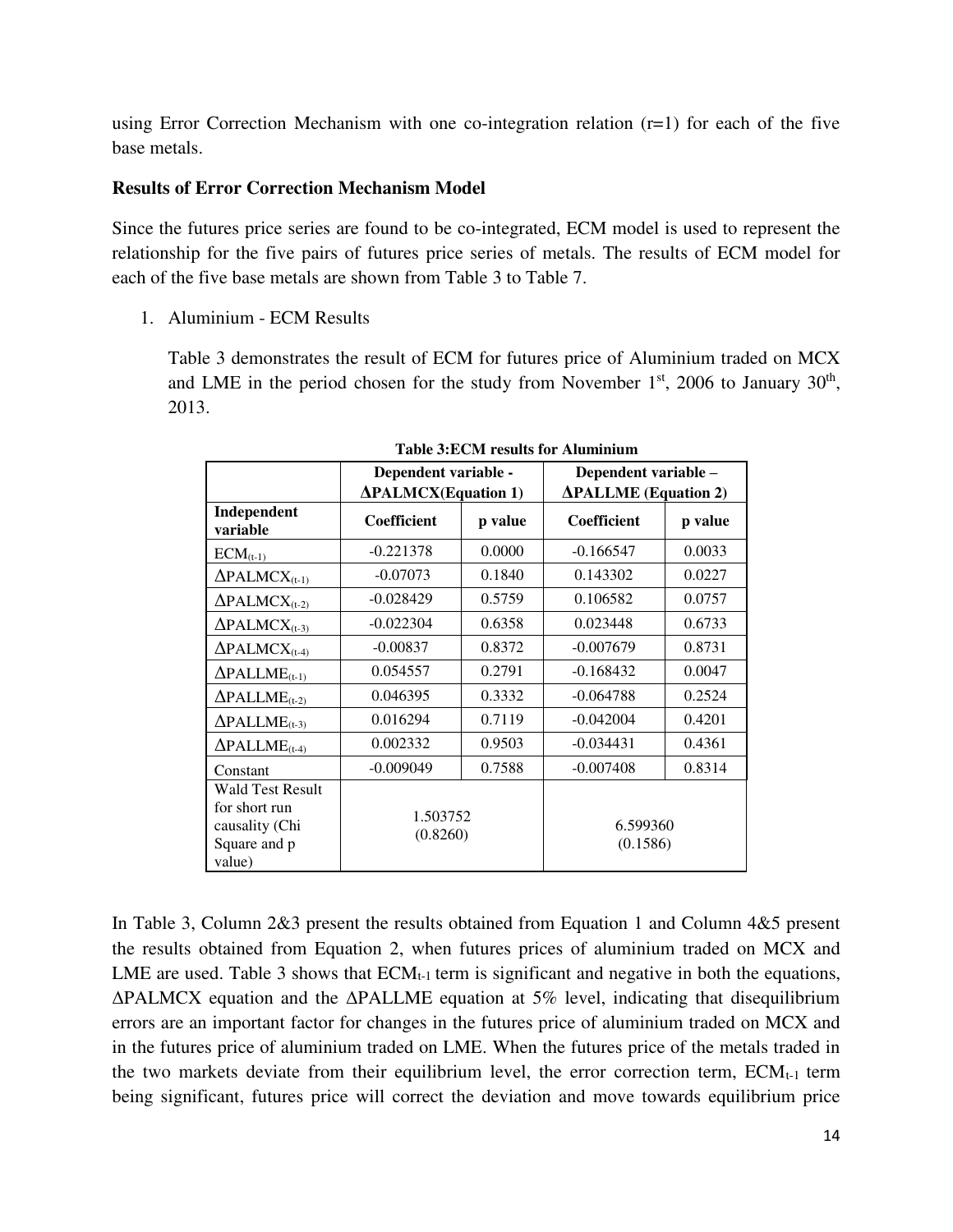level. Since the error correction term is negative, the aluminium futures price will increase on an average. Thus investors can exploit the information given by the error correction terms to predict the changes in futures price of aluminium traded on MCX and LME. The significant error correction terms also help us in asserting that long run dynamics exist in the two markets.

Considering the short run dynamics, from the results of Wald Test conducted on the cross terms in Equation 1, we accept the hypothesis, that they are simultaneously zero at the 5% level since the p value (0.8260) is more than 0.05. This suggests that there is absence of short run causality from LME aluminium futures price to MCX aluminium futures price. The Wald Test results conducted on the cross terms in Equation 2, also accept the hypothesis that the coefficients are simultaneously zero at the 5% level, the p value (0.1591) is more than 0.05. This leads to the conclusion that there is absence of short run causality from MCX aluminium futures price to LME aluminium futures price.

## 2. Copper – ECM Results

Table 4 demonstrates the result of ECM for futures price of copper traded on MCX and LME in the period chosen for the study from November  $1<sup>st</sup>$ , 2006 to January 30<sup>th</sup>, 2013.

| Tubic 4. DOM Tesuns for Copper |         |                                                                 |         |  |  |  |
|--------------------------------|---------|-----------------------------------------------------------------|---------|--|--|--|
|                                |         | Dependent variable -<br><b>ADPCULME</b>                         |         |  |  |  |
| Coefficient                    | p value | Coefficient                                                     | p value |  |  |  |
| $-0.099897$                    | 0.0112  | $-0.055421$                                                     | 0.2015  |  |  |  |
| $-0.008493$                    | 0.8818  | 0.446475                                                        | 0.0000  |  |  |  |
| 0.062026                       | 0.2826  | 0.374902                                                        | 0.0000  |  |  |  |
| $-0.062513$                    | 0.2609  | 0.189218                                                        | 0.0024  |  |  |  |
| $-0.009606$                    | 0.8473  | 0.079691                                                        | 0.1537  |  |  |  |
| $-0.025639$                    | 0.6282  | $-0.468451$                                                     | 0.0000  |  |  |  |
| $-0.000264$                    | 0.9961  | $-0.30567$                                                      | 0.0000  |  |  |  |
| 0.040851                       | 0.4257  | $-0.203094$                                                     | 0.0004  |  |  |  |
| $-0.013925$                    | 0.7566  | $-0.138367$                                                     | 0.006   |  |  |  |
| 0.057214                       | 0.6091  | 0.057358                                                        | 0.6469  |  |  |  |
|                                |         | 56.27616<br>(0.0000)                                            |         |  |  |  |
|                                |         | Dependent variable -<br><b>ADPCUMCX</b><br>1.995819<br>(0.7365) |         |  |  |  |

**Table 4:ECM results for Copper** 

In Table 4, column 2&3 present the results obtained from Equation 1 and Column 4&5 present the results obtained from Equation 2 when futures prices of copper traded on MCX and LME are used. Table 4 shows that  $ECM_{t-1}$  term is significant (p value is 0.0112) and negative in the ΔPCUMCX equation (Equation 1), indicating that disequilibrium error is an important factor for the change in the futures price of copper traded on MCX. When the futures price of the metals traded in MCX deviate from their equilibrium level the deviation will get corrected since  $ECM_{t-1}$ ,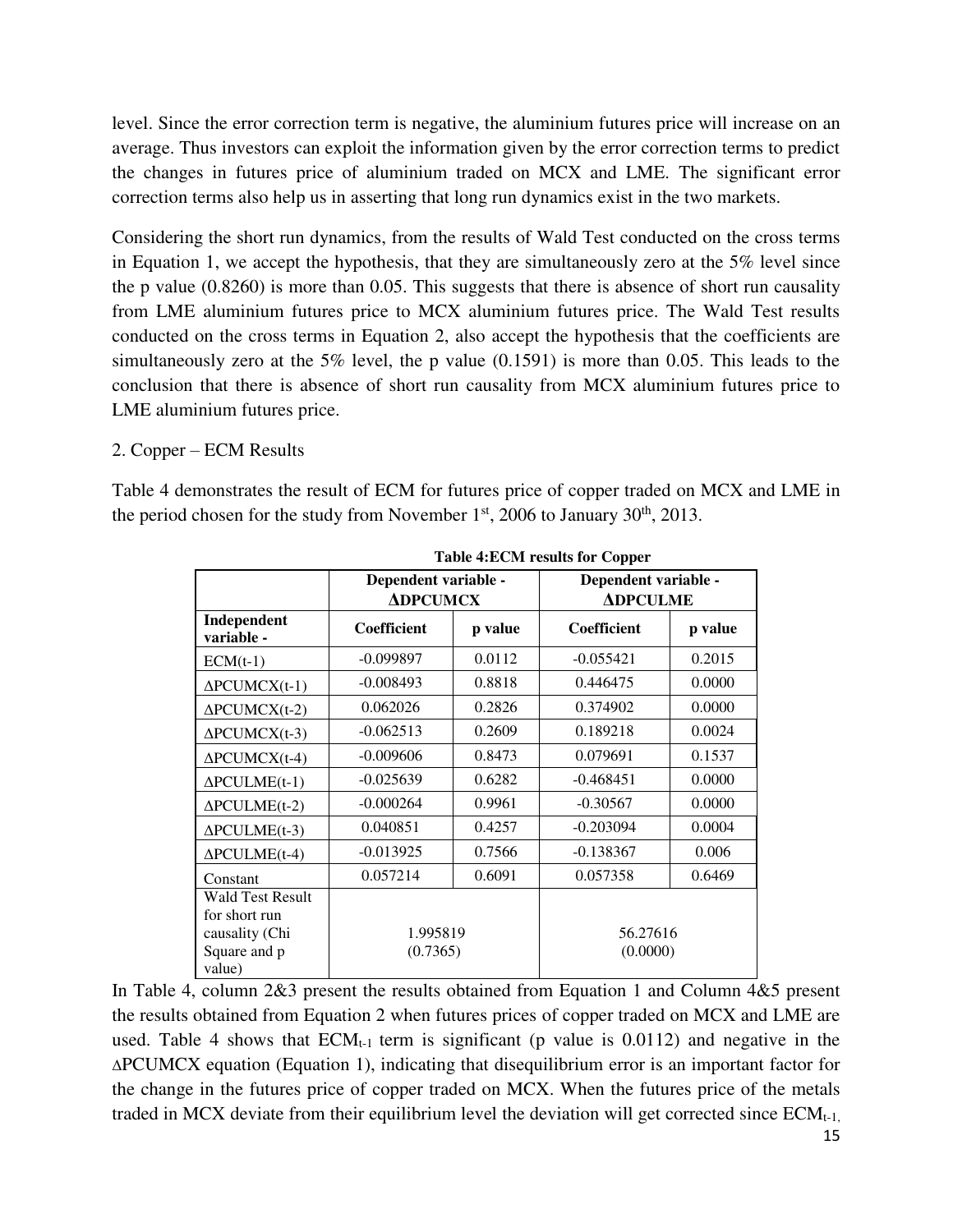error correction term is significant. Since the error correction term is negative, the copper futures price traded on MCX will increase on an average. The error correction term in the ΔPCULME (Equation 2) is insignificant (here p value is 0.2015 which is greater than 0.05) price in LME does not adjust to equilibrium level in the copper futures market in LME in case of deviation.

Considering the short run dynamics, from the results of Wald Test conducted on the cross terms in Equation 1, we accept the hypothesis that they are simultaneously zero at the 5% level since the p value (0.7365) is more than 0.05. This suggests that there is absence of short run causality from LME copper futures price to MCX copper futures price. The Wald Test results conducted on the cross terms in Equation 2, find that the coefficients are simultaneously zero at the 5% level, the p value (0.0000) is less than 0.05. This leads to the conclusion that there is presence of short run causality from MCX copper futures price to LME copper futures price.

#### 3. Nickel- ECM Results

Table 5 demonstrates the result of ECM for futures price of nickel traded on MCX and LME in the period chosen for the study, from November  $1<sup>st</sup>$ , 2006 to January 30<sup>th</sup>, 2013.

|                                                                                      | Dependent variable -<br><b>APNIMCX</b> |         | Dependent variable -<br><b>APNILME</b> |         |  |  |
|--------------------------------------------------------------------------------------|----------------------------------------|---------|----------------------------------------|---------|--|--|
| Independent<br>variable -                                                            | Coefficient                            | p value | <b>Coefficient</b>                     | p value |  |  |
| $ECM(t-1)$                                                                           | $-0.262109$                            | 0.0000  | $-0.078126$                            | 0.1013  |  |  |
| $\Delta$ PNIMCX(t-1)                                                                 | 0.077444                               | 0.0991  | 0.333782                               | 0.0000  |  |  |
| $\Delta$ PNIMCX(t-2)                                                                 | 0.004157                               | 0.9274  | 0.105525                               | 0.0501  |  |  |
| $\Delta$ PNIMCX(t-3)                                                                 | 0.025251                               | 0.5546  | 0.058549                               | 0.2457  |  |  |
| $\Delta$ PNIMCX(t-4)                                                                 | $-0.000837$                            | 0.9826  | 0.096366                               | 0.033   |  |  |
| $\Delta$ PNILME(t-1)                                                                 | $-0.04323$                             | 0.3317  | $-0.228338$                            | 0.7100  |  |  |
| $\Delta$ PNILME(t-2)                                                                 | 0.004747                               | 0.9113  | $-0.265381$                            | 0.0000  |  |  |
| $\triangle$ PNILME(t-3)                                                              | $-0.076449$                            | 0.0549  | $-0.088285$                            | 0.0794  |  |  |
| $\Delta$ PNILME(t-4)                                                                 | $-0.025423$                            | 0.4636  | $-0.130407$                            | 0.0055  |  |  |
| Constant                                                                             | $-0.270318$                            | 0.6034  | $-0.086454$                            | 0.0348  |  |  |
| <b>Wald Test Result</b><br>for short run<br>causality (Chi<br>Square and p<br>value) | 6.944423<br>(0.1389)                   |         | 40.21767<br>(0.0000)                   |         |  |  |

**Table 5:ECM results for Nickel** 

In Table 5, column 2&3 present the results obtained from Equation 1 and column 4&5 present the results obtained from Equation 2 when futures prices of nickel traded on MCX and LME are used. Table 5 shows that  $ECM_{t-1}$  term is significant (p value is 0.0000) and negative in the ΔPNIMCX equation (Equation 1), indicating that disequilibrium error is an important factor for the change in the futures price of nickel traded on MCX. When the futures price of the metals traded in MCX deviates from their equilibrium level, the error correction term,  $ECM<sub>t-1</sub>$  term,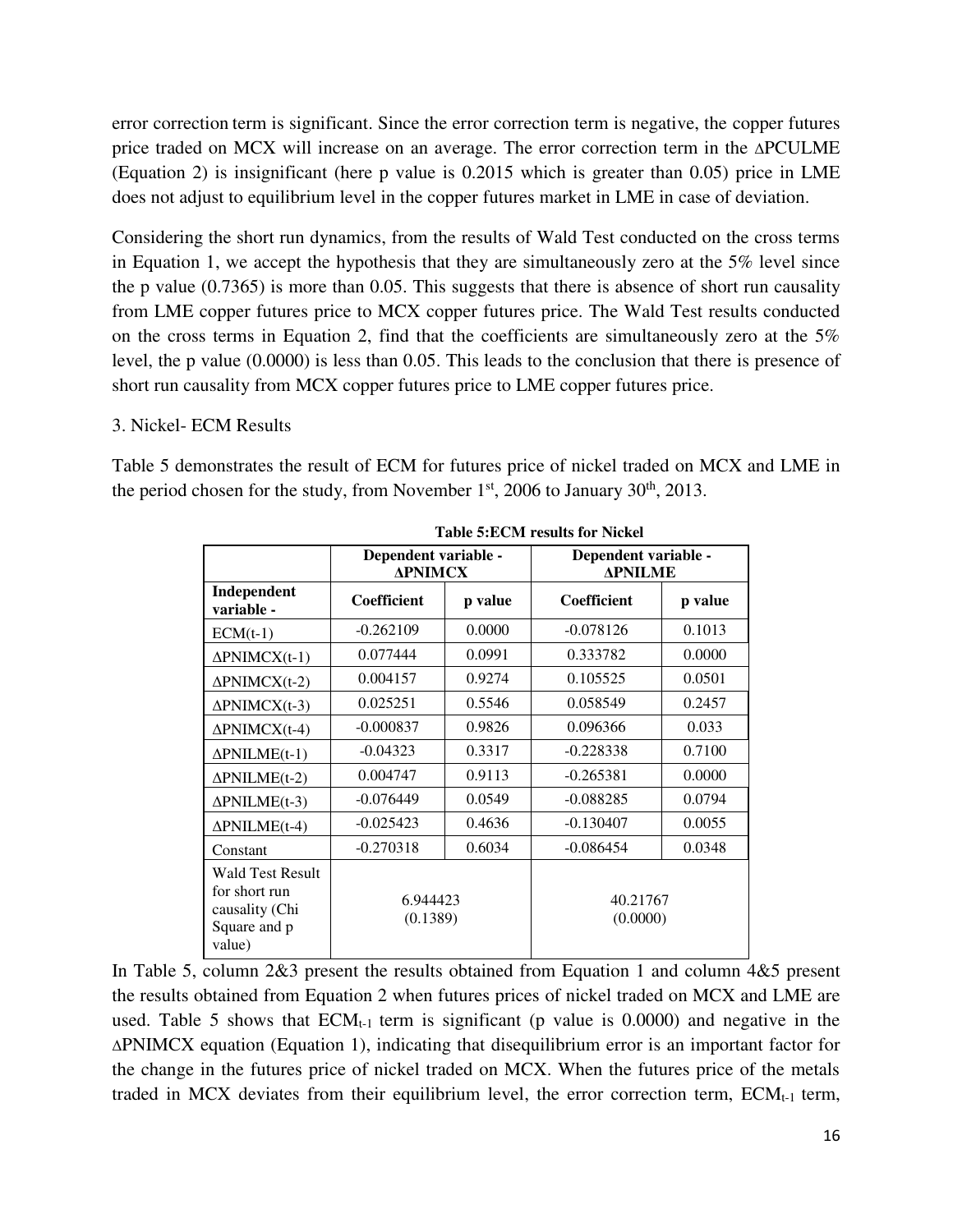price will adjust to equilibrium level. Since the error correction term is negative, the nickel futures price will increase on an average. The error correction term in the ΔPNILME (Equation 2) is insignificant, long run dynamics do not exist in the nickel futures market in LME (here p value is 0.1013 which is greater than 0.05).

Considering the short run dynamics, from the results of Wald Test conducted on the cross terms in Equation 1, we accept the hypothesis that they are simultaneously zero at the 5% level since the p value (0.1393) is more than 0.05. This suggests that there is absence of short run causality from LME nickel futures price to MCX nickel futures price. The Wald Test results conducted on the cross terms in Equation 2, find that the coefficients are simultaneously zero at the 5% level, the p value (0.0000) is less than 0.05. This leads to the conclusion that there is presence of short run causality from MCX nickel futures price to LME nickel futures price.

#### 4. Lead - ECM Results

Table 6 demonstrates the result of ECM for futures price of lead traded on MCX and LME in the period chosen for the study, from November  $1<sup>st</sup>$ , 2006 to January 30<sup>th</sup>, 2013.

|                                                                      | <b>APPBMCX</b>       | Dependent variable - | Dependent variable -<br><b>APPBLME</b> |         |
|----------------------------------------------------------------------|----------------------|----------------------|----------------------------------------|---------|
| Independent variable -                                               | <b>Coefficient</b>   | p value              | Coefficient                            | p value |
| $ECM(t-1)$                                                           | $-0.205956$          | 0.0000               | $-0.155557$                            | 0.0019  |
| $\Delta$ PPBMCX(t-1)                                                 | $-0.010061$          | 0.8459               | 0.249099                               | 0.0000  |
| $\Delta$ PPBMCX(t-2)                                                 | 0.119586             | 0.0199               | 0.160849                               | 0.0066  |
| $\triangle PPBMCX(t-3)$                                              | 0.04343              | 0.3751               | 0.009969                               | 0.8599  |
| $\Delta$ PPBMCX(t-4)                                                 | $-0.050245$          | 0.2451               | $-0.080094$                            | 0.1082  |
| $\triangle PPBLME(t-1)$                                              | 0.053599             | 0.2688               | $-0.145701$                            | 0.0092  |
| $\triangle PPBLME(t-2)$                                              | $-0.052906$          | 0.2635               | $-0.089127$                            | 0.1025  |
| $\Delta PPBLME(t-3)$                                                 | $-0.063219$          | 0.1582               | $-0.029272$                            | 0.571   |
| $\triangle PPBLME(t-4)$                                              | 0.004122             | 0.9166               | 0.032071                               | 0.4799  |
| Constant                                                             | 0.028464             | 0.5315               | 0.023846                               | 0.6495  |
| Wald Test Result for short run<br>causality (Chi Square and p value) | 8.127351<br>(0.0870) |                      | 24.09433<br>(0.0001)                   |         |

**Table 6:ECM results for Lead** 

In Table 6 column 2&3 present the results obtained from Equation 1 and Column 4&5 present the results obtained from Equation 2 when lead futures prices traded on MCX and LME are used. Table 6 shows that  $ECM_{t-1}$  term is significant and negative in both the equations, the  $\Delta$ PPBMCX equation (p value is 0.0000) and the  $\triangle$ PPBLME equation (p value is 0.0019) at 5% level, indicating that disequilibrium errors are an important factor for the changes in the futures price of lead traded on MCX and in the futures price of lead traded on LME. When the futures price of the metals traded in the two markets deviate from their equilibrium level,  $ECM<sub>t-1</sub>$  the significant error correction term, indicates that the price will get adjusted to the equilibrium level. Since the error correction term is negative, the lead futures price will increase on an average. Thus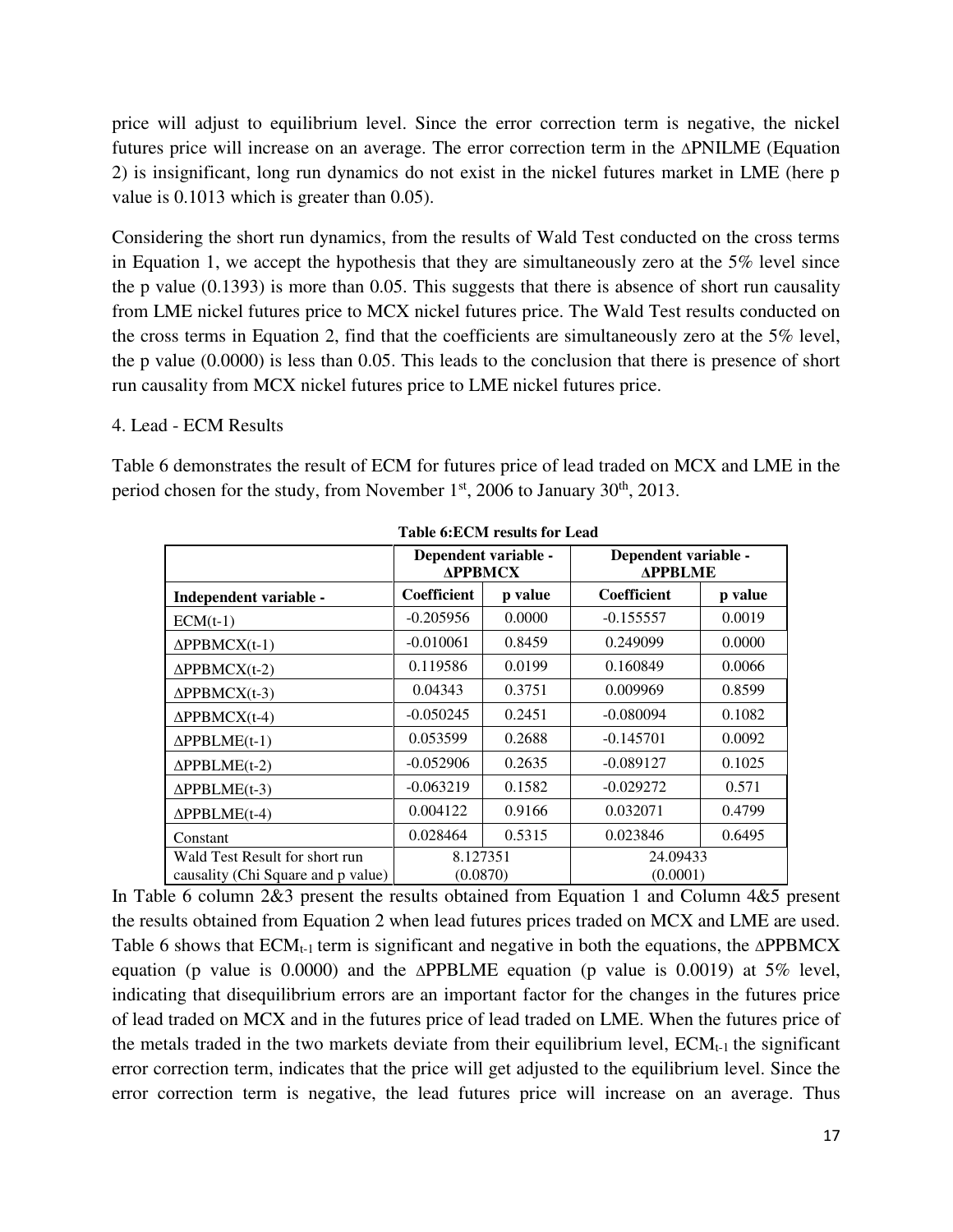investors can exploit the information given by the error correction terms to predict the changes in futures price of lead traded on MCX and LME.

Considering the short run dynamics, from the results of Wald Test conducted on the cross terms in Equation 1, we accept that they are simultaneously zero at the 5% level since the p value (0.0870) is more than 0.05. This suggests that there is absence of short run causality from LME lead futures price to MCX lead futures price. The Wald Test results conducted on the cross terms in Equation 2, find that the coefficients are simultaneously zero at the 5% level, the p value (0.0001) is less than 0.05. This leads to the conclusion that there is presence of short run causality from MCX lead futures price to LME lead futures price.

|                                 | <b>Table 7:ECM results for Zinc.</b>   |        |                                        |         |  |  |  |
|---------------------------------|----------------------------------------|--------|----------------------------------------|---------|--|--|--|
|                                 | Dependent variable -<br><b>APZNMCX</b> |        | Dependent variable -<br><b>APZNLME</b> |         |  |  |  |
| Independent<br>variable -       | Coefficient<br>p value                 |        | Coefficient                            | p value |  |  |  |
| $ECM(t-1)$                      | $-0.144624$                            | 0.0050 | $-0.430231$                            | 0.0000  |  |  |  |
| $\Delta$ PZNMCX(t-1)            | 0.027535                               | 0.6071 | 0.157046                               | 0.0189  |  |  |  |
| $\Delta$ PZNMCX(t-2)            | 0.08976                                | 0.0615 | 0.271002                               | 0.0000  |  |  |  |
| $\Delta$ PZNMCX(t-3)            | 0.002481                               | 0.9522 | 0.046012                               | 0.3734  |  |  |  |
| $\Delta$ PZNLME(t-1)            | 0.007188                               | 0.8833 | $-0.095616$                            | 0.1178  |  |  |  |
| $\Delta$ PZNLME(t-2)            | $-0.053818$                            | 0.2077 | $-0.174958$                            | 0.0011  |  |  |  |
| $\Delta$ PZNLME(t-3)            | $-0.0378$                              | 0.2865 | $-0.084501$                            | 0.0564  |  |  |  |
| Constant                        | $-0.039957$                            | 0.3464 | $-0.036793$                            | 0.4874  |  |  |  |
| Wald Test Result                |                                        |        |                                        |         |  |  |  |
| for short run<br>causality (Chi | 3.873893<br>(0.2754)                   |        | 21.14078<br>(0.0001)                   |         |  |  |  |
| Square and p value)             |                                        |        |                                        |         |  |  |  |

|  | 5. Zinc – ECM Results |
|--|-----------------------|
|  |                       |

Table 7 demonstrates the result of ECM for futures price of zinc traded on MCX and LME in the period chosen for the study, November  $1<sup>st</sup>$ , 2006 till January 30<sup>th</sup>, 2013.

In Table 7, column 2&3 present the results obtained from Equation 1 and column 4&5 present the results obtained from Equation 2 when zinc futures prices traded on MCX and LME are used. Table 7 shows that  $ECM_{t-1}$  term is significant and negative in both the equations, the  $\Delta$ PZNMCX equation (p value is 0.0050) and the  $\triangle$ PZNLME equation (p value is 0.0000) at 5% level, indicating that disequilibrium errors are an important factor for the changes in the futures price of zinc traded on MCX and in the futures price of zinc traded on LME. When the futures price of the metals traded in the two markets deviate from their equilibrium level, the significant error correction term,  $ECM_{t-1}$  term indicates that the price will adjust to the equilibrium level. Since the error correction term is negative, the zinc futures price will increase on an average. Thus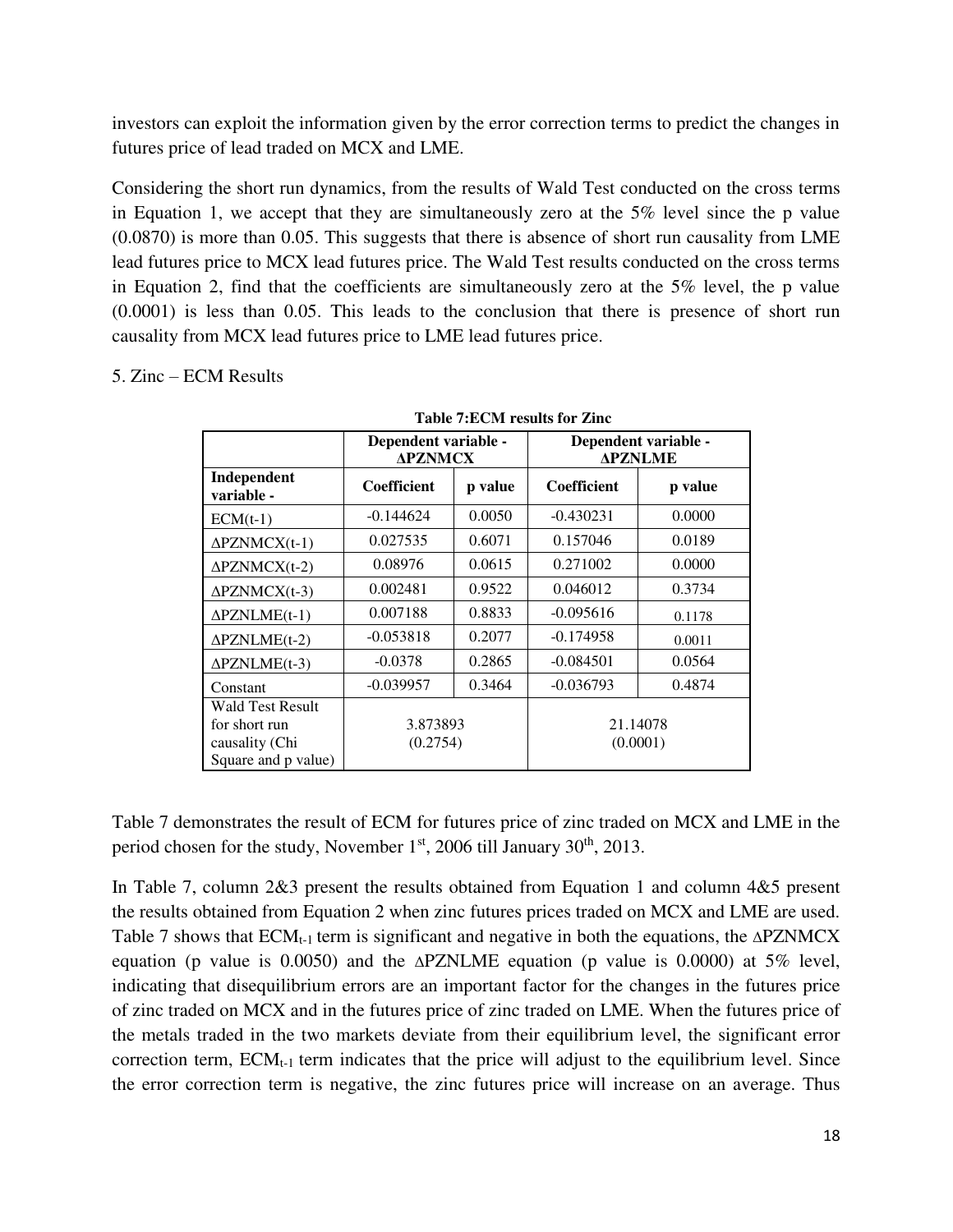investors can exploit the information given by the error correction terms to predict the changes in futures price of zinc traded on MCX and LME.

Considering the short run dynamics, from the results of Wald Test conducted on the cross terms in Equation 1, we accept the hypothesis that they are simultaneously zero at the 5% level since the p value (0.2754) is more than 0.05. This suggests that there is absence of short run causality from LME lead futures price to MCX zinc futures price. The Wald Test results conducted on the cross terms in Equation 2, find that the coefficients are simultaneously zero at the 5% level, the p value (0.0001) is less than 0.05. This leads to the conclusion that there is presence of short run causality from MCX zinc futures price to LME zinc futures price.

|                  | Futures price of contracts traded on MCX is dependent variable and LME is independent variable(Equation 1)  |                      |
|------------------|-------------------------------------------------------------------------------------------------------------|----------------------|
|                  | <b>ECM</b> term (LR)(Adjusts to                                                                             | <b>Wald Test(SR)</b> |
|                  | equilibrium)                                                                                                |                      |
| <b>Aluminium</b> | $-0.221378$                                                                                                 | 1.503752             |
|                  | (0.0000)                                                                                                    | (0.8260)             |
| Copper           | $-0.099897$                                                                                                 | 1.995819             |
|                  | (0.0112)                                                                                                    | (0.7365)             |
| <b>Nickel</b>    | $-0.262109$                                                                                                 | 6.944423             |
|                  | (0.0000)                                                                                                    | (0.1389)             |
| Lead             | $-0.205956$                                                                                                 | 8.127351             |
|                  | (0.0000)                                                                                                    | (0.0870)             |
| Zinc             | $-0.144624$                                                                                                 | 3.873893             |
|                  | (0.0050)                                                                                                    | (0.2754)             |
|                  | Futures price of contracts traded on LME is dependent variable and MCX is independent variable (Equation 2) |                      |
|                  | <b>ECM</b> term (LR)(Adjusts to                                                                             | <b>Wald Test(SR)</b> |
|                  | equilibrium)                                                                                                |                      |
| <b>Aluminium</b> | $-0.166547$                                                                                                 | 6.599360             |
|                  | (0.0033)                                                                                                    | (0.1586)             |
| Copper           | $-0.055421$                                                                                                 | 56.27616             |
|                  | (0.2015)                                                                                                    | (0.0000)             |
| <b>Nickel</b>    | $-0.078126$                                                                                                 | 40.21767             |
|                  |                                                                                                             |                      |
|                  | (0.1013)                                                                                                    | (0.0000)             |
| Lead             | $-0.155557$                                                                                                 | 24.09433             |
|                  | (0.0019)                                                                                                    | (0.0001)             |
| Zinc             | $-0.430231$                                                                                                 | 21.14078             |

**Table 8: Summary of Results of ECM** 

From the results of co-integration test, economically speaking there is a long term relationship between futures price of metals traded on MCX and LME. Summarising the results of ECM for all the base metals in Table 8. In the upper panel of Table 8, the significant error term suggests the futures price of contracts traded on MCX (aluminium, copper, nickel, lead and zinc) adjust to the equilibrium level in the long run. The insignificant result of Wald Test, suggests that there is absence of short run causality from prices of futures contract traded on LME to prices of futures contract traded on MCX (aluminium, copper, nickel, lead and zinc). Whereas in the lower panel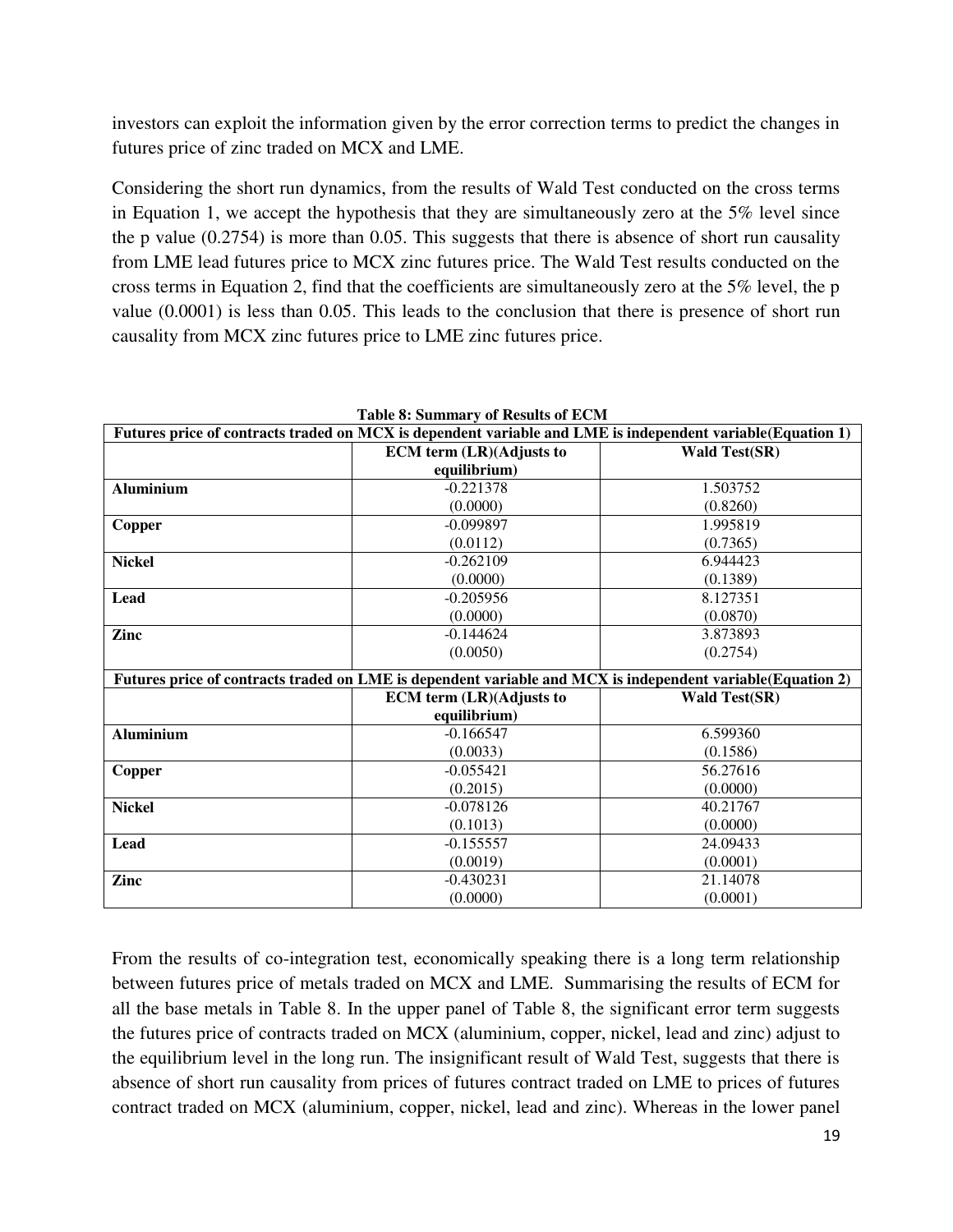of Table 8, the ECM term is significant in case of aluminium, lead and zinc, which indicates that price will get adjusted to the equilibrium level after deviation. In case of copper and nickel, the ECM term is not significant. The results of Wald Test of copper, nickel, lead and zinc are significant, implying that short run causality exists from futures price of contracts traded on MCX to from prices of futures contract traded on LME.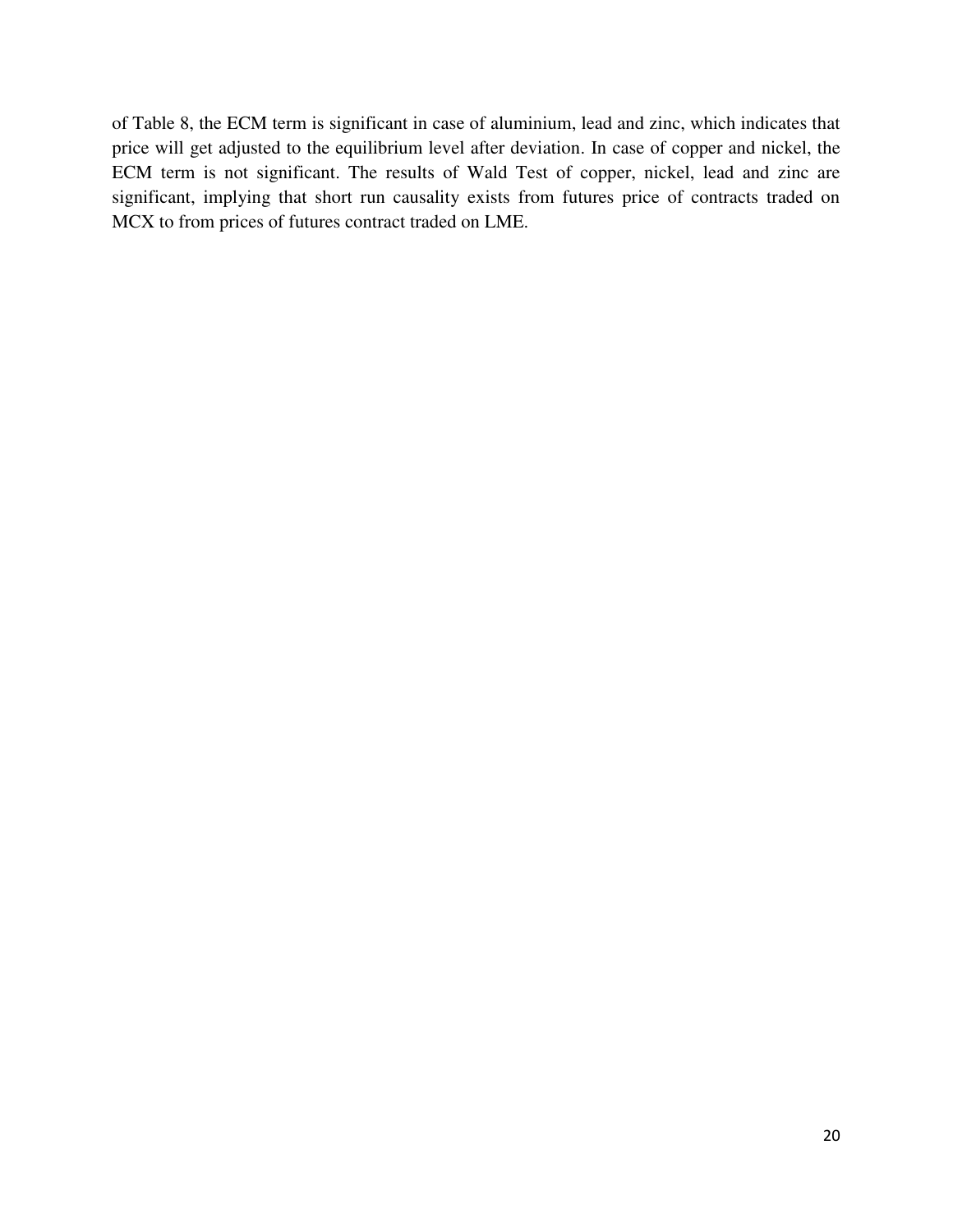#### **4.2 Regression Analysis and Rolling Correlations of Returns**

Table 9 demonstrates the summary statistics of returns on futures price of base metals traded on MCX and LME.

| <b>Summary</b><br><b>Statistics of</b><br><b>Return</b><br><b>Series</b> | <b>Return</b><br>on Futures<br><b>Price of</b><br><b>Aluminium</b><br>traded on<br>LME | <b>Return</b><br>on Futures<br><b>Price of</b><br>Aluminium<br>traded on<br><b>MCX</b> | <b>Return</b><br>on<br><b>Futures</b><br><b>Price of</b><br><b>Copper</b><br>traded<br>on LME | <b>Return</b><br>on<br><b>Futures</b><br>Price of<br>Copper<br>traded<br>on MCX | <b>Return</b><br>on<br><b>Futures</b><br><b>Price of</b><br><b>Nickel</b><br>traded<br>on LME | <b>Return</b><br>on<br><b>Futures</b><br><b>Price of</b><br><b>Nickel</b><br>traded<br>on MCX | Return<br>on<br><b>Futures</b><br><b>Price of</b><br>Lead<br>traded<br>on LME | <b>Return</b><br>on<br><b>Futures</b><br><b>Price of</b><br>Lead<br>traded<br>on MCX | Return<br>on<br><b>Futures</b><br><b>Price of</b><br>Zinc<br>traded<br>on LME | <b>Return</b><br>on<br><b>Futures</b><br><b>Price of</b><br>Zinc<br>traded<br>on MCX |
|--------------------------------------------------------------------------|----------------------------------------------------------------------------------------|----------------------------------------------------------------------------------------|-----------------------------------------------------------------------------------------------|---------------------------------------------------------------------------------|-----------------------------------------------------------------------------------------------|-----------------------------------------------------------------------------------------------|-------------------------------------------------------------------------------|--------------------------------------------------------------------------------------|-------------------------------------------------------------------------------|--------------------------------------------------------------------------------------|
| Mean                                                                     | 0.00                                                                                   | 0.00                                                                                   | 0.00                                                                                          | 0.00                                                                            | 0.00                                                                                          | 0.00                                                                                          | 0.00                                                                          | 0.00                                                                                 | 0.00                                                                          | 0.00                                                                                 |
| Median                                                                   | 0.00                                                                                   | 0.00                                                                                   | 0.00                                                                                          | 0.00                                                                            | 0.00                                                                                          | 0.00                                                                                          | 0.00                                                                          | 0.00                                                                                 | 0.00                                                                          | 0.00                                                                                 |
| Maximum                                                                  | 0.06                                                                                   | 0.07                                                                                   | 0.11                                                                                          | 0.08                                                                            | 0.12                                                                                          | 0.13                                                                                          | 0.13                                                                          | 0.10                                                                                 | 0.09                                                                          | 0.09                                                                                 |
| Minimum                                                                  | $-0.07$                                                                                | $-0.07$                                                                                | $-0.10$                                                                                       | $-0.11$                                                                         | $-0.14$                                                                                       | $-0.13$                                                                                       | $-0.13$                                                                       | $-0.13$                                                                              | $-0.17$                                                                       | $-0.09$                                                                              |
| Std. Dev.                                                                | 0.02                                                                                   | 0.01                                                                                   | 0.02                                                                                          | 0.02                                                                            | 0.02                                                                                          | 0.02                                                                                          | 0.02                                                                          | 0.02                                                                                 | 0.02                                                                          | 0.02                                                                                 |
| <b>Skewness</b>                                                          | $-0.21$                                                                                | 0.05                                                                                   | $-0.10$                                                                                       | $-0.34$                                                                         | $-0.12$                                                                                       | 0.10                                                                                          | $-0.20$                                                                       | $-0.34$                                                                              | $-0.30$                                                                       | $-0.19$                                                                              |
| Kurtosis                                                                 | 4.89                                                                                   | 5.80                                                                                   | 6.23                                                                                          | 7.04                                                                            | 6.58                                                                                          | 6.98                                                                                          | 6.13                                                                          | 6.39                                                                                 | 6.45                                                                          | 5.83                                                                                 |
| Jarque-Bera                                                              | 302.37                                                                                 | 630.70                                                                                 | 841.74                                                                                        | 1348.82                                                                         | 1017.05                                                                                       | 1255.27                                                                                       | 800.98                                                                        | 956.78                                                                               | 986.30                                                                        | 654.50                                                                               |
| Probability                                                              | 0.00                                                                                   | 0.00                                                                                   | 0.00                                                                                          | 0.00                                                                            | 0.00                                                                                          | 0.00                                                                                          | 0.00                                                                          | 0.00                                                                                 | 0.00                                                                          | 0.00                                                                                 |
| $ADF(4,t)$ <sup><math>\hat{ }</math></sup>                               | $-20.446$                                                                              | $-19.252$                                                                              | $-19.583$                                                                                     | $-18.643$                                                                       | $-20.424$                                                                                     | $-19.599$                                                                                     | $-19.409$                                                                     | $-19.074$                                                                            | $-20.379$                                                                     | $-19.953$                                                                            |

**Table 9: Summary Statistics of Returns on Futures Contracts traded on LME and MCX** 

 $^{\prime}$ The critical value at 5% level for ADF(4 with trend) is -3.41

From Table 9, the mean daily returns for the five base metals traded on MCX and LME during the period from  $1<sup>st</sup>$  November 2006 to 30<sup>th</sup> January 2013 is found to be averaging at zero. The maximum daily returns are found to be 13% in case of nickel futures contracts traded on MCX and LME. The distribution is leptokurtic for all the ten return series since value of kurtosis is found to be more than 3. The return series for all the base metals traded on MCX and LME are found to be stationary since there is absence of unit root at level.

The results of regression analysis are demonstrated in Table 10 and Table 11.

| Model        | Dependent Variable: Return on<br><b>Futures Price of contracts traded on</b><br><b>MCX</b> | <b>Independent Variable: Return on Futures Price</b><br>of contracts traded on LME | Value of $\mathbb{R}^2$ |
|--------------|--------------------------------------------------------------------------------------------|------------------------------------------------------------------------------------|-------------------------|
|              | <b>Aluminium</b>                                                                           | 0.679821<br>(0.0000)                                                               | 0.636497                |
| П            | Copper                                                                                     | 0.745863<br>(0.0000)                                                               | 0.746221                |
| Ш            | <b>Nickel</b>                                                                              | 0.714984<br>(0.0000)                                                               | 0.665455                |
| IV           | Lead                                                                                       | 0.673936<br>(0.0000)                                                               | 0.628137                |
| $\mathbf{V}$ | Zinc                                                                                       | 0.693848<br>(0.0000)                                                               | 0.702495                |

**Table 10: Regression Analysis of Returns on Futures Prices of Metals**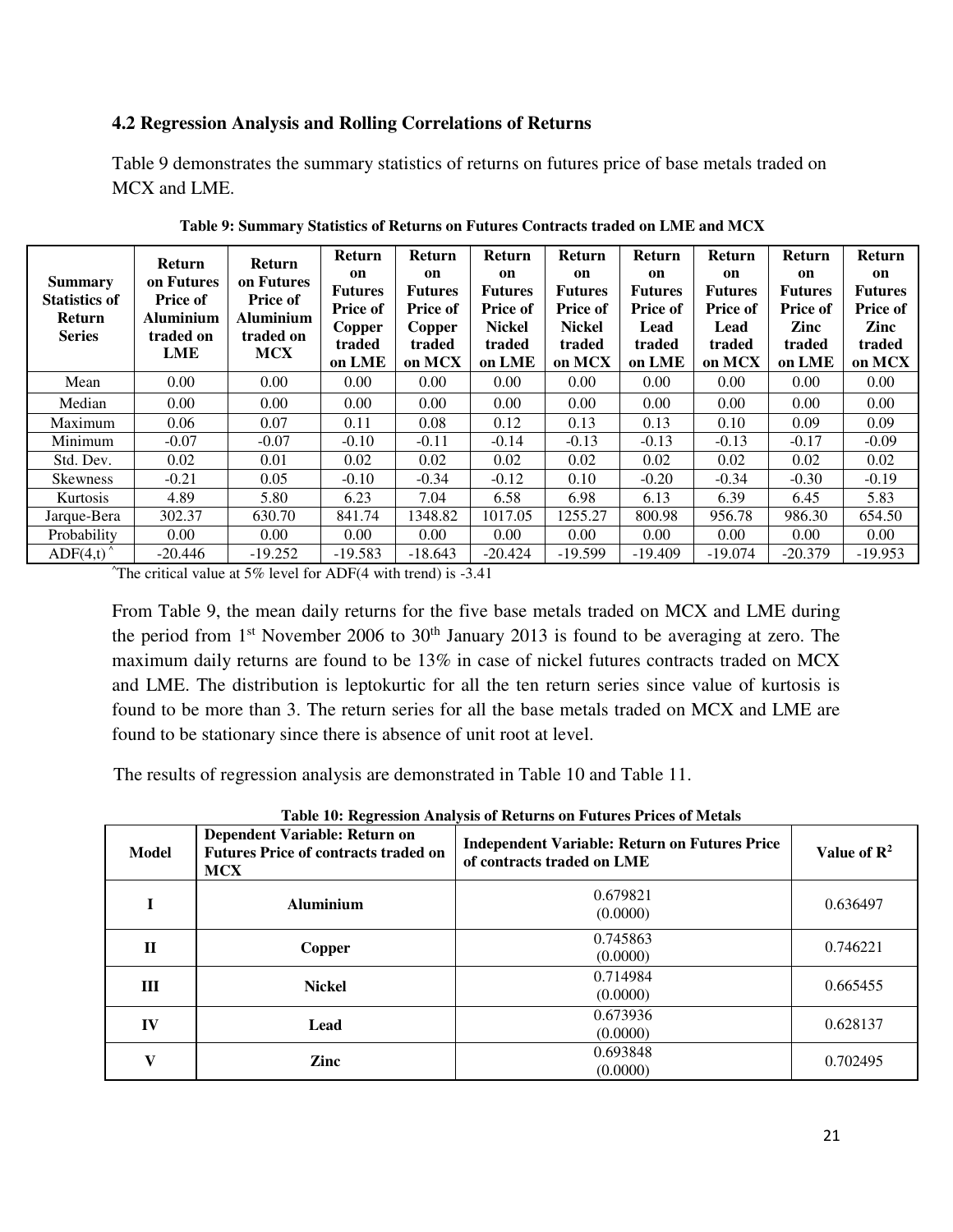Table 10 reports results of regression on the return series keeping return series of futures contracts traded on MCX as dependent variable and return series of futures contracts traded on LME as independent variable. The regression analysis is performed for all the five base metals chosen. Models are run separately for each metal. The coefficient of Return on Futures Price of contracts traded on LME is more than 0.67 for the five metals, it is found to be significant at 5% level. The R squared value for all the five metal series exceeds 0.6 which suggests that there exists a strong relationship between returns of futures price of metal traded on MCX and LME.

| Model        | Dependent Variable: Return on<br><b>Futures Price of contracts traded on</b><br>LME | <b>Independent Variable: Return on Futures price</b><br>of contracts traded on MCX | Value of $\mathbb{R}^2$ |
|--------------|-------------------------------------------------------------------------------------|------------------------------------------------------------------------------------|-------------------------|
|              | <b>Aluminium</b>                                                                    | 0.936271<br>(0.0000)                                                               | 0.636497                |
| $\mathbf H$  | Copper                                                                              | 1.000480<br>(0.0000)                                                               | 0.746221                |
| Ш            | <b>Nickel</b>                                                                       | 0.930727<br>(0.0000)                                                               | 0.665455                |
| IV           | Lead                                                                                | 0.932043<br>(0.0000)                                                               | 0.628137                |
| $\mathbf{V}$ | Zinc                                                                                | 1.012461<br>(0.00000)                                                              | 0.702495                |

| Table 11: Regression Analysis of Returns on Futures Prices of Metals |  |
|----------------------------------------------------------------------|--|
|                                                                      |  |

Table 11 displays results of regression when the dependent variable is return on futures price of a metal traded on LME and independent variable is return on futures price of metal traded on MCX. The coefficient of returns to futures price of all the metal traded on LME are found to be significant.

#### **Rolling Correlations Curves**

Figure 2 depicts the rolling correlation between returns on futures price of metals (aluminium, copper, nickel, lead and zinc) traded on MCX and LME.

For aluminium, the rolling correlation of returns is found to be moving in the range of 0.35 and 0.96 over the entire period. The average rolling correlation of returns for aluminium is 0.78 indicating that the returns on futures price of aluminium traded on MCX and LME move in tandem with each other. For copper, the rolling correlation of returns is seen to be moving in the range from as low as 0.67 to a maximum of 0.96. On an average the rolling correlation of returns of copper is 0.85, which is quite high. For nickel, the rolling correlation of returns reaches as low as 0.35 and attains a maximum of 0.95. The average of rolling correlation for the entire period is 0.82. For lead, the minimum value of rolling correlation for 60 day window is -0.18029, this could be because of an early stage of development of the Multi Commodity Exchange in 2007. The maximum level of rolling correlation of returns attained by lead is 0.95, while the average is 0.77. For zinc, rolling correlation of returns varies from as low as 0.49 and attains 0.96 with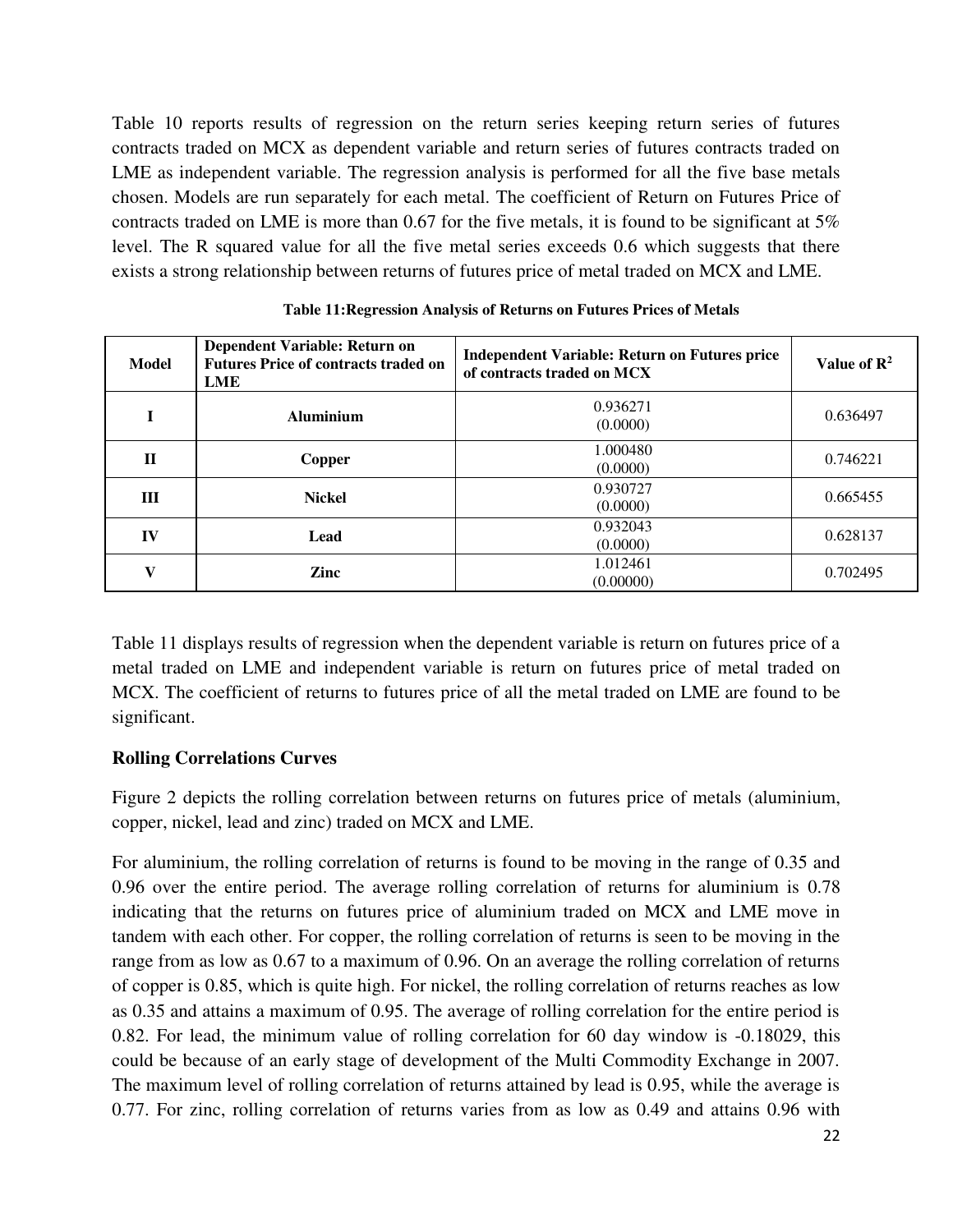average hovering around 0.83. Thus comparing the averages of rolling correlation of returns, lowest correlation is in aluminium while highest is in copper.



**Figure 2: Results of rolling correlations of returns of futures prices of base metal traded**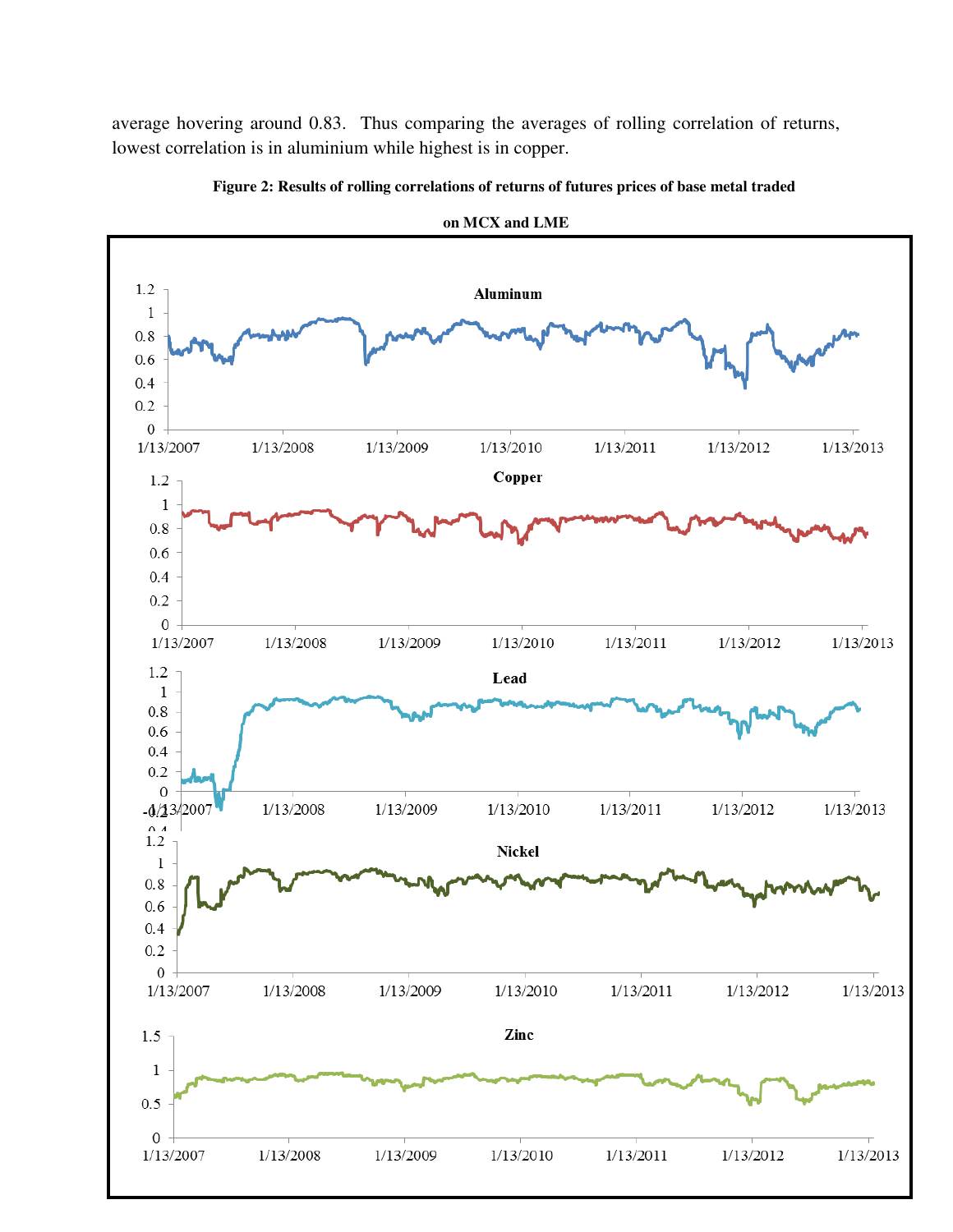## **4.3 Results of Modified GARCH**

#### **4.3.1 Full Model - I**

#### **Table 12: Results of Full Model (Equation 3 and 4) - Impact on price return of metal traded on MCX**

| <b>Return on Futures Price (MCX) - Dependent</b> | <b>Aluminium</b>         | Copper                 | <b>Nickel</b>        | Lead                 | Zinc                 |
|--------------------------------------------------|--------------------------|------------------------|----------------------|----------------------|----------------------|
| <b>Variable</b>                                  | (i)                      | (ii)                   | (iii)                | (iv)                 | (v)                  |
|                                                  |                          |                        |                      |                      |                      |
|                                                  |                          |                        |                      |                      |                      |
|                                                  |                          |                        |                      |                      |                      |
|                                                  | <b>Mean Equation</b>     |                        |                      |                      |                      |
| <b>Mean Constant</b>                             |                          |                        |                      |                      |                      |
|                                                  | $-6.42E-05$<br>(0.8092)  | 0.000504<br>(0.0924)   | 0.000107<br>(0.7882) | 0.000596<br>(0.1240) | 5.24E-06<br>(0.9879) |
|                                                  |                          |                        |                      |                      |                      |
| <b>Return on Futures Price (MCX)(t-1)</b>        |                          |                        |                      |                      |                      |
|                                                  | $-0.128119$              | $-0.046455$            | $-0.049475$          | $-0.067931$          | $-0.053164$          |
|                                                  | (0.0000)                 | (0.2718)               | (0.1733)             | (0.0248)             | (0.1292)             |
|                                                  |                          |                        |                      |                      |                      |
| <b>Return on Futures Price (LME)(t-1)</b>        |                          |                        |                      |                      |                      |
|                                                  | 0.151095<br>(0.0000)     | 0.018229<br>(0.6184)   | 0.098679<br>(0.0009) | 0.147648<br>(0.0000) | 0.085036<br>(0.0039) |
|                                                  |                          |                        |                      |                      |                      |
|                                                  | <b>Variance Equation</b> |                        |                      |                      |                      |
|                                                  |                          |                        |                      |                      |                      |
| <b>Variance constant</b>                         | 1.03E-06                 |                        |                      |                      |                      |
|                                                  | (0.0043)                 | 0.00000174<br>(0.0009) | 1.78E-06<br>(0.0181) | 1.72E-06<br>(0.0224) | 2.12E-07<br>(0.3025) |
|                                                  |                          |                        |                      |                      |                      |
| <b>ARCH</b>                                      | 0.027367                 | 0.064141               | 0.041625             | 0.05613              | 0.027211             |
|                                                  | (0.0000)                 | (0.0000)               | (0.0000)             | (0.0000)             | (0.0000)             |
| <b>GARCH</b>                                     | 0.963915                 | 0.940324               | 0.950296             | 0.939211             | 0.972995             |
|                                                  | (0.0000)                 | (0.0000)               | (0.0000)             | (0.0000)             | (0.0000)             |
| <b>Squared Return on Futures Price(LME)(t-1)</b> | 0.001515                 | $-0.007897$            | 0.003163             | 0.001983             | $-0.000446$          |
|                                                  | (0.4489)                 | (0.0553)               | (0.4935)             | (0.3397)             | (0.6946)             |
| <b>Log Likelihood</b>                            | 5765.927                 | 5414.055               | 4780.815             | 4909.836             | 5121.006             |

Table 12 demonstrates the results of the Full model (Equation 3 and Equation 4) with return on futures price of metals traded on MCX (here domestic market is MCX) as the dependent variable. The mean equation includes lagged return on futures price traded of metals traded on MCX and a term of lagged return on futures price of metals traded on LME(here foreign market is LME). The variance equation in the full model includes lagged squared return on futures prices of metals traded on LME (considered to be a proxy of volatility in price return of futures contracts traded in foreign market). The model is run separately for each metal.

It is found from the results of mean equation that return of futures price of aluminium and lead traded on MCX are influenced by their own lagged return respectively. While the return on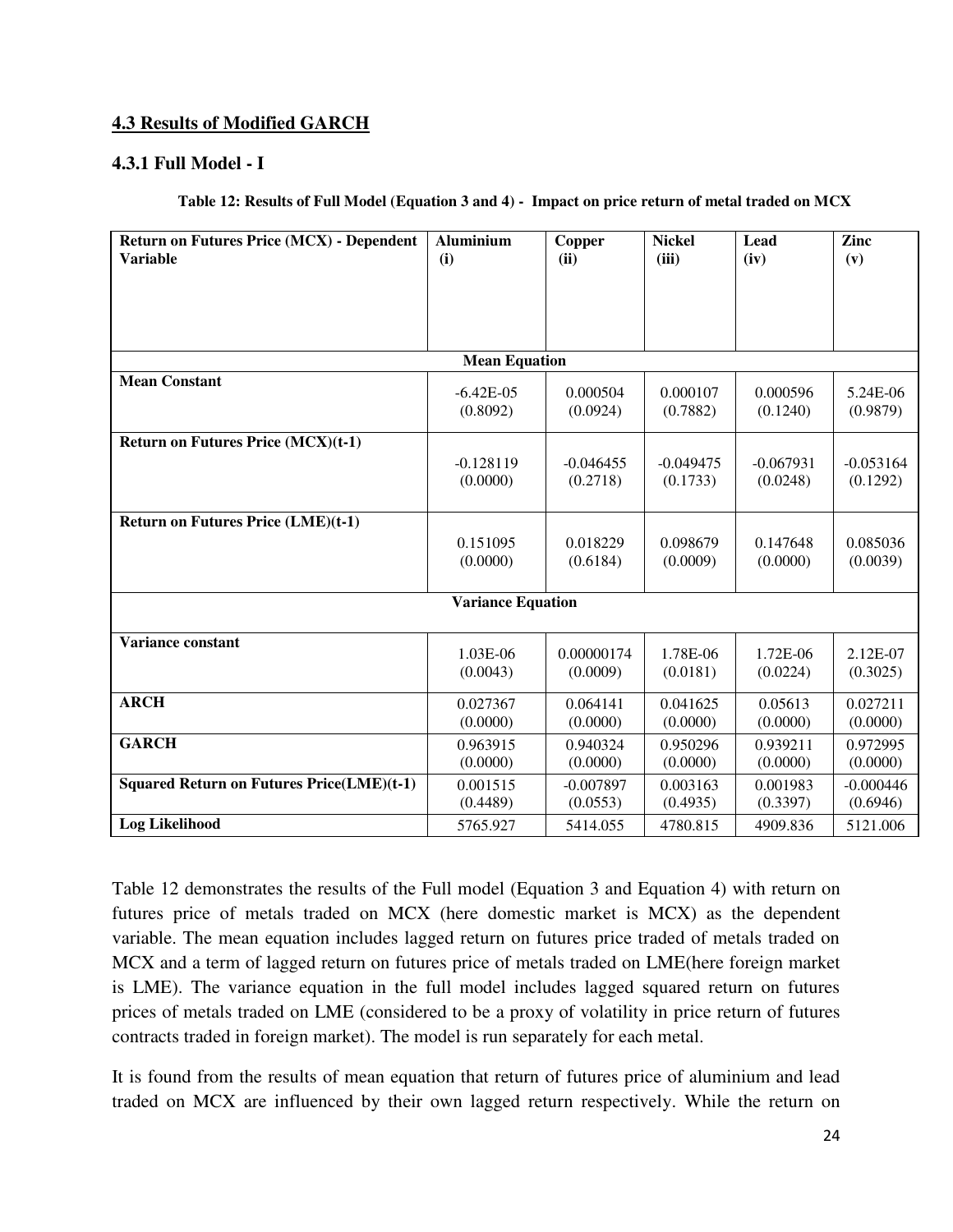futures prices of aluminium, nickel, lead and zinc traded on MCX are affected by lagged return of futures price of aluminium, nickel, lead and zinc traded on LME respectively. Return on futures price of copper traded on MCX remains unaffected by both lagged return on futures price of copper traded on MCX and lagged return on futures price of copper traded on LME.

From the variance equation, for all the five return series, ARCH and GARCH effects are found to be significant. The coefficient of lagged squared returns of futures prices of metals traded on LME is found to be insignificant (p value more than 0.05 for all). This suggests that as per the full model, there is absence of impact of volatility of metals traded on LME on volatility of futures price of metals traded on MCX respectively.

## **4.3.1 – Full Model – II**

| <b>Return on Futures Price (LME) - Dependent</b> | <b>Aluminium</b>         | Copper                  | Nickel (iii)            | Lead                    | Zinc                    |
|--------------------------------------------------|--------------------------|-------------------------|-------------------------|-------------------------|-------------------------|
| <b>Variable</b>                                  | (i)                      | (ii)                    |                         | (iv)                    | (v)                     |
|                                                  |                          |                         |                         |                         |                         |
|                                                  |                          |                         |                         |                         |                         |
|                                                  |                          |                         |                         |                         |                         |
|                                                  | <b>Mean Equation</b>     |                         |                         |                         |                         |
| <b>Mean Constant</b>                             | $-3.06E-06$<br>(0.9923)  | 0.000159                | 0.0000713               | 0.000424<br>(0.3731)    | $-0.000141$<br>(0.7330) |
| <b>Return on Futures Price (LME)(t-1)</b>        |                          | (0.6538)                | (0.8798)                |                         |                         |
|                                                  |                          |                         |                         |                         |                         |
|                                                  | $-0.223444$<br>(0.0000)  | $-0.325356$<br>(0.0000) | $-0.281748$<br>(0.0000) | $-0.197437$<br>(0.0000) | $-0.245649$<br>(0.0000) |
|                                                  |                          |                         |                         |                         |                         |
| Return on Futures Price (MCX)(t-1)               |                          |                         |                         |                         |                         |
|                                                  | 0.191672                 | 0.300207                | 0.359836                | 0.287519                | 0.258324                |
|                                                  | (0.0000)                 | (0.0000)                | (0.0000)                | (0.0000)                | (0.0000)                |
|                                                  |                          |                         |                         |                         |                         |
|                                                  |                          |                         |                         |                         |                         |
|                                                  | <b>Variance Equation</b> |                         |                         |                         |                         |
|                                                  |                          |                         |                         |                         |                         |
| <b>Variance constant</b>                         | 2.71E-06                 | 2.17E-06                | 4.71E-06                | 1.20E-06                | 6.77E-07                |
|                                                  | (0.0007)                 | (0.0057)                | (0.0003)                | (0.0526)                | (0.0415)                |
| <b>ARCH</b>                                      |                          |                         |                         |                         |                         |
|                                                  | 0.006324<br>(0.1809)     | 0.013839<br>(0.0875)    | 0.006619<br>(0.2981)    | 0.009741<br>(0.0052)    | 0.006059<br>(0.0162)    |
|                                                  |                          |                         |                         |                         |                         |
| <b>GARCH</b>                                     | 0.959469                 | 0.941575                | 0.944896                | 0.972645                | 0.976929                |
|                                                  | (0.0000)                 | (0.0000)                | (0.0000)                | (0.0000)                | (0.0000)                |
| <b>Squared Return on Futures Price(MCX)(t-1)</b> | 0.028855                 | 0.048965                | 0.052077                | 0.020616                | 0.02072                 |
|                                                  | (0.0001)                 | (0.0000)                | (0.0000)                | (0.00000)               | (0.0000)                |
| <b>Log Likelihood</b>                            | 5440.894                 | 5162.32                 | 4525.553                | 4540.236                | 4752.815                |

**Table 13: Results of Full Model (Equation 5 and 6) - Impact on price return of metal traded on LME** 

Table 13 represents the results of the Full model (Equation 5 and Equation 6) with return on futures price of metals traded on LME (here domestic market is LME) as the dependent variable. The mean equation includes lagged return on futures price of metals traded on LME and a term of lagged return on futures price of metals traded on MCX(here foreign market is MCX). The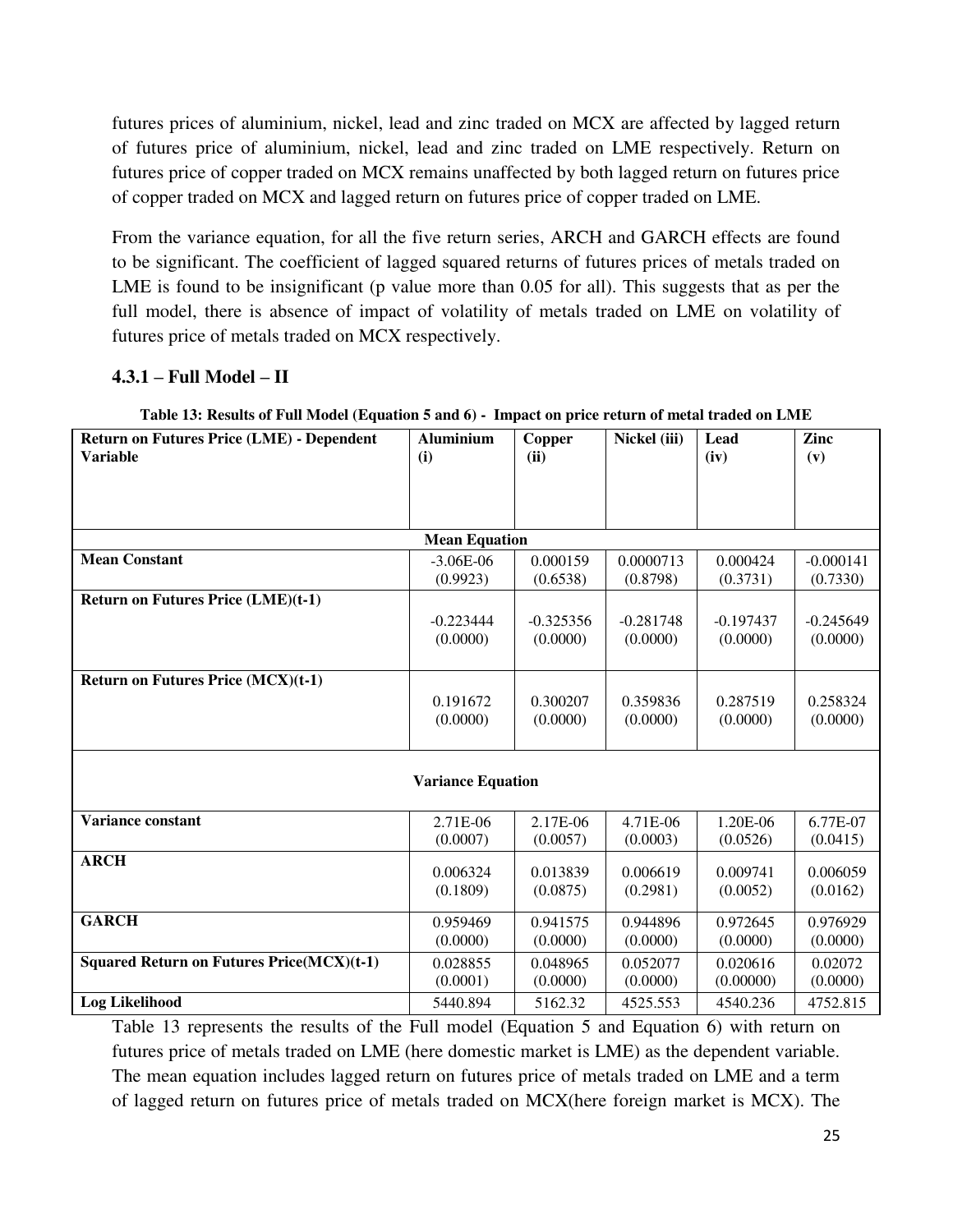variance equation in the full model includes lagged squared return on futures prices of metals traded on MCX (proxy of volatility in price return of futures contracts traded in foreign market). The model is run separately for each metal.

It is found from the results of mean equation that return of futures price of aluminium, copper, nickel, lead and zinc traded on LME are influenced by their own lagged return. While the return on futures prices of aluminium, copper, nickel, lead and zinc are affected by lagged return of futures price of aluminium, copper, nickel, lead and zinc traded on LME respectively.

From the variance equation, for all the five return series, ARCH and GARCH effects are found to be significant. The coefficient of lagged squared returns of futures prices of metals traded on MCX is found to be significant (p value less than 0.05 for all). This suggests that as per the full model, there is presence of impact of return and volatility of metals traded on MCX on return and volatility of futures price of metals traded on LME respectively.

## **4.3.2 Mean Model - I**

| Return on<br><b>Futures</b><br>Price (MCX)<br>- Dependent          | <b>Aluminium</b><br>(i)  | Copper<br>(ii)       | <b>Nickel</b><br>(iii)   | Lead<br>(iv)            | Zinc<br>(v)             |
|--------------------------------------------------------------------|--------------------------|----------------------|--------------------------|-------------------------|-------------------------|
| <b>Variable</b>                                                    |                          |                      |                          |                         |                         |
|                                                                    |                          |                      | <b>Mean Equation</b>     |                         |                         |
| <b>Mean</b><br>Constant                                            | $-6.05E-05$<br>(0.8197)  | 0.00044<br>(0.1455)  | 9.93E-05<br>(0.8020)     | 0.000591<br>(0.1259)    | 6.98E-06<br>(0.9839)    |
| <b>Return on</b><br><b>Futures</b><br>Price<br>$(MCX)(t-1)$        | $-0.129134$<br>(0.0000)  | 0.047119<br>(0.2708) | $-0.050172$<br>(0.1590)  | $-0.065758$<br>(0.0256) | $-0.052644$<br>(0.1183) |
| <b>Return on</b><br><b>Futures</b><br><b>Price</b><br>$(LME)(t-1)$ | 0.152336<br>(0.0000)     | 0.019252<br>(0.6075) | 0.09765<br>(0.0007)      | 0.145521<br>(0.0000)    | 0.084606<br>(0.0033)    |
|                                                                    |                          |                      | <b>Variance equation</b> |                         |                         |
| <b>Variance</b><br>constant                                        | $1.02E - 06$<br>(0.0025) | 1.83E-06<br>(0.0013) | 1.77E-06<br>(0.0091)     | 2.04E-06<br>(0.0010)    | 1.97E-07<br>(0.3315)    |
| <b>ARCH</b>                                                        | 0.02776<br>(0.0000)      | 0.057412<br>(0.0000) | 0.043306<br>(0.0000)     | 0.058812                | 0.026758<br>(0.0000)    |
| <b>GARCH</b>                                                       | 0.965691<br>(0.0000)     | 0.936105<br>(0.0000) | 0.952797<br>(0.0000)     | 0.938601<br>(0.0000)    | 0.972839<br>(0.0000)    |
| Log<br>Likelihood                                                  | 5765.826                 | 5413.29              | 4780.639                 | 4909.603                | 5120.966                |

**Table 14: Results of Mean Model (Equation 7 and 8) - Impact on price return of metal traded on MCX**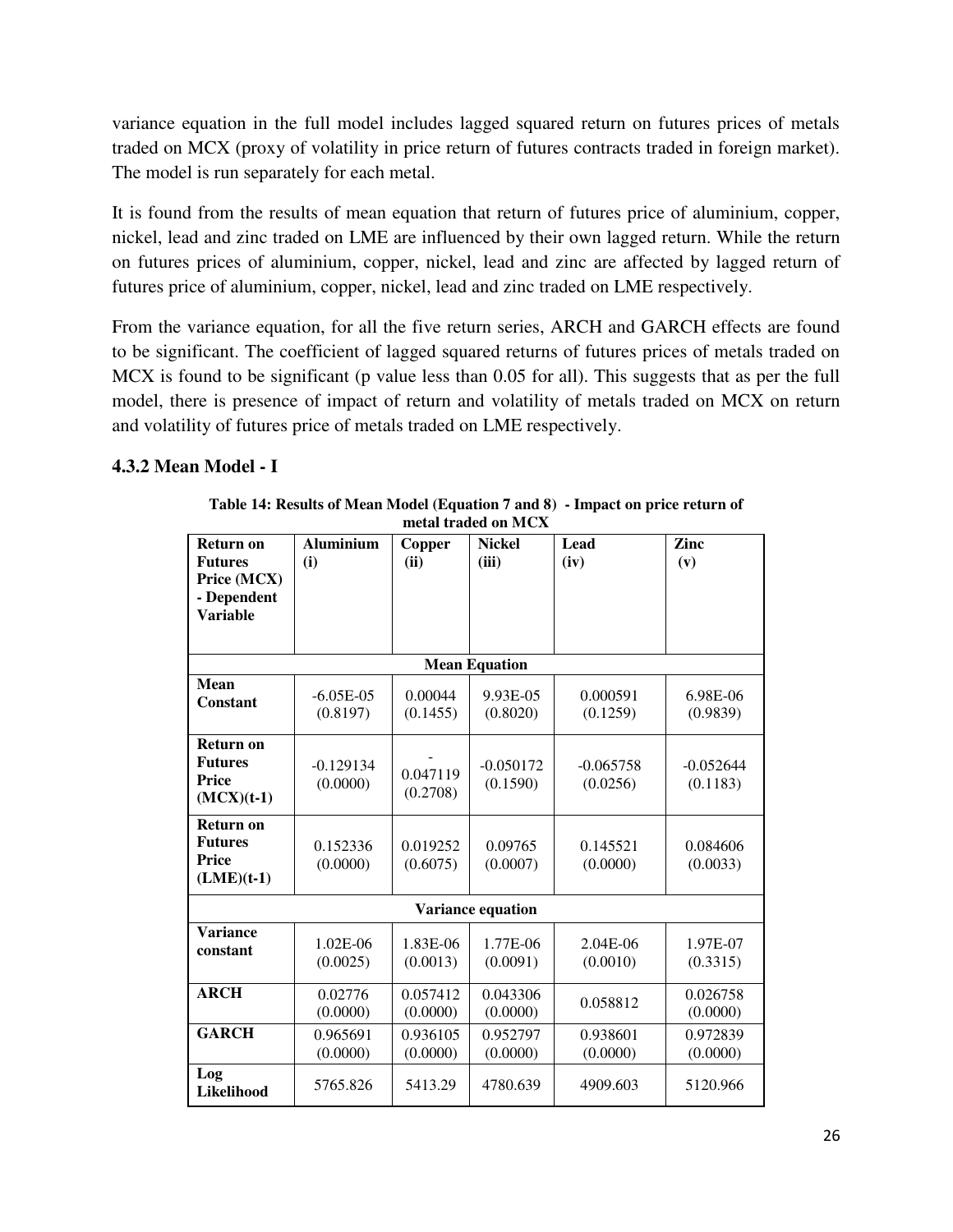Table 14 represents the results of the Pure Mean model (Equation 7 and Equation 8) with return on futures price of metals traded on MCX (here domestic market is MCX) as the dependent variable. The mean equation includes lagged return on futures price of metals traded on MCX and a term of lagged return on futures price of metals traded on LME(here foreign market is LME). The variance equation contains only ARCH and GARCH terms. The model is run separately for each metal.

It is found from the results of mean equation that return of futures price of aluminium and lead traded on MCX are influenced by their own lagged return. While the return on futures prices of aluminium, nickel, lead and zinc are affected by lagged return of futures price of aluminium, nickel, lead and zinc traded on LME respectively. Return on futures price of copper traded on MCX remains unaffected by both lagged return on futures price of copper traded on MCX and lagged return on futures price of copper traded on LME.

From the variance equation, for all the five return series, ARCH and GARCH effects are found to be significant. This suggests that as per the mean model, there is presence of impact of return on aluminium, nickel, lead and zinc traded on LME on return of futures price of aluminium, nickel, lead and zinc traded on MCX respectively.

|                           | <b>LME</b>       |                          |               |             |              |  |  |  |  |
|---------------------------|------------------|--------------------------|---------------|-------------|--------------|--|--|--|--|
| <b>Return on Futures</b>  | <b>Aluminium</b> | Copper                   | <b>Nickel</b> | Lead        | Zinc         |  |  |  |  |
| Price (LME) -             | (i)              | (ii)                     | (iii)         | (iv)        | (v)          |  |  |  |  |
| <b>Dependent Variable</b> |                  |                          |               |             |              |  |  |  |  |
|                           |                  |                          |               |             |              |  |  |  |  |
|                           |                  |                          |               |             |              |  |  |  |  |
|                           |                  | <b>Mean Equation</b>     |               |             |              |  |  |  |  |
| <b>Mean Constant</b>      | $-4.39E-0.5$     | 0.000412                 | 0.000127      | 0.000433    | $-1.01E-0.5$ |  |  |  |  |
|                           | (0.8903)         | (0.2498)                 | (0.7775)      | (0.3613)    | (0.9805)     |  |  |  |  |
| <b>Return on Futures</b>  | $-0.223215$      | $-0.343767$              | $-0.269593$   | $-0.208347$ | $-0.263677$  |  |  |  |  |
| Price $(LME)(t-1)$        | (0.0000)         | (0.0000)                 | (0.0000)      | (0.0000)    | (0.0000)     |  |  |  |  |
|                           |                  |                          |               |             |              |  |  |  |  |
| <b>Return on Futures</b>  |                  |                          |               |             |              |  |  |  |  |
| Price $(MCX)(t-1)$        | 0.191394         | 0.314851                 | 0.337671      | 0.29924     | 0.280442     |  |  |  |  |
|                           | (0.0000)         | (0.0000)                 | (0.0000)      | (0.0000)    | (0.0000)     |  |  |  |  |
|                           |                  | <b>Variance Equation</b> |               |             |              |  |  |  |  |
| Variance constant         | 2.33E-06         | 2.88E-06                 | 3.37E-06      | 7.72E-07    | 4.38E-07     |  |  |  |  |
|                           | (0.0014)         | (0.0023)                 | (0.0040)      | (0.2151)    | (0.2423)     |  |  |  |  |
| <b>ARCH</b>               |                  |                          |               |             |              |  |  |  |  |
|                           | 0.027388         | 0.056252                 | 0.045515      | 0.025725    | 0.022963     |  |  |  |  |
|                           | (0.0000)         | (0.0000)                 | (0.0000)      | (0.0000)    | (0.0000)     |  |  |  |  |
| <b>GARCH</b>              | 0.961464         | 0.934889                 | 0.949539      | 0.972619    | 0.975371     |  |  |  |  |
|                           | (0.0000)         | (0.0000)                 | (0.0000)      | (0.0000)    | (0.0000)     |  |  |  |  |
| <b>Log Likelihood</b>     |                  |                          |               |             |              |  |  |  |  |
|                           | 5432.605         | 5153.448                 | 4509.736      | 4530.436    | 4743.089     |  |  |  |  |

## **4.3.2 Mean Model - II**

**Table 15: Results of Mean Model (Equation 9 and 10) - Impact on price return of metal traded on**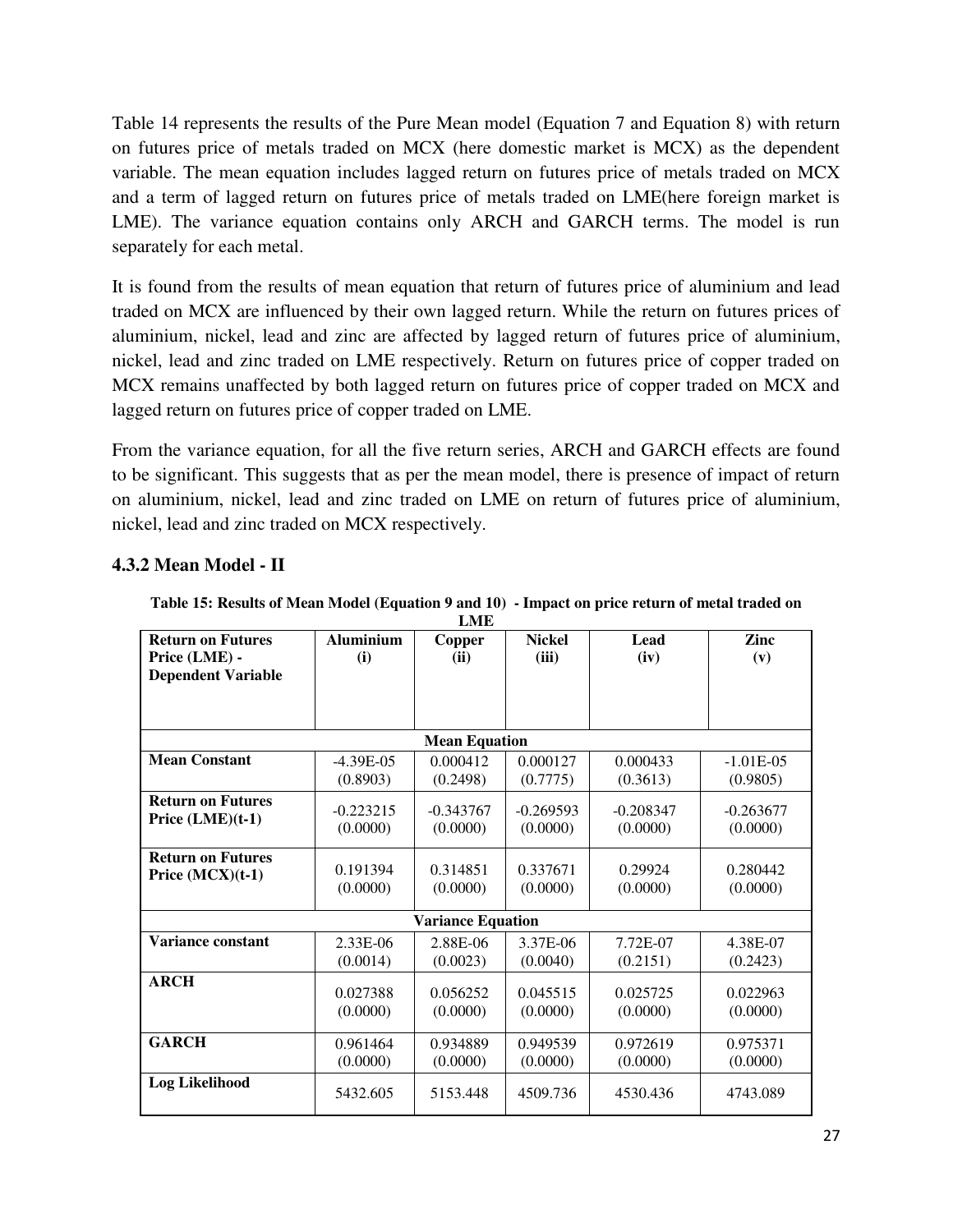Table 15 shows the results of the Pure Mean model (Equation 9 and Equation 10) with return on futures price of metals traded on LME (here domestic market is LME) as the dependent variable. The mean equation includes lagged return on futures price of metals traded on LME and a term of lagged return on futures price of metals traded on MCX (here foreign market is MCX). The variance equation contains only ARCH and GARCH terms. The model is run separately for each metal.

It is found from the results of mean equation that return of futures price of aluminium, copper, nickel, lead and zinc traded on LME are influenced by their own lagged return. While the return on futures prices of aluminium, copper, nickel, lead and zinc are affected by lagged return of futures price of aluminium, copper, nickel, lead and zinc traded on MCX respectively.

From the variance equation, for all the five return series, ARCH and GARCH effects are found to be significant. This suggests that as per the mean model, there is presence of impact of return on aluminium, copper, nickel, lead and zinc traded on MCX on return of futures price of aluminium, nickel, lead and zinc traded on LME respectively.

## **4.3.3. Pure Volatility Model -I**

**Table 16: Results of Volatility Model (Equation 11 and 12) - Impact on price return of metal traded on MCX** 

| <b>Return on Futures</b>       | <b>Aluminium</b>     | <b>Copper</b>        | <b>Nickel</b>        | Lead     | Zinc        |
|--------------------------------|----------------------|----------------------|----------------------|----------|-------------|
| Price (MCX) -                  | (i)                  | (ii)                 | (iii)                | (iv)     | (v)         |
| <b>Dependent Variable</b>      |                      |                      |                      |          |             |
|                                |                      | <b>Mean Equation</b> |                      |          |             |
| <b>Mean Constant</b>           | $-4.59E-05$          | 0.000504             | 0.000105             | 0.000606 | $1.12E-0.5$ |
|                                | (0.8628)             | (0.0921)             | (0.7928)             | (0.1175) | (0.9741)    |
| <b>Return on Futures</b>       |                      |                      |                      |          |             |
| Price $(MCX)(t-1)$             | 0.012871             | $-0.028243$          | 0.04429              | 0.065853 | 0.033289    |
|                                | (0.5704)             | (0.2345)             | (0.0565)             | (0.0054) | (0.1439)    |
|                                |                      |                      |                      |          |             |
|                                |                      | Variance equation    |                      |          |             |
| <b>Variance constant</b>       | 1.07E-06             | 1.73E-06             | 1.60E-06             | 1.89E-06 | 1.99E-07    |
|                                | (0.0041)             | (0.0009)             | (0.0217)             | (0.0094) | (0.3135)    |
| <b>ARCH</b>                    |                      | 0.064077             |                      | 0.056401 | 0.026438    |
|                                | 0.025855<br>(0.0000) | (0.0000)             | 0.039844<br>(0.0000) | (0.0000) | (0.0000)    |
|                                |                      |                      |                      |          |             |
| <b>GARCH</b>                   | 0.962084             | 0.940459             | 0.95302              | 0.939462 | 0.973491    |
|                                | (0.0000)             | (0.0000)             | (0.0000)             | (0.0000) | (0.0000)    |
| <b>Squared Return on</b>       | 0.003871             | $-0.007909$          | 0.002751             | 0.001325 | $-0.000246$ |
| <b>Futures Price(LME)(t-1)</b> | (0.0132)             | (0.0535)             | (0.5055)             | (0.4824) | (0.8190)    |
| Log Likelihood                 | 5753.539             | 5413.937             | 4776.639             | 4894.573 | 5117.465    |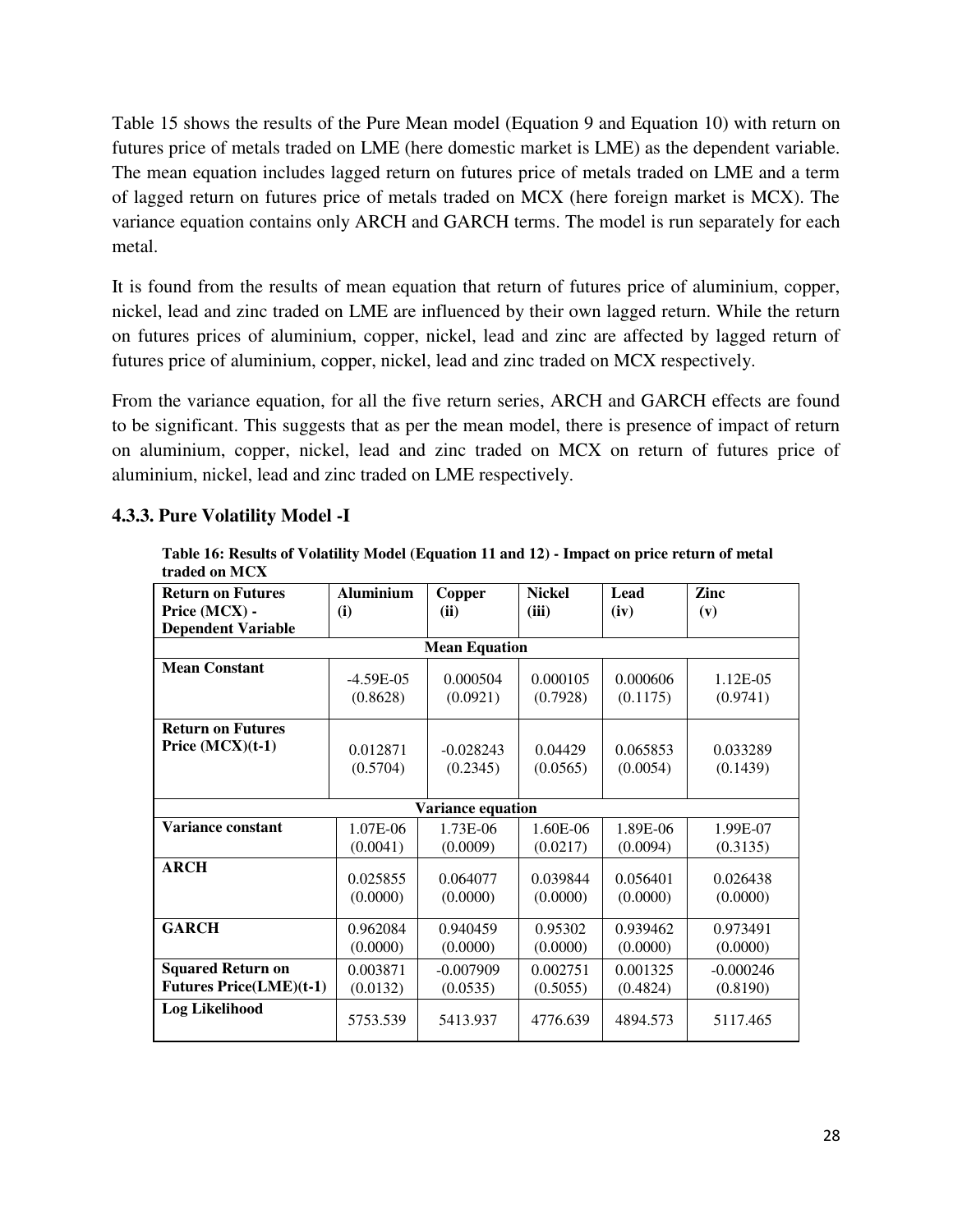Table 16 represents the results of the Pure Volatility model (Equation 11 and Equation 12) with return on futures price of metals traded on MCX (here domestic market is MCX) as the dependent variable. The mean equation includes lagged return on futures price of metals traded on MCX. The variance equation in the Pure Volatility model includes lagged squared return on futures prices of metals traded on LME (LME is foreign market; proxy of volatility in price return of futures contracts traded in foreign market). The model is run separately for each metal.

It is found from the results of mean equation that return of futures price of lead traded on MCX are influenced by their own lagged return. The return of futures price of aluminium, copper, nickel and zinc are not influenced by their own lagged return.

From the variance equation, for all the five return series, ARCH and GARCH effects are found to be significant. The coefficient of lagged squared returns of futures prices of aluminium traded on LME is found to be significant (p value is 0.0132, less than 0.05). This suggests that as per the Pure Volatility Model, there is impact of lagged price return volatility in aluminium traded on LME on price return volatility in aluminium traded on MCX.

## **4.3.3. Pure Volatility Model -II**

**Table 17: Results of Volatility Model (Equation 13 and 14) - Impact on price return of metal traded on LME** 

| <b>Return on Futures Price</b> | <b>Aluminium</b> | Copper                   | Nickel (iii) | Lead     | Zinc        |
|--------------------------------|------------------|--------------------------|--------------|----------|-------------|
| (LME) - Dependent              | (i)              | (ii)                     |              | (iv)     | (v)         |
| <b>Variable</b>                |                  |                          |              |          |             |
|                                |                  |                          |              |          |             |
|                                |                  | <b>Mean Equation</b>     |              |          |             |
| <b>Mean Constant</b>           | $-0.0000147$     | 0.000158                 | 7.57E-05     | 0.000466 | $-0.000159$ |
|                                | (0.9634)         | (0.6581)                 | (0.8746)     | (0.3348) | (0.7024)    |
| <b>Return on Futures Price</b> |                  |                          |              |          |             |
| $(LME)(t-1)$                   | $-0.099511$      | $-0.108427$              | $-0.034416$  |          | $-0.068437$ |
|                                | (0.0000)         | (0.0000)                 | (0.1295)     | 0.011506 | (0.0022)    |
|                                |                  |                          |              | (0.6219) |             |
|                                |                  |                          |              |          |             |
|                                |                  | <b>Variance Equation</b> |              |          |             |
| Variance constant              |                  |                          |              |          |             |
|                                | 2.49E-06         | 2.06E-06                 | 5.27E-06     | 1.34E-06 | 7.57E-07    |
|                                | (0.0009)         | (0.0078)                 | (0.0001)     | (0.0365) | (0.0273)    |
| <b>ARCH</b>                    | 0.005942         | 0.010974                 | 0.012178     | 0.009004 | 0.005131    |
|                                |                  |                          |              |          |             |
|                                | (0.1814)         | (0.1571)                 | (0.0551)     | (0.0043) | (0.0357)    |
| <b>GARCH</b>                   | 0.961574         | 0.941774                 | 0.94153      | 0.972526 | 0.976636    |
|                                |                  |                          |              |          |             |
|                                | (0.0000)         | (0.0000)                 | (0.0000)     | (0.0000) | (0.0000)    |
| <b>Squared Return on</b>       | 0.028376         | 0.054244                 | 0.049758     | 0.022036 | 0.022481    |
| <b>Futures Price(MCX)(t-1)</b> | (0.0000)         | (0.0000)                 | (0.0000)     | (0.0000) | (0.0000)    |
| <b>Log Likelihood</b>          | 5431.704         | 5145.63                  | 4495.922     | 4519.495 | 4740.062    |

Table 17 represents the results of the Pure Volatility model (Equation 13 and Equation 14) with return on futures price of metals traded on LME (here domestic market is LME) as the dependent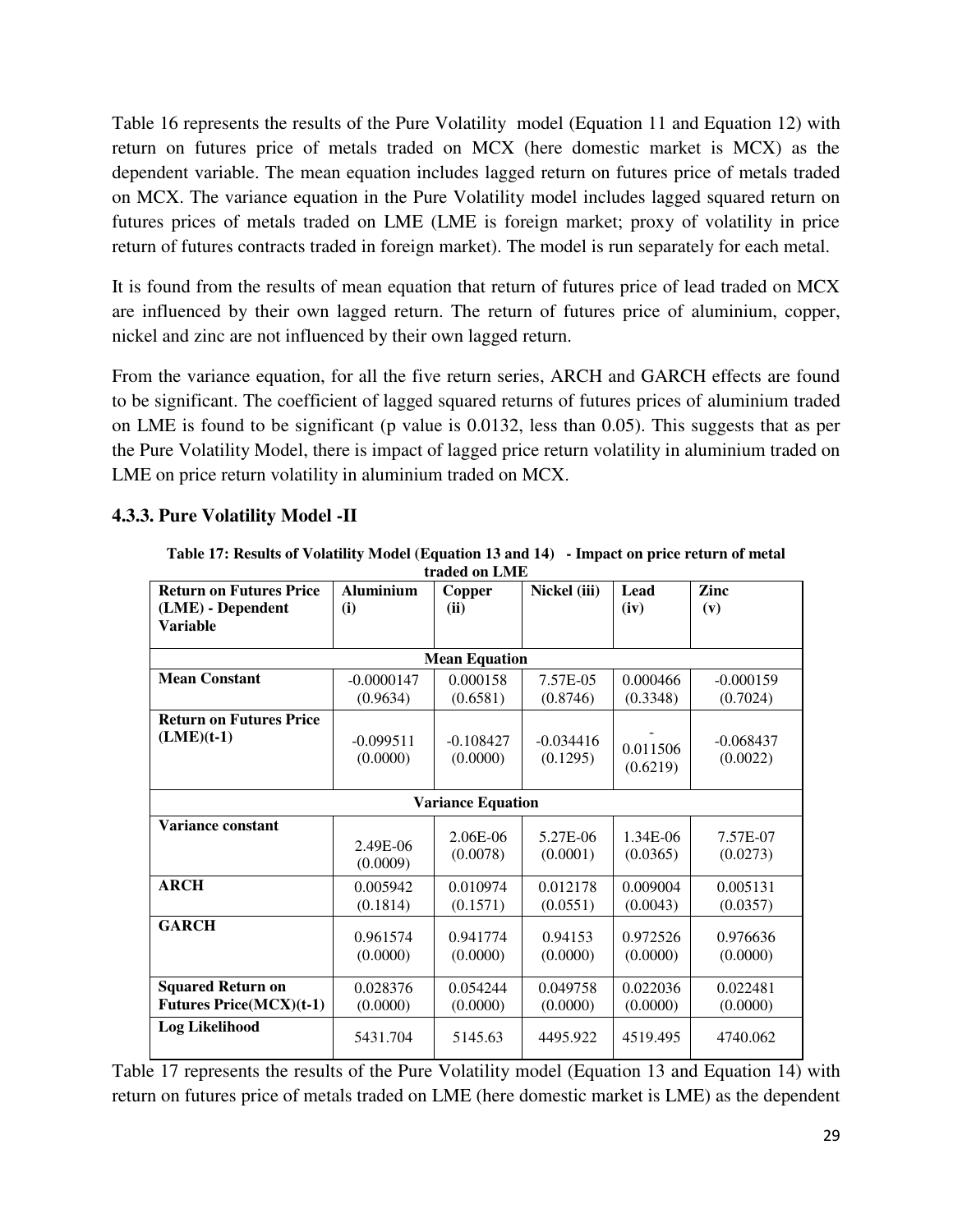variable. The mean equation includes lagged return on futures price of metals traded on LME. The variance equation in the Pure Volatility model includes lagged squared return on futures prices of metals traded on MCX (MCX is foreign market; proxy of volatility in price return of futures contracts traded in foreign market). The model is run separately for each metal. It is found from the results of mean equation that return of futures price of aluminium, copper, and zinc traded on LME are influenced by their own lagged return. The return of futures price of nickel and lead are not influenced by their own return.

From the variance equation, for all the five return series, ARCH and GARCH effects are found to be significant. The coefficient of lagged squared returns of futures prices of aluminium, copper, nickel, lead and zinc traded on LME is found to be significant (p value for all is 0.0000, less than 0.05). This suggests that as per the Pure Volatility model, there is impact of lagged price return volatility in aluminium, copper, nickel, lead and zinc traded on MCX on price return volatility in aluminium, copper, nickel, lead and zinc traded on LME.

Table 18 gives a summary of results of modified GARCH model, it is suggested that the results obtained from Pure Mean Model and Pure Volatility Model are found to be consistent with the results obtained from Full Model except in case of Aluminium traded on MCX (volatility of aluminium returns on futures traded on MCX is not affected by aluminium returns on futures traded on LME in full model whereas volatility of aluminium returns on futures traded on MCX is not affected by aluminium returns on futures traded on LME in volatility model).

|                  |                    |                   | Returns of Futures contracts traded on MCX is dependent variable |                                |
|------------------|--------------------|-------------------|------------------------------------------------------------------|--------------------------------|
|                  | <b>Full Model</b>  |                   | <b>Pure Mean Model-</b>                                          | <b>Pure Volatility Model-</b>  |
|                  | <b>Mean Return</b> | <b>Volatility</b> | <b>Impact on Mean</b>                                            | <b>Impact on Volatility</b>    |
| <b>Aluminium</b> | 0.151095           | 0.001515          | 0.152336                                                         | 0.003871                       |
|                  | (0.0000)           | (0.4489)          | (0.0000)                                                         | (0.0132)                       |
| Copper           | 0.018229           | $-0.007897$       | 0.019252                                                         | $-0.007909$                    |
|                  | (0.6184)           | (0.0553)          | (0.6075)                                                         | (0.0535)                       |
| <b>Nickel</b>    | 0.098679           | 0.003163          | 0.09765                                                          | 0.002751                       |
|                  | (0.0009)           | (0.4935)          | (0.0007)                                                         | (0.5055)                       |
| Lead             | 0.147648           | 0.001983          | 0.145521                                                         | 0.001325                       |
|                  | (0.0000)           | (0.3397)          | (0.0000)                                                         | (0.4824)                       |
| Zinc             | 0.085036           | $-0.000446$       | 0.084606                                                         | $-0.000246$                    |
|                  | (0.0039)           | (0.6946)          | (0.0033)                                                         | (0.8190)                       |
|                  |                    |                   | Returns of Futures contracts traded on LME is dependent variable |                                |
|                  | <b>Full Model</b>  |                   | <b>Pure Mean Model -</b>                                         | <b>Pure Volatility Model -</b> |
|                  | <b>Mean Return</b> | <b>Volatility</b> | <b>Impact on Mean</b>                                            | <b>Impact on Volatility</b>    |
| <b>Aluminium</b> | 0.191672           | 0.028855          | 0.191394                                                         | 0.028376                       |
|                  | (0.0000)           | (0.0001)          | (0.0000)                                                         | (0.0000)                       |
| <b>Copper</b>    | 0.300207           | 0.048965          | 0.314851                                                         | 0.054244                       |
|                  | (0.0000)           | (0.0000)          | (0.0000)                                                         | (0.0000)                       |
| <b>Nickel</b>    | 0.359836           | 0.052077          | 0.337671                                                         | 0.049758                       |
|                  | (0.0000)           | (0.0000)          | (0.0000)                                                         | (0.0000)                       |
| Lead             | 0.287519           | 0.020616          | 0.29924                                                          | 0.022036                       |
|                  | (0.0000)           | (0.00000)         | (0.0000)                                                         | (0.0000)                       |
| Zinc             | 0.258324           | 0.02072           | 0.280442                                                         | 0.022481                       |
|                  | (0.0000)           | (0.0000)          | (0.0000)                                                         | (0.0000)                       |

|  |  | <b>Table 18: Summary of Results of Modified GARCH Model</b> |
|--|--|-------------------------------------------------------------|
|--|--|-------------------------------------------------------------|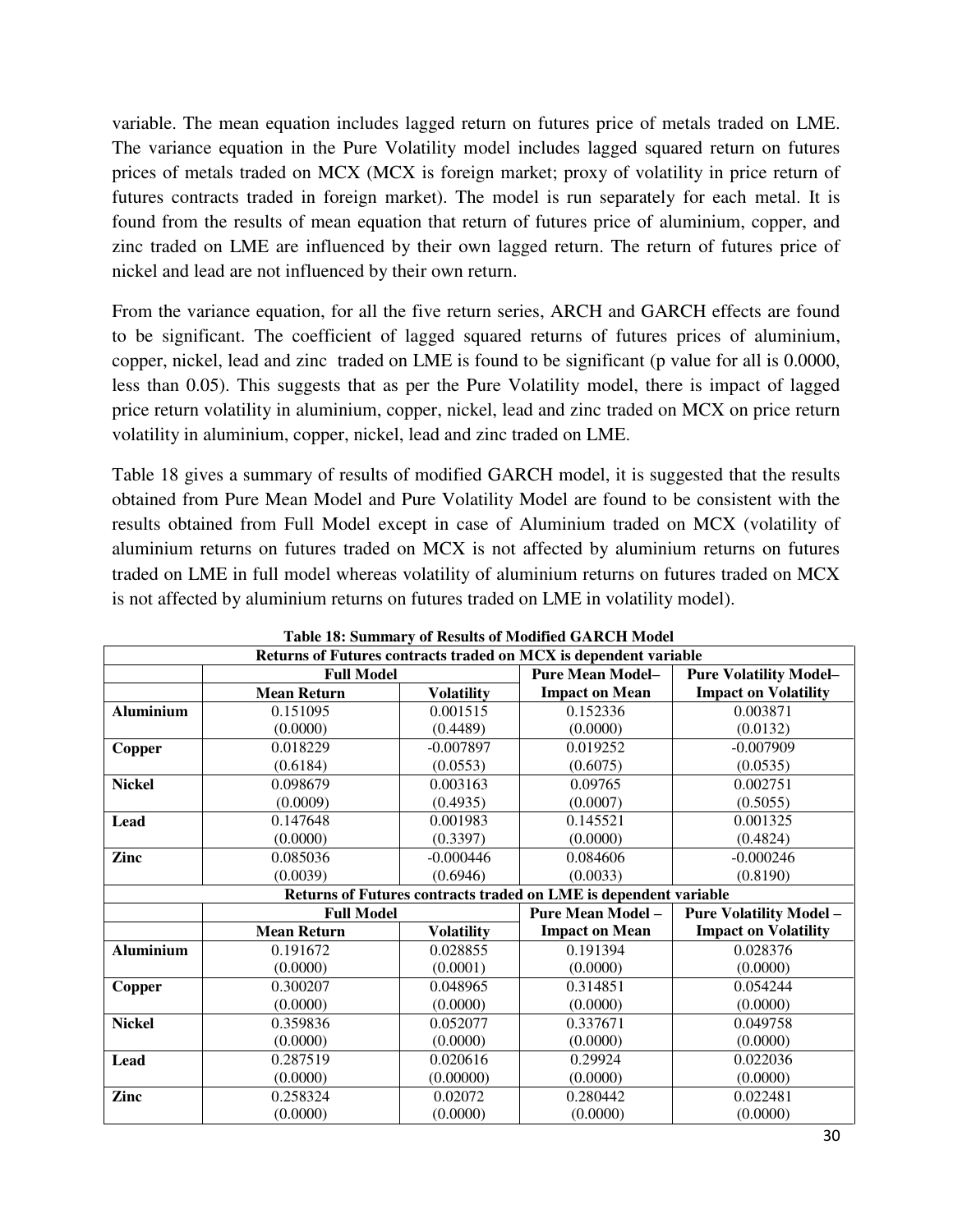## **4.4 ARMA – GARCM in mean model – The Innovation Model Results**

#### **4.4.1 First Stage of Model-I**

|                                                                                            |                        | and $16$                 |                 |              |             |  |  |  |  |  |  |  |
|--------------------------------------------------------------------------------------------|------------------------|--------------------------|-----------------|--------------|-------------|--|--|--|--|--|--|--|
| Dependent Variable -<br><b>Return on Futures</b><br>Price of metal traded on<br><b>MCX</b> | <b>Aluminum</b><br>(i) | Copper<br>(ii)           | Nickel<br>(iii) | Lead<br>(iv) | Zinc<br>(v) |  |  |  |  |  |  |  |
| <b>Mean Equation</b>                                                                       |                        |                          |                 |              |             |  |  |  |  |  |  |  |
| <b>Mean constant</b>                                                                       | 0.000223               | 0.000985                 | 0.001076        | $-0.000304$  | $-0.001091$ |  |  |  |  |  |  |  |
|                                                                                            | (0.8147)               | (0.1052)                 | (0.2258)        | (0.7553)     | (0.1765)    |  |  |  |  |  |  |  |
| Coefficient of AR(1)                                                                       | $-0.178779$            | $-0.233891$              | $-0.683209$     | 0.028682     | $-0.428437$ |  |  |  |  |  |  |  |
|                                                                                            | (0.4492)               | (0.2118)                 | (0.0001)        | (0.9914)     | (0.0722)    |  |  |  |  |  |  |  |
| Coefficient of MA(1)                                                                       | 0.083666               | 0.123043                 | 0.650732        | $-0.037033$  | 0.360895    |  |  |  |  |  |  |  |
|                                                                                            | (0.7260)               | (0.5188)                 | (0.0003)        | (0.9889)     | (0.1421)    |  |  |  |  |  |  |  |
| <b>Coefficient of GARCH</b>                                                                | $-1.359304$            | $-2.414804$              | $-2.048915$     | 1.670968     | 2.924416    |  |  |  |  |  |  |  |
|                                                                                            | (0.7631)               | (0.2344)                 | (0.2192)        | (0.3531)     | (0.1117)    |  |  |  |  |  |  |  |
|                                                                                            |                        | <b>Variance Equation</b> |                 |              |             |  |  |  |  |  |  |  |
| Mean constant                                                                              | 2.29E-06               | 3.07E-06                 | 4.36E-06        | 7.45E-07     | 5.52E-07    |  |  |  |  |  |  |  |
|                                                                                            | (0.0015)               | (0.0017)                 | (0.0008)        | (0.2020)     | (0.1681)    |  |  |  |  |  |  |  |
| <b>ARCH</b>                                                                                | 0.027302               | 0.055686                 | 0.048543        | 0.023811     | 0.022884    |  |  |  |  |  |  |  |
|                                                                                            | (0.0000)               | (0.0000)                 | (0.0000)        | (0.0000)     | (0.0000)    |  |  |  |  |  |  |  |
| <b>GARCH</b>                                                                               | 0.961908               | 0.934764                 | 0.945111        | 0.974582     | 0.975111    |  |  |  |  |  |  |  |
|                                                                                            | (0.0000)               | (0.0000)                 | (0.0000)        | (0.0000)     | (0.0000)    |  |  |  |  |  |  |  |
| <b>Log Likelihood</b>                                                                      | 5423.57                | 5132.693                 | 4483.564        | 4507.863     | 4726.533    |  |  |  |  |  |  |  |

## **Table 19: Results of First Stage(MCX) of ARMA GARCH in Mean Model (Equation 15**

Table 19 reports the results of First Stage of ARMA-GARCH in mean model (Equation 15 and Equation 16) run on the returns of metals traded on MCX. This is run to estimate the standardised residual which is used in the second stage of the model. The table clearly shows significant ARCH and GARCH effects in return series of the five metals traded on MCX.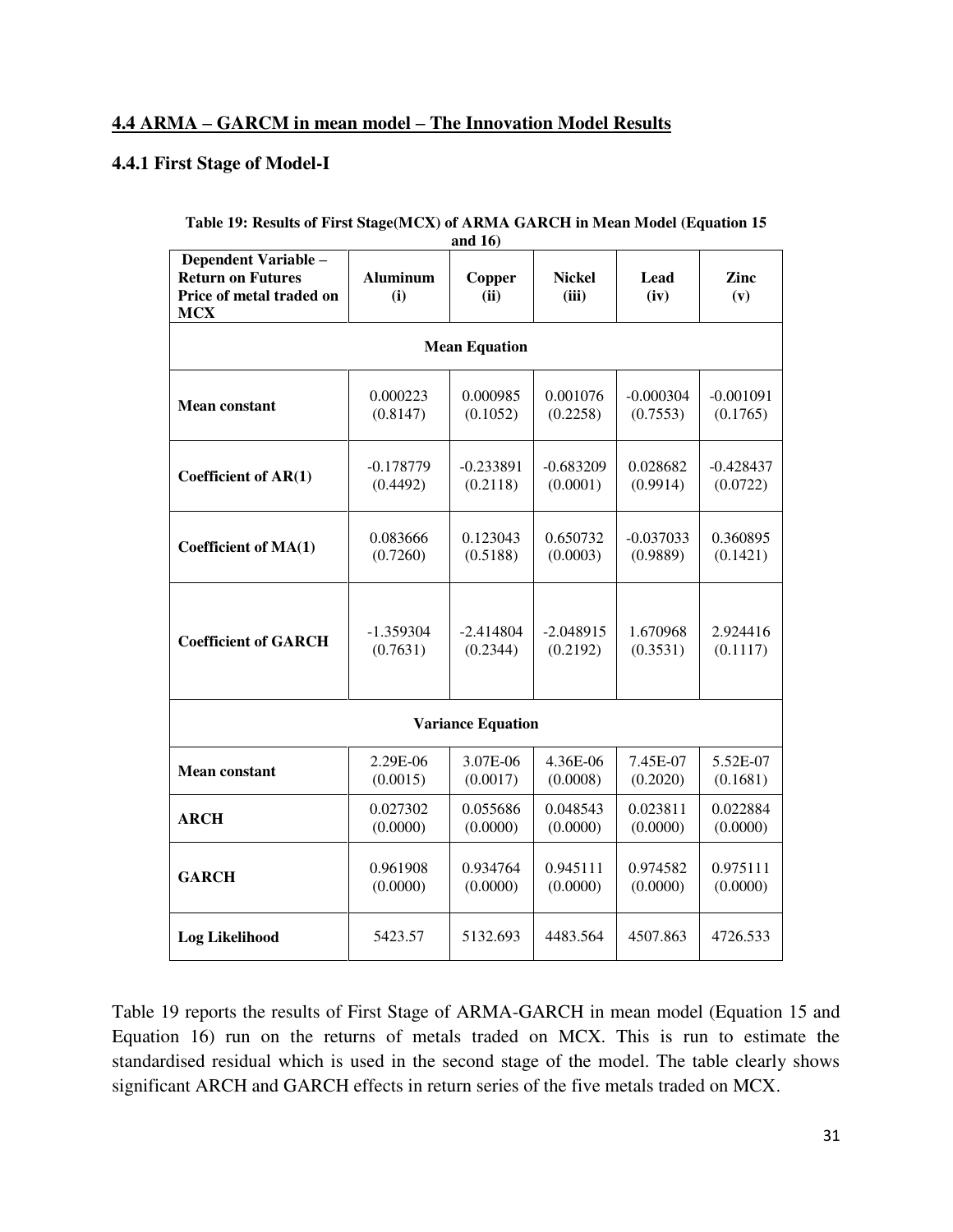#### **4.4.1 First Stage of Model-II**

Similarly Table 20 reports the results of First Stage of ARMA-GARCH in mean model (Equation 17 and Equation 18) run on the returns of metals traded on LME. This is run to estimate the standardised residual which is used in the second stage of the model.

| Dependent Variable -        |                  |                          |               |             |             |
|-----------------------------|------------------|--------------------------|---------------|-------------|-------------|
| <b>Return on Futures</b>    | <b>Aluminium</b> | Copper                   | <b>Nickel</b> | Lead        | Zinc        |
| Price of metal traded on    | (i)              | (ii)                     | (iii)         | (iv)        | (v)         |
| <b>LME</b>                  |                  |                          |               |             |             |
|                             |                  | <b>Mean Equation</b>     |               |             |             |
| <b>Mean constant</b>        | 0.000157         | 0.000795                 | 0.000126      | 0.001070    | 0.000294    |
|                             | (0.8105)         | (0.1173)                 | (0.8554)      | (0.0943)    | (0.6120)    |
| Coefficient of AR(1)        | 0.483915         | $-0.616073$              | 0.403172      | 0.553852    | 0.117665    |
|                             | (0.6130)         | (0.0202)                 | (0.3017)      | (0.0037)    | (0.8519)    |
| Coefficient of MA(1)        | $-0.466411$      | 0.576943                 | $-0.355318$   | $-0.477627$ | $-0.081394$ |
|                             | (0.6291)         | (0.0359)                 | (0.3740)      | (0.0177)    | (0.8978)    |
| <b>Coefficient of GARCH</b> | $-1.394824$      | $-2.074563$              | $-0.064109$   | $-1.639240$ | $-1.291303$ |
|                             | (0.7481)         | (0.3784)                 | (0.9715)      | (0.3619)    | (0.5372)    |
|                             |                  | <b>Variance Equation</b> |               |             |             |
| <b>Mean constant</b>        | 1.03E-06         | 1.87E-06                 | 1.60E-06      | 2.09E-06    | 2.07E-07    |
|                             | (0.0019)         | (0.0012)                 | (0.0123)      | (0.0008)    | (0.2960)    |
| <b>ARCH</b>                 | 0.026823         | 0.057595                 | 0.04121       | 0.057738    | 0.026965    |
|                             | (0.0000)         | (0.0000)                 | (0.0000)      | (0.0000)    | (0.0000)    |
| <b>GARCH</b>                | 0.966618         | 0.935625                 | 0.95522       | 0.93939     | 0.972619    |
|                             | (0.0000)         | (0.0000)                 | (0.0000)      | (0.0000)    | (0.0000)    |
| <b>Log Likelihood</b>       | 5753.086         | 5414.146                 | 4777.304      | 4898.049    | 5117.614    |

**Table 20: First Stage (LME) (Equation 17 and 18) of ARMA-GARCH in Mean Model** 

The standardised residuals derived from first stage are used in the second stage of the model in the mean equation of the model. Squared standardised residuals are included in the variance equation of the model. Standardised residuals and squared standardised residuals are a proxy for un-observed innovation in foreign market.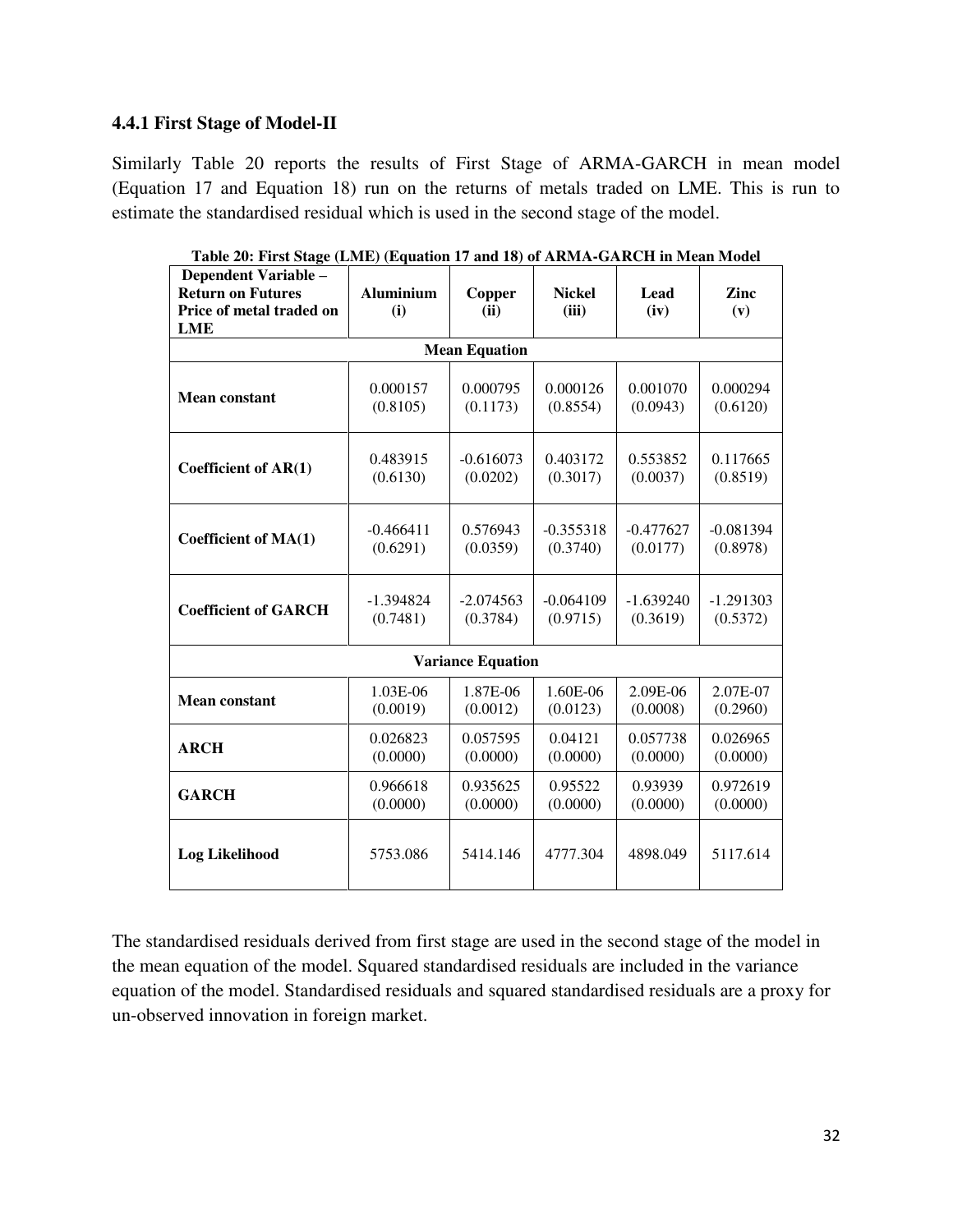## **4.4.2.1 Second Stage Stage of Model - I**

#### **To assess the Impact of LME on MCX**

| <b>Dependent Variable - Return</b><br>on Futures Price of metal<br>traded on MCX | <b>Aluminium</b><br>(i) | <b>Copper</b><br>(ii)    | <b>Nickel</b><br>(iii) | Lead<br>(iv) | Zinc<br>(v) |  |  |  |  |
|----------------------------------------------------------------------------------|-------------------------|--------------------------|------------------------|--------------|-------------|--|--|--|--|
| <b>Mean Equation</b>                                                             |                         |                          |                        |              |             |  |  |  |  |
| <b>Mean constant</b>                                                             | 0.000105                | 0.000988                 | 0.000622               | 0.000624     | $-0.000274$ |  |  |  |  |
|                                                                                  | (0.8620)                | (0.1125)                 | (0.3400)               | (0.3157)     | (0.9336)    |  |  |  |  |
| Coefficient of AR(1)                                                             | $-0.032596$             | 0.051414                 | $-0.367129$            | $-0.47007$   | 0.041357    |  |  |  |  |
|                                                                                  | (0.8025)                | (0.8947)                 | (0.0612)               | (0.0142)     | (0.9353)    |  |  |  |  |
| Coefficient of MA(1)                                                             | $-0.156162$             | 0.111305                 | 0.289735               | 0.382574     | $-0.118487$ |  |  |  |  |
|                                                                                  | (0.2282)                | (0.7763)                 | (0.1687)               | (0.0659)     | (0.8181)    |  |  |  |  |
| <b>Coefficient of GARCH</b>                                                      | $-1.153877$             | 3.008961                 | $-1.575138$            | $-0.136995$  | $-0.275264$ |  |  |  |  |
|                                                                                  | (0.7758)                | (0.2288)                 | (0.3574)               | (0.9379)     | (0.9601)    |  |  |  |  |
| <b>Residual of LME (t-1)</b>                                                     | 0.002850                | 0.001186                 | 0.002564               | 0.003267     | 0.003434    |  |  |  |  |
|                                                                                  | (0.0000)                | (0.0471)                 | (0.0000)               | (0.0000)     | (0.0048)    |  |  |  |  |
|                                                                                  |                         | <b>Variance Equation</b> |                        |              |             |  |  |  |  |
| <b>Mean constant</b>                                                             | 6.60E-07                | 5.72E-05                 | $-5.41E-07$            | 2.09E-06     | 0.000225    |  |  |  |  |
|                                                                                  | (0.2366)                | (0.0000)                 | (0.7734)               | (0.1505)     | (0.0061)    |  |  |  |  |
| <b>ARCH</b>                                                                      | 0.027818                | 0.248191                 | 0.036163               | 0.057379     | 0.161772    |  |  |  |  |
|                                                                                  | (0.0000)                | (0.0000)                 | (0.0000)               | (0.0000)     | (0.0010)    |  |  |  |  |
| <b>GARCH</b>                                                                     | 0.96262                 | 0.626581                 | 0.957922               | 0.940539     | 0.567692    |  |  |  |  |
|                                                                                  | (0.0000)                | (0.0000)                 | (0.0000)               | (0.0000)     | (0.0002)    |  |  |  |  |
| Square of Residual of LME(t-1)                                                   | 8.00E-07                | $-2.05E-05$              | 3.05E-06               | $-3.65E-07$  | $-1.90E-05$ |  |  |  |  |
|                                                                                  | (0.1648)                | (0.0000)                 | (0.1919)               | (0.8214)     | (0.0000)    |  |  |  |  |
| <b>Log Likelihood</b>                                                            | 5765.225                | 5354.454                 | 4780.616               | 4906.505     | 4842.398    |  |  |  |  |

| Table 21: Second Stage - ARMA GARCH in Mean Model (Equation 19 and 20) |  |  |  |  |  |
|------------------------------------------------------------------------|--|--|--|--|--|
|------------------------------------------------------------------------|--|--|--|--|--|

Table 21 represents the results of the second stage of ARMA-GARCH in mean model (Equation 19 and Equation 20) with return on futures price of metals traded on MCX (here domestic market is MCX) as the dependent variable. The mean equation includes AR term, MA term and GARCH term. The mean equation of the model also includes lagged standardised residual (standardised residuals derived from ARMA-GARCH in mean model of metals traded on LME-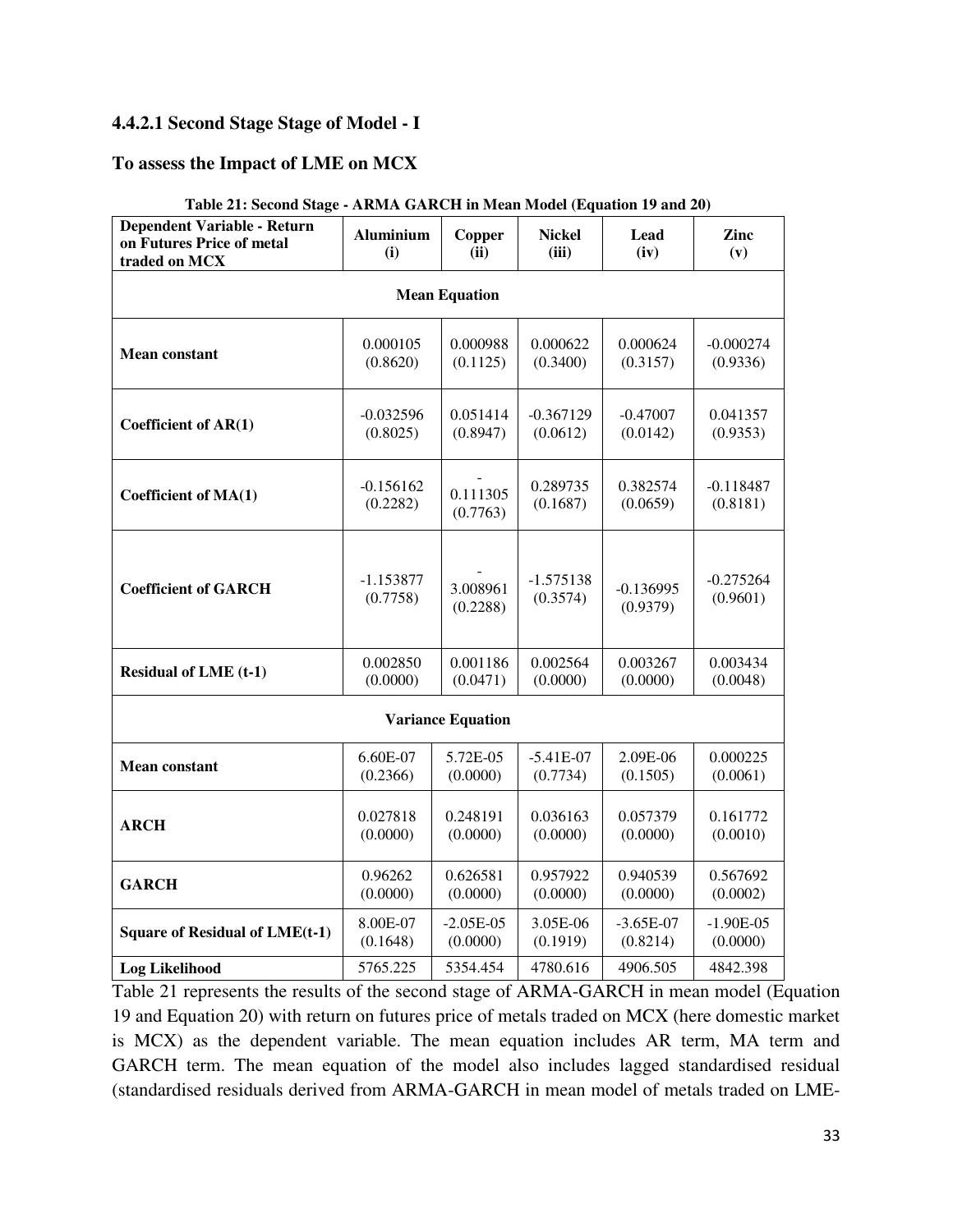Table 20 – First stage) .The variance equation in the model includes ARCH and GARCH term. The variance equation of the model also contains lagged squared standardised residual. These residuals are included to assess the impact of innovation in foreign market on domestic market.

It is found from the results of mean equation that the lagged standardised residual of the five metals traded on LME influence returns of all the metals traded on MCX respectively, thus suggesting that metals traded on LME have mean spill-over effects of innovation on return of metals traded on MCX.

From the variance equation, for all the five metal price return series, ARCH and GARCH effects are found to be significant. Whereas, the coefficient of lagged squared standardised residual for copper and zinc is found to be significant in the variance equation, implying that copper and zinc traded on LME have volatility spill over effects of innovation on metals traded on MCX.

## **4.4.2.1 Second Stage of Model - II**

## **To assess the Impact of MCX on LME**

| Table 22:Second Stage: ARMA-GARCH in Mean Model (Equation 21 and 22)             |                         |                          |                        |              |             |  |  |  |
|----------------------------------------------------------------------------------|-------------------------|--------------------------|------------------------|--------------|-------------|--|--|--|
| <b>Dependent Variable - Return</b><br>on Futures Price of metal<br>traded on LME | <b>Aluminium</b><br>(i) | Copper<br>(ii)           | <b>Nickel</b><br>(iii) | Lead<br>(iv) | Zinc<br>(v) |  |  |  |
| <b>Mean Equation</b>                                                             |                         |                          |                        |              |             |  |  |  |
| <b>Mean constant</b>                                                             | 0.000332                | 0.001861                 | 0.001078               | $-0.000619$  | $-0.001574$ |  |  |  |
|                                                                                  | (0.7050)                | (0.0002)                 | (0.1556)               | (0.5001)     | (0.0368)    |  |  |  |
| Coefficient of $AR(1)$                                                           | $-0.033617$             | $-0.046314$              | 0.110883               | $-0.086533$  | $-0.069626$ |  |  |  |
|                                                                                  | (0.7558)                | (0.5376)                 | (0.1565)               | (0.5200)     | (0.4799)    |  |  |  |
| Coefficient of MA(1)                                                             | $-0.191697$             | $-0.284965$              | $-0.41637$             | $-0.09559$   | $-0.167173$ |  |  |  |
|                                                                                  | (0.0906)                | (0.0002)                 | (0.0000)               | (0.5007)     | (0.1141)    |  |  |  |
| <b>Coefficient of GARCH</b>                                                      | $-1.721989$             | $-5.836503$              | $-2.072169$            | 2.292223     | 4.145823    |  |  |  |
|                                                                                  | (0.6790)                | (0.0004)                 | (0.1567)               | (0.1827)     | (0.0193)    |  |  |  |
| <b>Residual of MCX (t-1)</b>                                                     | 0.002271                | 0.004046                 | 0.006889               | 0.004684     | 0.003895    |  |  |  |
|                                                                                  | (0.0000)                | (0.0000)                 | (0.0000)               | (0.0000)     | (0.0000)    |  |  |  |
|                                                                                  |                         | <b>Variance Equation</b> |                        |              |             |  |  |  |
| <b>Mean constant</b>                                                             | 2.60E-07                | $-3.38E-06$              | $-1.04E-06$            | $-5.72E-06$  | $-2.00E-06$ |  |  |  |
|                                                                                  | (0.7754)                | (0.0014)                 | (0.6282)               | (0.0000)     | (0.0563)    |  |  |  |
| <b>Coefficient of ARCH</b>                                                       | 0.017888                | 0.025103                 | 0.035008               | 0.014731     | 0.01878     |  |  |  |
|                                                                                  | (0.0006)                | (0.0000)                 | (0.0000)               | (0.0000)     | (0.0000)    |  |  |  |
| <b>Coefficient of GARCH</b>                                                      | 0.967031                | 0.962106                 | 0.9576                 | 0.978488     | 0.977564    |  |  |  |
|                                                                                  | (0.0000)                | (0.0000)                 | (0.0000)               | (0.0000)     | (0.0000)    |  |  |  |
| <b>Square of Residual of MCX</b>                                                 | 2.88E-06                | 0.00000696               | 5.39E-06               | 0.00000904   | 3.17E-06    |  |  |  |
| $(t-1)$                                                                          | (0.0024)                | (0.0000)                 | (0.0227)               | (0.0000)     | (0.0087)    |  |  |  |
| <b>Log Likelihood</b>                                                            | 5429.571                | 5148.177                 | 4508.427               | 4530.679     | 4741.391    |  |  |  |

**Table 22:Second Stage: ARMA-GARCH in Mean Model (Equation 21 and 22)**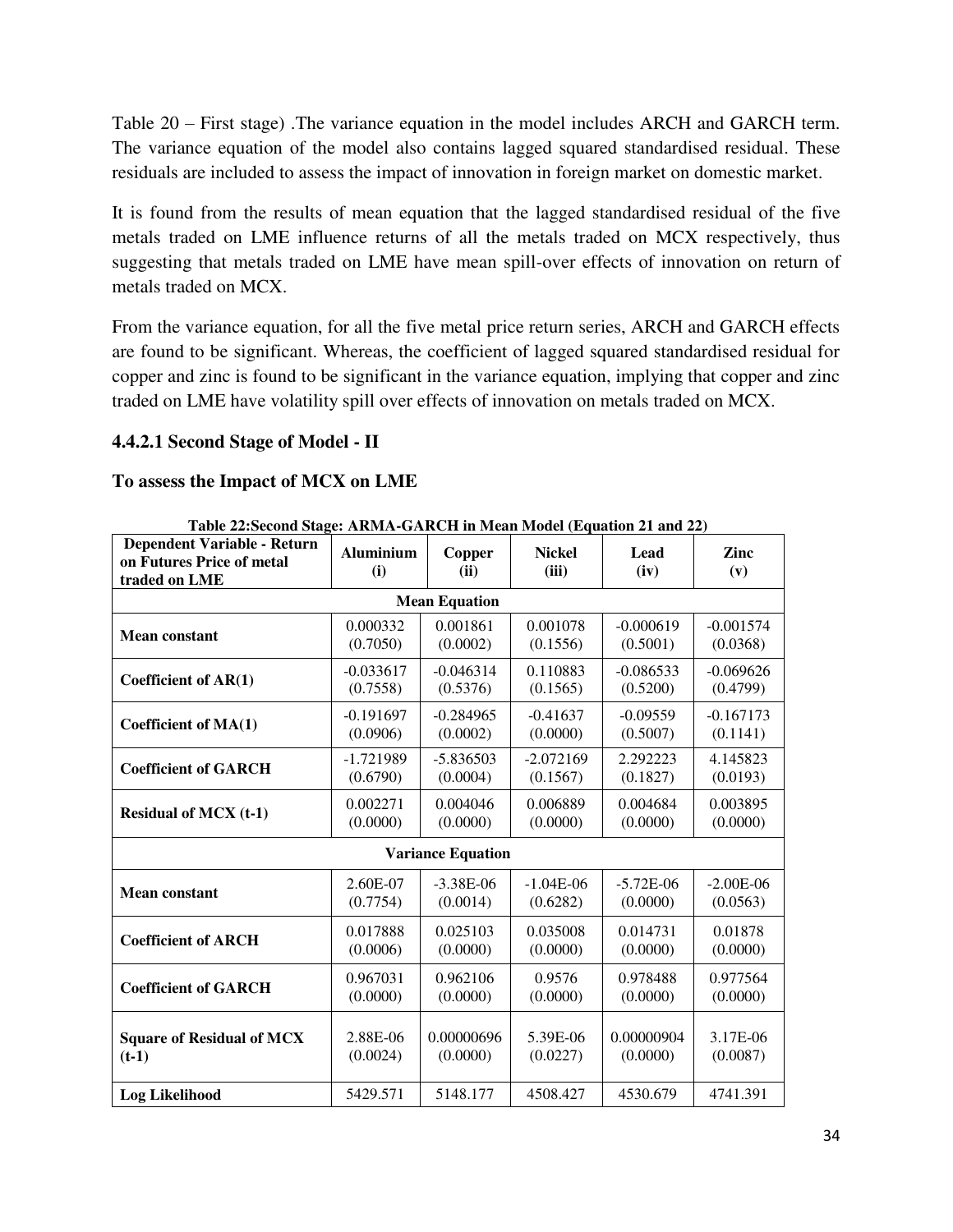Table 22 represents the results of the second stage of ARMA-GARCH in mean model (Equation 21 and Equation 22) with return on futures price of metals traded on LME (here domestic market is LME) as the dependent variable. The mean equation includes AR term, MA term and GARCH term. The mean equation of the model also includes lagged standardised residual (standardised residuals derived from ARMA-GARCH in mean model of metals traded on MCX-Table 19) .The variance equation in the model includes ARCH and GARCH term. The variance equation of full model also contains lagged squared standardised residual (standardised residuals derived from ARMA-GARCH in mean model of metals traded on MCX -Table 19). These residuals are included to assess the impact of innovation in foreign market on domestic market.

It is found from the results of mean equation that the lagged standardised residual of aluminium, copper, nickel, lead and zinc traded on MCX influence returns of aluminium, copper, nickel, lead and zinc traded on LME respectively (p value of all is 0.0000), thus suggesting that a metal traded on MCX has mean spill-over effects of innovation on return of metal traded on LME.

From the variance equation, for all the five metal price return series, ARCH and GARCH effects are found to be significant. The coefficient of lagged squared standardised residual for aluminium, copper, nickel, lead and zinc is found to be significant in the variance equation. This implies that a metal traded on MCX has volatility spill over effects of innovation on a metal traded on LME.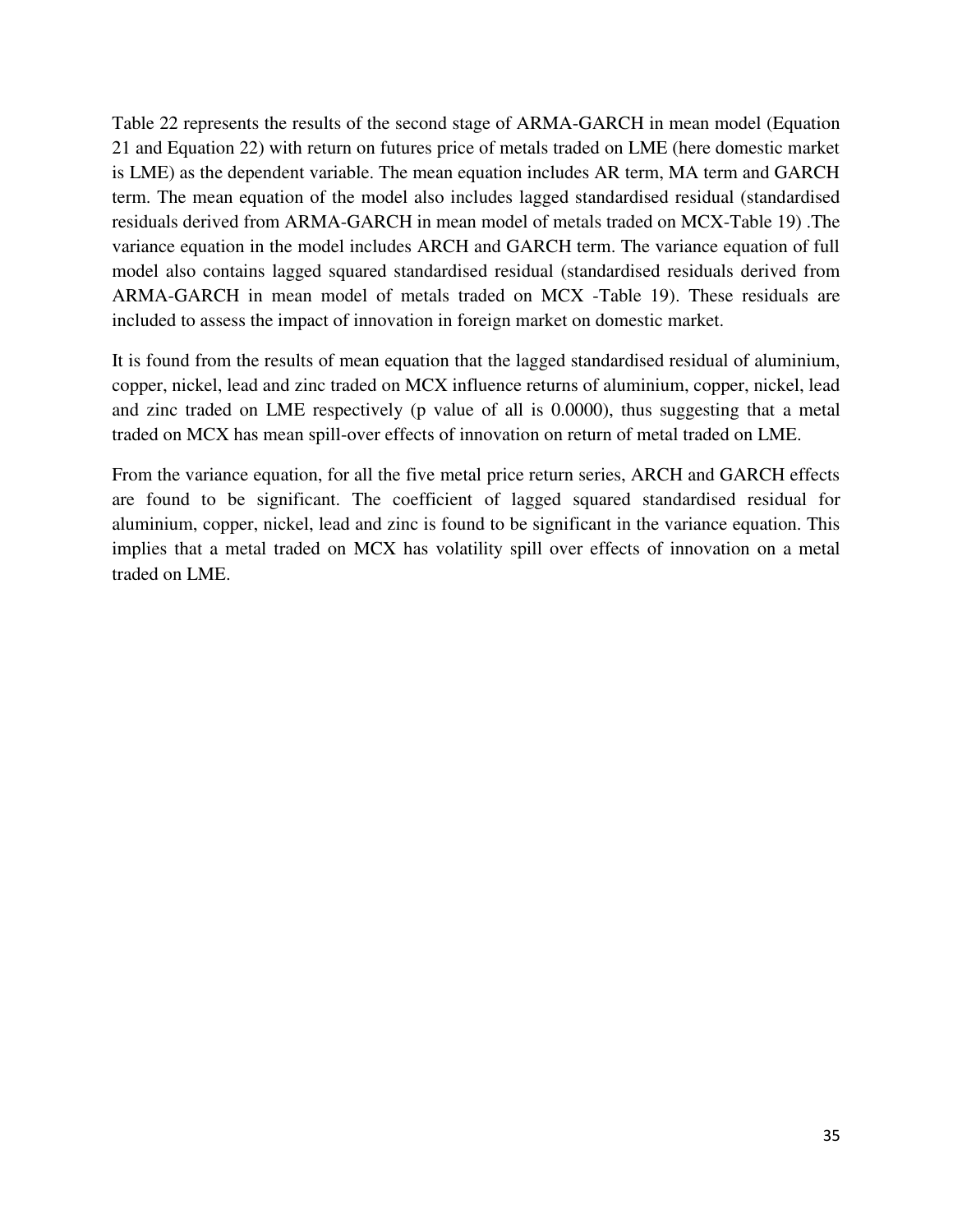## **5. Conclusion**

The findings of the three models discussed in the study can be summarised as follows. The price series of each of five pairs of metals (aluminium, copper, nickel, lead and zinc) traded on MCX and LME are found to be co-integrated implying that there exists a long run relationship between futures contracts of aluminium, copper, nickel, lead and zinc traded on MCX and LME respectively.

A deviation of futures price from its equilibrium long run level is corrected in case of aluminium, lead and zinc futures contracts traded on MCX and LME. Whereas in case of copper and nickel, deviation from equilibrium is corrected in case of futures contracts traded on MCX and not in case of futures contracts traded on LME.

For copper, nickel, lead and zinc, causality in price runs in one direction, from futures contracts traded on MCX to futures contracts on LME but not in the opposite direction that is from LME to MCX. Short term causality in futures price of aluminium is not observed to run in either direction.

Using the three variants of modified GARCH model, it is found from that the returns on futures prices for aluminium, nickel, lead and zinc traded on MCX are influenced by contracts traded on LME while their volatility in returns remains unaffected by contracts traded on LME. The returns and volatility on futures price of aluminium, copper, nickel, lead and zinc traded on LME are affected by futures contracts traded on MCX respectively.

The results of the ARMA-GARCH in mean model indicate that there is mean spill over effect of innovation from futures contracts traded on LME towards the futures contracts traded on MCX for all the metals when lagged standardised residuals are included in the mean equation. Even though a volatility spill over effect of innovation from futures contracts traded on LME is only significant in case of copper and zinc when lagged squared standardised residuals are included in the variance equation. In case of futures contracts traded on LME, there is presence of mean and volatility spill over effect of innovation on the five base metals traded on LME.

Thus, given the level of integration of prices, return and volatility in futures contracts of base metals traded on MCX and LME. The imposition of Commodity Transaction Taxes on sellers of 0.01 per cent on transaction value on the five base metals traded on commodity exchanges would lead to a fall in their trading volume as traders and speculators would escape the higher transaction cost by investing in International Markets (e.g. LME) instead of Indian Markets (e.g. MCX). This movement from Indian to the International markets would defy the intention of imposition of the tax, as the government expects to earn handsome revenue from the tax, and this would also defeat the very purpose of price discovery in the commodity exchanges in India.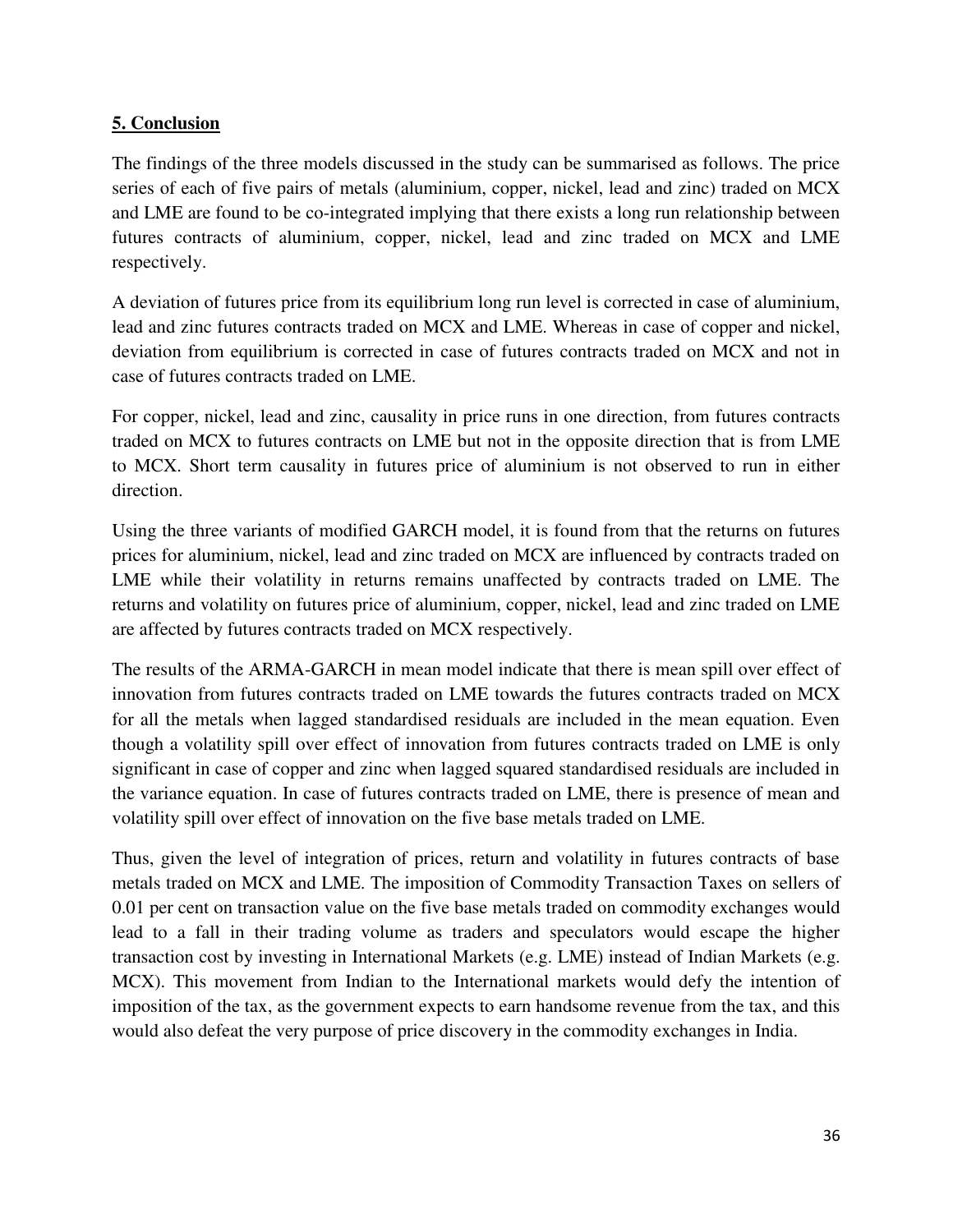#### **6. References**

Aruga K. and Managi S. (2011a) Testing the international linkage in the platinum-group metal futures markets, Resources Policy, Volume 36, Issue 4, pp. 339-345.

Aruga K. and Managi,S. (2011b).Tests on price linkage between the U.S. and Japanese gold and silver futures markets, Economics Bulletin, Vol. 31, Issue 2, pp. 1038-1046.

Baur D. and Jung R.C. (2006) Return and volatility linkages between the US and the German stock market, Journal of International Money and Finance, Volume 25, Issue 4,pp. 598-613.

Booth G.G., Brockman P., and Tse. Y. (1998) The relationship between US and Canadian wheat futures, Applied Financial Economics, Vol. 8:1, pp. 73-80.

Dhillon U. S., Lasser D. J, Watanabe T. (1997) Volatility, information, and double versus walrasian auction pricing in US and Japanese futures markets, Journal of Banking & Finance, Vol. 21, pp. 1045-1061.

Fung H., Leung W K., and Xu, X. E. (2003), Information Flows Between the U.S. and China Commodity Futures Trading, Review of Quantitative Finance and Accounting, Vol. 21, pp. 267– 285.

Han L., Liang R and Tang K. (2013) Cross-market soybean futures price discovery: does the Dalian Commodity Exchange affect the Chicago Board of Trade?, Quantitative Finance, Vol.13 Issue 4, pp. 613-626.

Holder M. E., Pace R. D. and Tomas M. J. (2002), Complements or substitutes? Equivalent futures contract markets—the case of corn and soybean futures on U.S. and Japanese exchanges. Journal of Futures Market, Vol. 22, pp. 355–370.

Hua R. and Chen B. (2007) International linkages of the Chinese futures markets, Applied Financial Economics, Vol. 17, Issue:16, pp. 1275-1287.

Kao C. and Wan J. (2009) Information transmission and market interactions across the Atlantic — an empirical study on the natural gas market, Energy Economics, Vol. 31, Issue 1, pp. 152- 161.

Kumar B. and Pandey A. (2011) International Linkages of the Indian Commodity Futures Markets, Modern Economy, Vol. 2, pp.213-227.

Li X. and Zhang B. (2008) Price Linkages between Chinese and World Copper Futures Markets, Frontiers of Economics in China, Vol.3 No.3, pp. 451-461.

Li X. and Zhang B. (2009) Price discovery for copper futures in informationally linked markets, Applied Economics Letters, Vol. 16 Issue 15, 1555-1558.